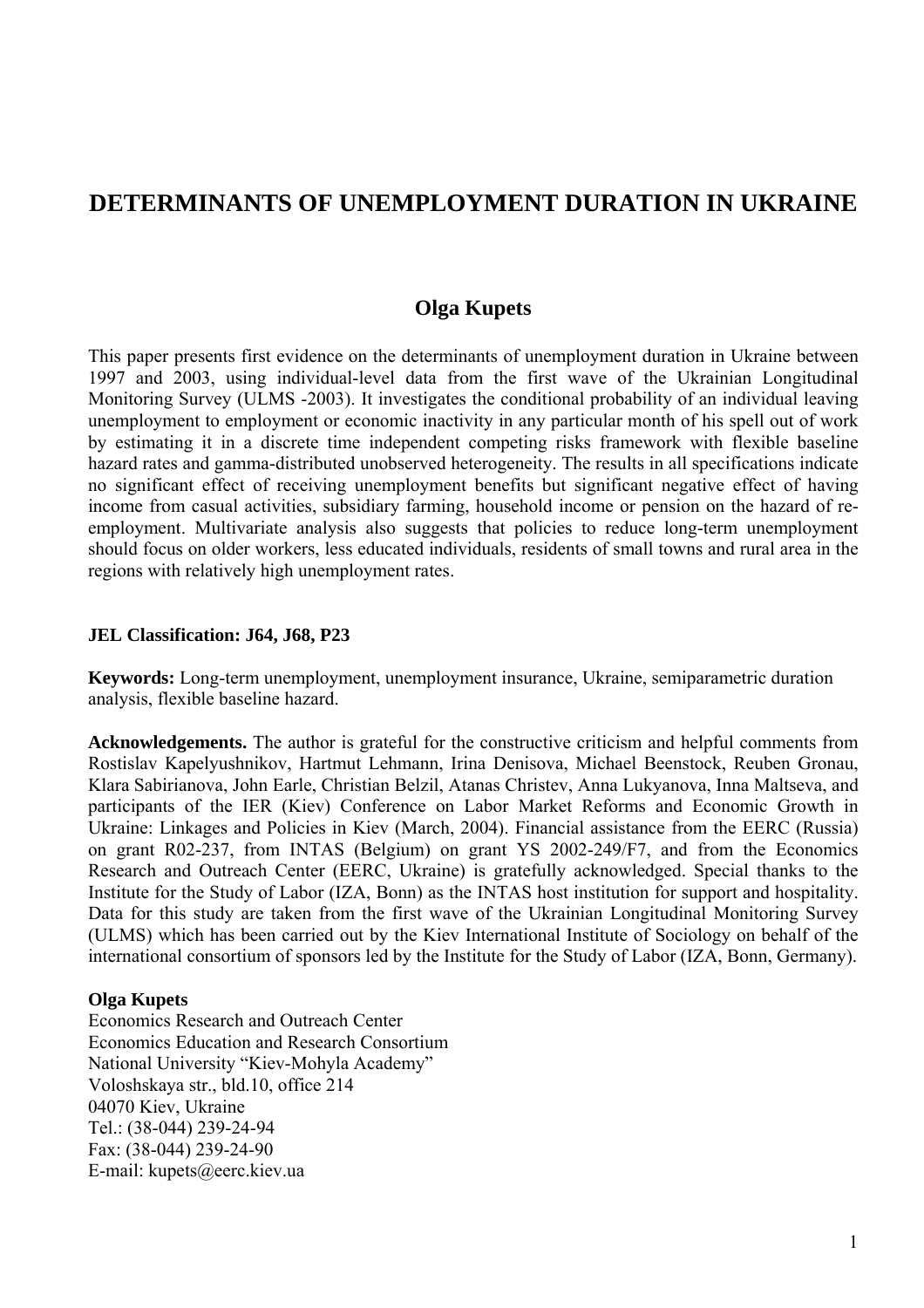### **NON-TECHNICAL SUMMARY**

The persistent and stagnant character of unemployment over the last decade in Ukraine has become an overwhelming concern for policymakers and for society in general. The problems of unemployment are aggravated even more because the incidence of long-term unemployment and the average duration of unemployment appear to have decreased slowly in response to increases in labor demand in previous years. This implies that there are potentially serious barriers existing between long-term unemployed and new job opportunities. Consequently, one possible way to tackle the problem of long-term unemployment in Ukraine is to combat the inflow into long-term unemployment by offering more assistance to job losers before they reach the stage of long-term unemployment (i.e. preventive measures). A second important way is to apply measures focused on the needs of the more disadvantaged groups which aim at reducing the existing stock of chronic unemployed. In this context, it is of vital importance to understand the forces which tend to shape the structure of unemployment duration and its dynamics in order to properly design the social and economic policy model. The main purpose of this study is to determine factors which affect the probability of reemployment or withdrawing from the labor force after a period of unemployment in Ukraine over the last years. In particular we look at the impact of unemployment benefits and alternative sources of income during an unemployment spell, various individual and local labor market characteristics.

The theoretical framework of our empirical study is job search approach. This paper builds on previous works in developed countries by estimating the conditional probability of leaving unemployment in a discrete time independent competing risks framework with flexible baseline hazard rates and gamma-distributed unobserved heterogeneity. The data base is a sample of unemployment spells experienced by individuals over the period December 1997 – June 2003 from the first wave of the Ukrainian Longitudinal Monitoring Survey (ULMS – 2003).

In this study we test several basic hypotheses, namely about insignificant impact of receiving unemployment benefits on the probability of leaving unemployment, about disincentive effect of income from casual activities, subsidiary farming or other alternative sources of subsistence, about significant impact of individual characteristics (demographic attributes, measures of human capital and previous labor market history) and labor market (local and national) conditions. Our results suggest that on average low non-employment benefits in Ukraine cannot be considered as the significant determinant of unemployment duration in contrast to empirical evidence in many developed and transition countries. However, the possibility of receiving income from different casual activities or subsidiary farming, labor market age discrimination, occupational and geographic imbalances can potentially explain the stagnancy of unemployment in Ukraine.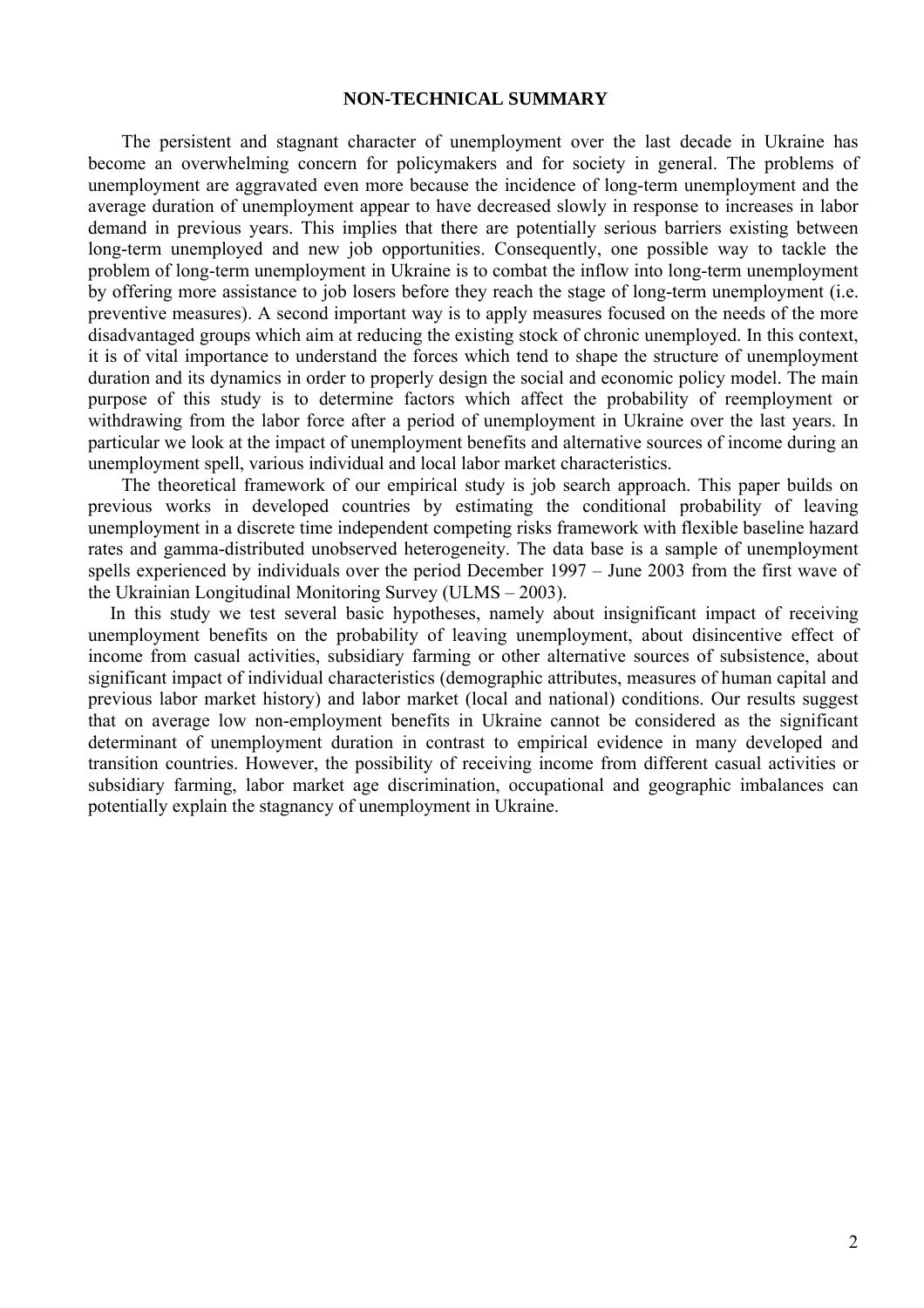#### **1. INTRODUCTION**

After more than ten years after the start of transition in the CEE and CIS countries, there is still considerable debate about the different labor market adjustment paths in the CEE versus CIS countries. Why, on the one hand, these countries with almost similar initial conditions can be characterized by roughly similar pattern of GDP with strong declines after the introduction of political and economic reforms and its gradual growth after the positive sign of recovery, while on the other hand, responsiveness of employment to output changes and unemployment dynamics are so much different?

A large body of both theoretical and empirical literature has been developed to suggest various explanations of these asymmetries in transition process between CEE and CIS countries. The OST (optimal speed of transition) literature attributes asymmetric labor market adjustment paths to differences in economic policies, particularly in the pace of the tightening of budget constraints of state enterprises (Blanchard, 1997). Boeri and Terrell (2002) and Boeri (2001) argue that differences in the adjustment of the labor market during transition may be partly explained by labor supply factors and the role played by non-employment benefits. As they point out, the CEE countries adopted social policies that created a wage floor implying relatively high labor costs. On the one hand, this wage floor forced to release unproductive resources for more productive activities (i.e. some Schumpeterian "creative destruction" (Davis and Haltiwanger, 1999) translated in the relatively large growth rates, but on the other hand, it resulted in the build-up of very stagnant unemployment pool due to low outflow rates from unemployment. In the CIS, on the contrary, the costs of labor are much lower because nonemployment benefits are very low, and various specific adjustment mechanisms such as wage arrears, unpaid leave, reduced working week and payment in-kind are extensively used (as documented by Lehmann et al., 1999, and Earle and Sabirianova, 2000). These low labor costs imply that labor hoarding is still existent in many enterprises, especially in the state sector, and that the reservation wage is also very low. So, while low labor costs impede "creative destruction", they also mean that outflows from unemployment are relatively large and that unemployment is less stagnant.

However, the idea that there are large outflows from unemployment in the CIS is an assertion that is based mainly on the evidence for Russia in the early period of transition (e.g Commander and Coricelli, 1994; Commander and Yemtsov, 1994; Foley, 1997b for 1992-93). Denisova (2002) argues that unemployment in Russia during the last years appears to be stagnant, with the ratio of long-term unemployed in unemployment pool of more than thirty percent.

Table 1 on the distribution of unemployment by duration in Ukraine in 2000-2003 reveals that Ukraine faces even more severe problem of long-term unemployment: . So the picture of a large turnover in the pool of unemployment envisaged for CIS countries by Boeri and Terrell (2002) appears to be not very accurate in the case of Ukraine. It seems that the labor market adjustment path in Ukraine may extend a number of puzzles of transition and so makes a particularly interesting case for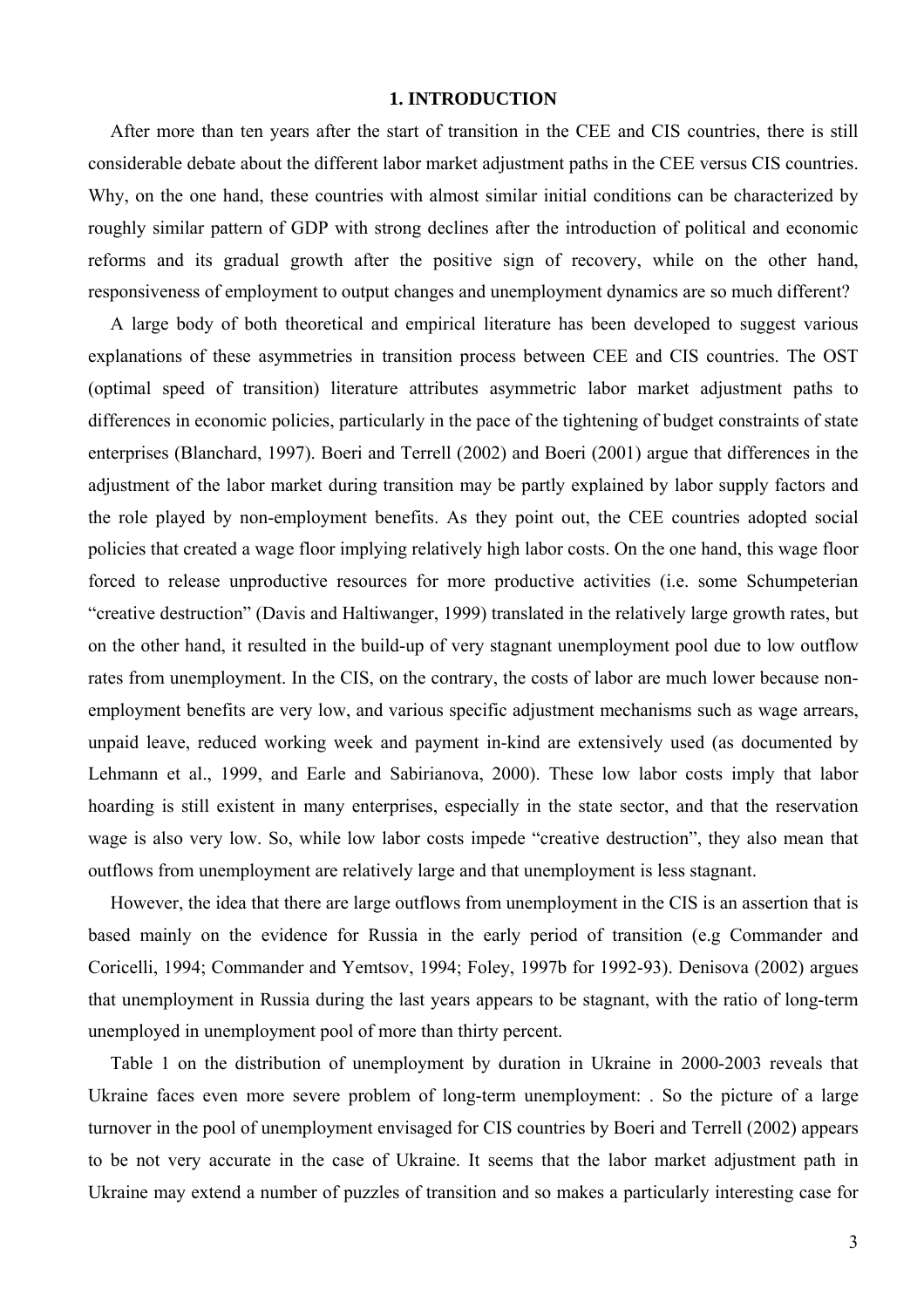investigation. On the one hand, low labor costs due to low non-employment benefits and high wage flexibility hinder fast effective labor reallocation like in Russia.<sup>1</sup> On the other hand, low unemployment benefits and social assistance have not resulted in the large outflows from unemployment – unemployment in Ukraine has becoming stagnant as in the CEE countries. In this study, we try to shed some light on the effect of non-employment benefits, supply- and some local demand-side factors on the exits from unemployment in Ukraine.<sup>2</sup>

What are the factors that determine the probability of leaving unemployment in Ukraine? Does the Ukrainian unemployment insurance system discourage quick exits to employment or some other factors come into effect instead? What individuals are most exposed to long-term unemployment? These are the questions we attempt to answer in our study whereby filling gap in the literature on determinants of unemployment duration in Ukraine. The main purpose of this study is, therefore, to examine factors which affect the probability of reemployment or withdrawing from the labor force after a period of unemployment in Ukraine over the last years.

We use individual data from the first wave of the Ukrainian Longitudinal Monitoring Survey (ULMS), which contains rich information about the individual's labor market history, geographical mobility, history of studies and changes in marital status owing to its retrospective nature. These data provide accurate information on unemployment spell duration and other important characteristics for 1799 individuals over the period 1997-2003. Some of the unemployment entrants subsequently leave this labor market state to employment or inactivity within a few weeks, while others tend to remain unemployed during several years. Some persons experience unemployment only once during the observed period, while the others may have from two to five unemployment spells. There is, therefore, enormous variation in the duration of unemployment spells across individuals in our sample, which allows us to analyze the underlying causes of these striking differences. Competing risks of exits to employment and to inactivity are estimated by using the discrete-time complementary log-log model with a fully flexible nonparametric specification of the baseline hazard and comparing it to the alternative approaches, the discrete-time complementary log-log model with polynomial form of the baseline hazard and continuous-time Cox partial likelihood proportional hazards model. Our model along with other flexible duration models yields more robust results than those obtained from commonly used Weibull or other parametric models (Meyer, 1990; Han and Hausman, 1990). In our

<sup>&</sup>lt;sup>1</sup> Extensive analysis of unemployment in Russia and its comparison with other transition countries is provided in Kapelyushnikov and Vishnevskaya (2003).

 $2^2$  The difference in the rate of long-term unemployment between Russia and Ukraine can be partly attributed to the different patterns and magnitudes of job flows in these countries. Brown and Earle (2002) show that increases in job reallocation and in the productivity-enhancing consequences of the labor reallocation process appears to have been somewhat slower in Ukraine than in Russia, implying that a more aggressive reform strategy implemented in Russia has produced greater job reallocation, faster job creation, and less net employment decline, translated in higher intensity of flows into and out of unemployment and shorter unemployment duration.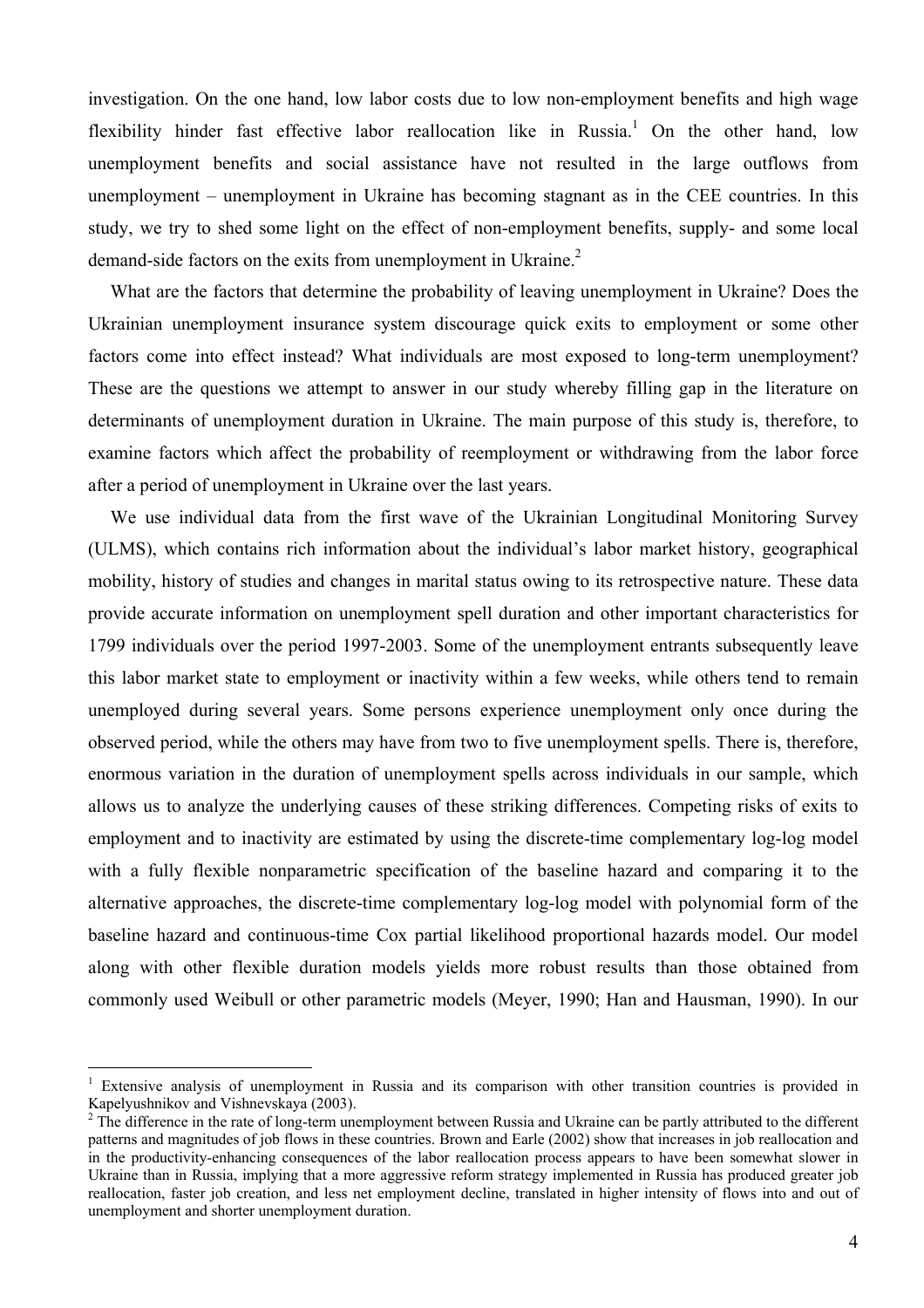estimation we allow for gamma-distributed unobserved heterogeneity but it appears to be not important since explicitly modeling unobserved heterogeneity changes the covariates little.<sup>3</sup>

The paper is set up as follows. Section 2 provides an overview of unemployment insurance system and labor market trends in Ukraine. Section 3 describes the conceptual framework and the econometric model to be used in the analysis. Section 4 gives the details of the data and variables used. Section 5 presents our estimation results and Section 6 offers conclusions and recommendations.

# **2. THE CHALLENGE FOR AN UNEMPLOYED IN UKRAINE: UNEMPLOYMENT INSURANCE OR ALTERNATIVE SOURCES OF SUBSISTENCE?**

Public Employment Service (PES) and unemployment benefit system have been established in Ukraine according to the Law on Employment in 1991 when Ukraine was one of the republics of the Soviet Union. So despite many amendments to the Law in independent Ukraine during 1991-2003, there are still many similarities in regulations connected with unemployment between Ukraine and other FSU countries.<sup>4</sup> In general, the PES in Ukraine as well as in any other country is supposed to perform two major functions: to assist unemployed workers in their job search and to provide income support during a period of unemployment.

But it is widely believed that the Ukrainian PES is not very successful in both of the tasks. Firstly, although firms are obliged to register all vacancies with the local employment center and to make use of it in recruitment, many firms fail to do this preferring other channels for recruitment due to weak law enforcement. Besides, sometimes PES provides training or retraining for the skills that are already in surplus in the local labor markets, and public works are usually of low skill level (Kuzmin et al., 2003; Kupets, 2000). So the probability of more effective matching and finding a good job with the help of the public employment center is small, while the transaction costs of registration and staying at the register are high.<sup>5</sup> Secondly, the level of unemployment benefits is too low: the ratio of the average unemployment benefits to the average wage in the economy is about 25-28%, while the ratio of the average unemployment benefits to the nationally established level of minimum wage fluctuates between 50 and 70% (Table 2, bottom lines). Moreover, because of the strict unemployment benefit eligibility criteria and high incidence of long-term unemployment, the coverage ratio (the ratio of those receiving unemployment benefits or unemployment assistance to the total number of registered unemployed) has been less than 70% during all years. Although the unemployment insurance system

 $3$  The empirical work of Meyer (1990) and of others suggests that when the baseline hazard is fully flexible, failure to model distribution of unobserved heterogeneity explicitly does not seriously bias results.

<sup>&</sup>lt;sup>4</sup> Main institutional characteristics of the unemployment insurance system in Ukraine can be found in Appendix 1.

<sup>&</sup>lt;sup>5</sup> One of such transaction costs of staying at the register is a necessary visit (report) of unemployed to the local employment center once a month in the administrative center of their civil registration (new name of the old system of *propiska*). Since many people live far from administrative centers of their *propiska*, the above requirement demands too heavy expenses in terms of time and money.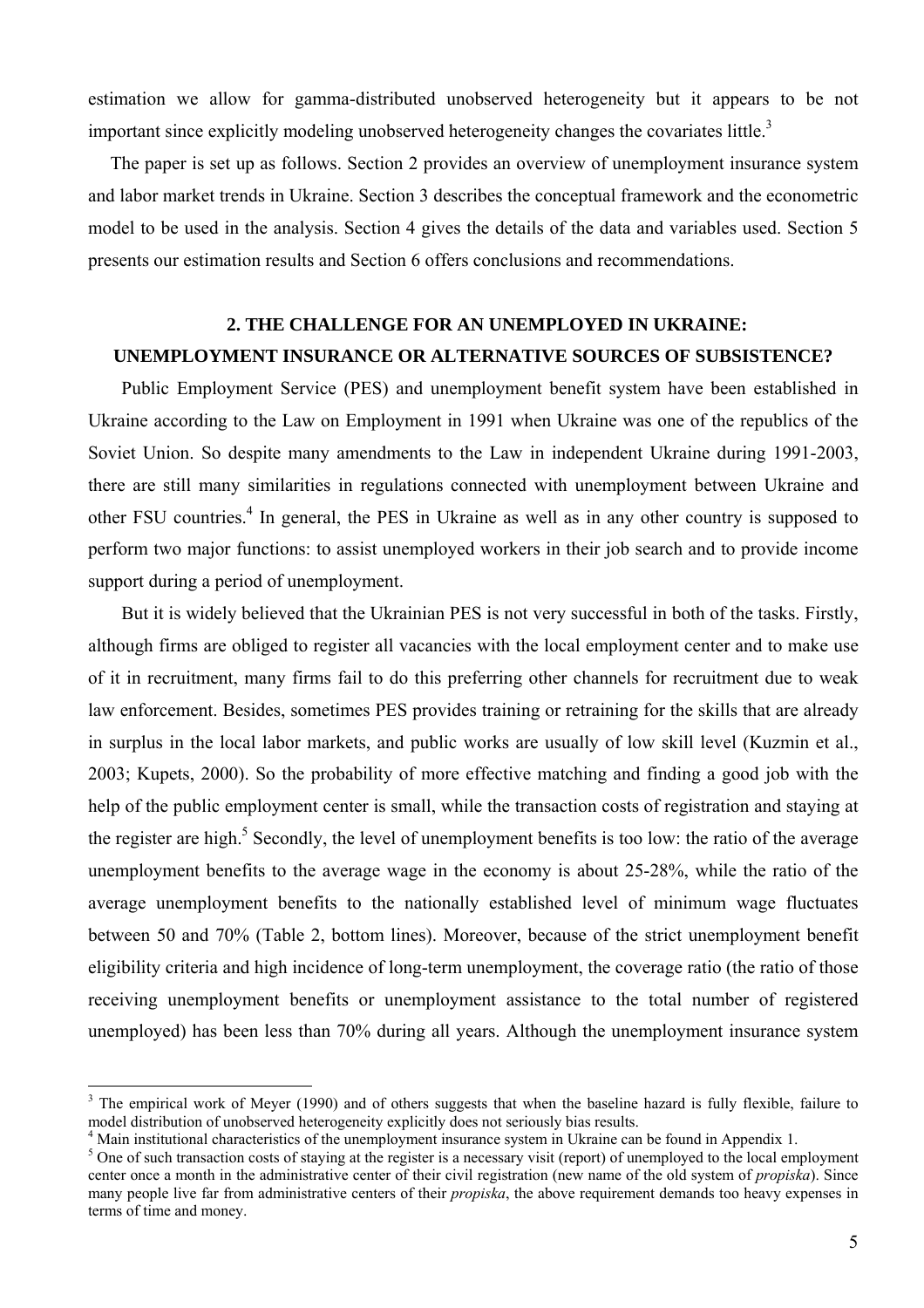in Ukraine may seem better than in the CEE countries from the viewpoint of incentives/disincentives to work, it is certainly worse in terms of income support of jobless workers and prevention of their falling into poverty.

As a result, less than half of the actual jobless workers in Ukraine (defined according to the ILO unemployment criteria) bother to register as unemployed in the public employment offices (Table 2). Analysis of job search methods among unemployed in our sample (Table 3) indicates that people rely primarily on their direct contacts with employers, help of friends and relatives, or advertisements in the newspapers or Internet rather than on the assistance of the public employment offices.

This suggests that unemployment insurance system is not likely to play a significant role in determining duration of general unemployment in Ukraine. However, another explanation originated from the weak enforcement of the Labor Code and other laws and high payroll taxes is called into play. As in many transition countries, there are many possibilities for informal activities and unregistered employment in Ukraine, often casual and very short-term.<sup>6</sup> As has been documented by Mel'ota and Gregory (2001), the informal activity in the household sector in Ukraine amounts to about 16% of official GDP and presents the main source of the shadow economy in the country. Because of very low unemployment benefits accompanied with still relatively low labor demand, many people start some sort of self-employment just to survive, other leave the formal labor market preferring to find an informal activity or to rely on subsistence farming, and some persons withdraw from the labor market looking for additional sources of income like stipend, pension, child allowance, etc. Therefore, we suggest that there are likely individuals among long-term unemployed who search less intensively for regular job because they are occasionally engaged in unreported activities or subsistence farming which provide them sources of subsistence.<sup>7</sup> Additionally, alternative income during the period of unemployment raises reservation wage of such individuals whereby lowering the probability of then accepting the job offer and the probability of re-employment on the whole. Various kinds of non-labor income during a period of unemployment including household income, state and private transfers, investments, savings, etc. are likely to have the same effect on duration of unemployment as casual labor income reducing the probability of reemployment and thereby extending the period of unemployment. $8$ 

Therefore, we test the hypothesis that whether an unemployed receives unemployment benefit or no is not significant for his/her probability of exit from unemployment.<sup>9</sup> At the same time, we

<sup>&</sup>lt;sup>6</sup> According to Vodopivec (1995) and Grogan and van den Berg (1999), informal employment among unemployed is also widespread phenomenon in Slovenia and Russia, respectively.

 $<sup>7</sup>$  Discussion of the definition of unemployment adopted in our study is provided in Section 4 on Data.</sup>

<sup>&</sup>lt;sup>8</sup> Distribution of responses on the main source of subsistence among unemployed in our sample (aggregated to five main groups which will be used later in our analysis) is provided in Table 4.

<sup>9</sup> We use dummy variables for various groups of sources of subsistence which reflect only presence or absence of particular type of income during the period of unemployment because it is impossible to estimate the amount of income, received by unemployed persons from various sources, using the ULMS data. Hunt (1995) finds for Germany that dummy on receipt of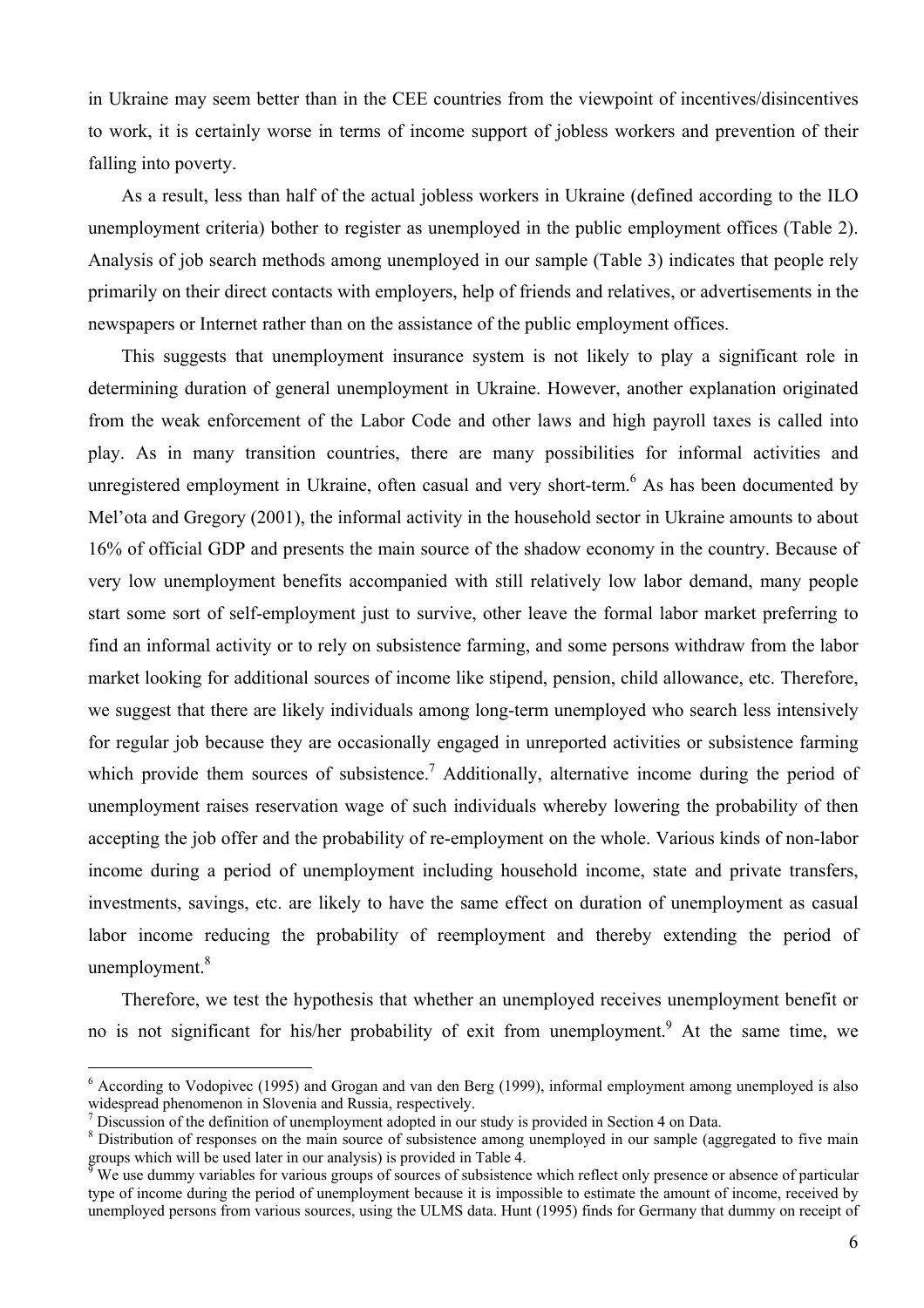hypothesize that existence of alternative sources of subsistence during an unemployment spell significantly extends a period of unemployment, though this factor can not be considered as of primary importance. Following Ham et al. (1998) and Arulampalam and Stewart (1995), we suggest that the factors from the labor demand side may be considered the dominant in explaining stagnancy of unemployment in Ukraine, but we should not forget also that supply-side determinants can be also at play (Boeri, 2001). Similar to many other transition economies, there are likely displaced workers in Ukraine who can not find a new job easily because their skills acquired under the Soviet era are obsolete and they are reluctant to retrain. Great difficulties for some groups of unemployed to find a new regular job accompanied with disincentive and discouragement effect may lead to long unemployment durations before re-employment or to higher outflows to inactivity. We investigate to what extent this is the case in Ukraine in the rest of the paper.

### **3. ECONOMETRIC MODEL**

The typical framework used in the empirical analysis of unemployment duration is the job search theory presented in Mortensen (1970). The focus in modeling duration of unemployment is usually on the conditional probability of leaving unemployment, the hazard function.<sup>10</sup> The theoretical model of job search in a two-state labor market (employment and unemployment) implies that the hazard function can be viewed as the product of the probability of receiving a job offer (which could be further decomposed into a contact rate and an employer acceptance rate) and the probability then of accepting this job offer determined by his/her reservation wage. Thus, the expected length of an individual's unemployment spell depends on the effort an individual makes to find a new job (job search intensity), the attractiveness of a person to an employer and local labor demand conditions, a wage offer distribution and the lowest acceptable wage, i.e. reservation wage.<sup>11</sup>

The econometric model adopted in our study is Cox proportional hazards model (Cox, 1972):

 $\lambda_i(t) = \exp(\beta' X_i) \lambda_0(t)$ ,

UI is significant while the level of benefit receipt is insignificant. Addison and Portugal (2001) use dummy on access to unemployment benefits and find it highly significant in Portugal, but they group individuals by age (seven elements of age regressor) so that to "mimic the stepped increases in benefit entitlement with age". We think that dummy variable on receipt of unemployment benefits in our case is enough to capture the expected effect of UI on unemployment duration, given small variation in the level of unemployment benefit and duration of its payment among benefit recipients in Ukraine.<br><sup>10</sup> See Kiefer (1988) or Lancaster (1990) for more details on duration models and hazard function.

<sup>&</sup>lt;sup>11</sup> It should be noted that we use a reduced form approach, which implies that the total effects of the variables on the probability of re-employment are estimated rather than separate effects on the probability of receiving a job offer and probability of accepting a job offer.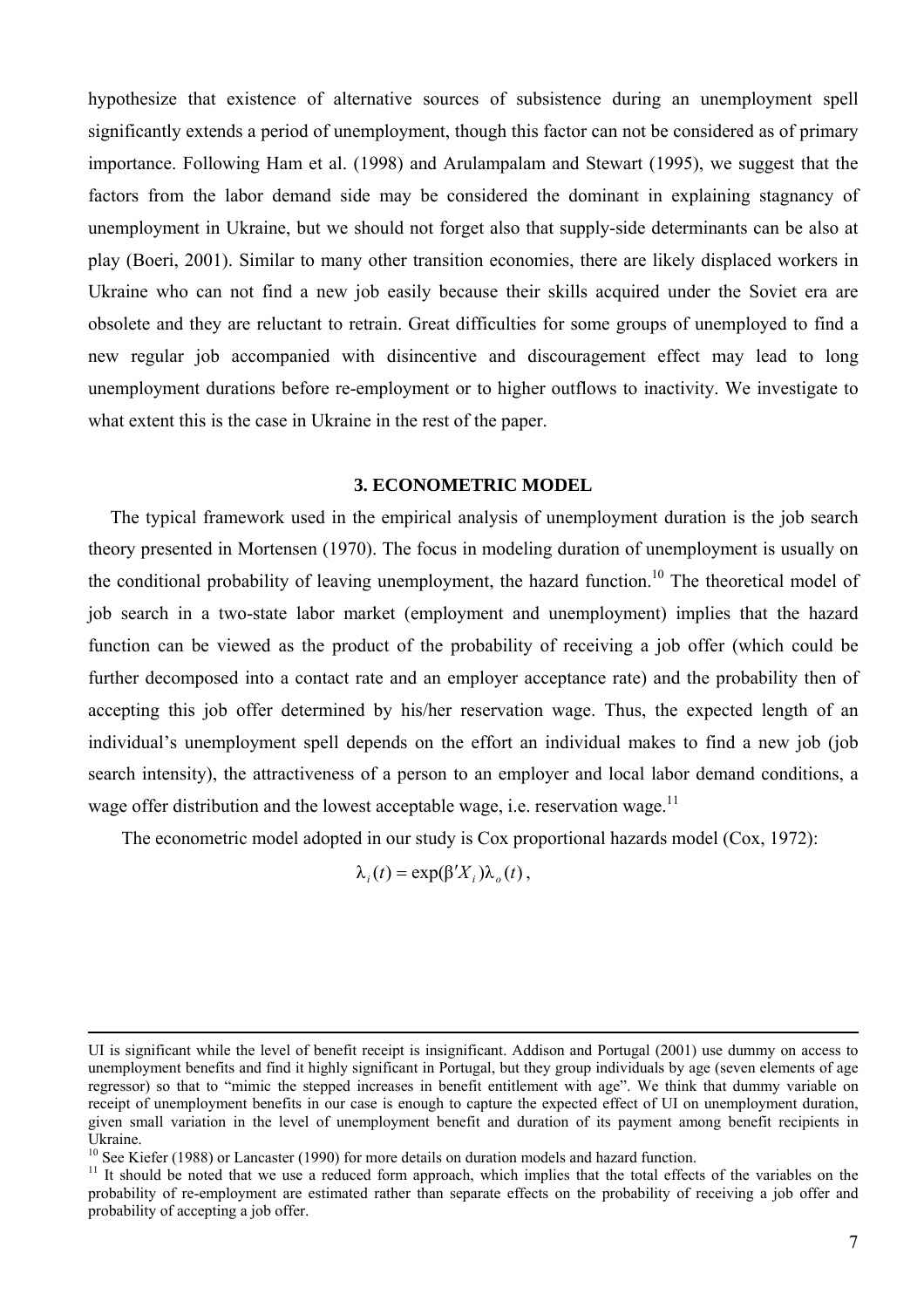where *X<sub>i</sub>* is a vector of explanatory variables for individual *i* (we assume that all variables are timeinvariant),  $\beta$  a vector of parameters to be estimated, and  $\lambda_0(t)$  the 'baseline' hazard capturing the duration dependence of the hazard.<sup>12</sup>

If durations are measured in terms of whole months completed (*interval-censored data*), an observed duration of *t* whole months indicates duration on the continuous-time scale of between *t* and *t*+1 months. According to Meyer (1990), if there are no time-varying variables or if the value of timevarying variables is constant between *t* and *t*+1, the probability of a spell being completed by time *t*+1 conditional on that it was still continuing at time *t*, *the discrete-time hazard*, can be written in *the complementary log-log form* as follows:

$$
\lambda_i(t) = 1 - \exp[-\exp(\beta'X_i + \gamma(t))],
$$
  
where  

$$
\gamma(t) = \ln\left[\int_t^{t+1} \lambda_0(u) du\right]
$$
 (\*)

 $\overline{a}$ 

is some functional form which summarizes the pattern of duration dependence in the discrete time hazard. We prefer a flexible specification of the baseline hazard since it allows for non-monotonic variation with duration, and therefore a wider range of possible effects of duration on the hazard rate can be captured (Meyer, 1990; Han and Hausman, 1990). The shape of the baseline hazard is estimated in our model on a month by month basis without any restrictions on how  $\gamma$  can vary from interval to interval. In other words, we employ a flexible parametric (semiparametric) proportional hazards model: the baseline hazard is non-parametric while the effect of covariates takes a particular functional form.

In this study we distinguish between two destination states of exits out of unemployment (competing risks): unemployment can end with finding a regular job or with a spell of economic inactivity. Following the assumption made by Narendrenathan and Stewart (1993) for intervalcensored data, that exits from unemployment can only occur at the interval boundaries and that risks are independent, the overall independent competing risks model simplifies to two or more single-risk models analogous to that for continuous time data.<sup>13</sup> To estimate the two risks separately, exits from unemployment to inactivity are considered censored when estimating exits to employment, and vice versa.

Finally, to allow for unobserved heterogeneity we extend our model introducing a gammadistributed random variable *v* in each of the destination-specific hazard and assuming the independence across terms.

<sup>&</sup>lt;sup>12</sup> The proportional hazards model assumes that absolute differences in explanatory variables result in proportionate differences in the hazard at each  $t$ .

<sup>&</sup>lt;sup>13</sup> An alternative assumption for the discrete-time competing risks model can be found in Han and Hausman (1990).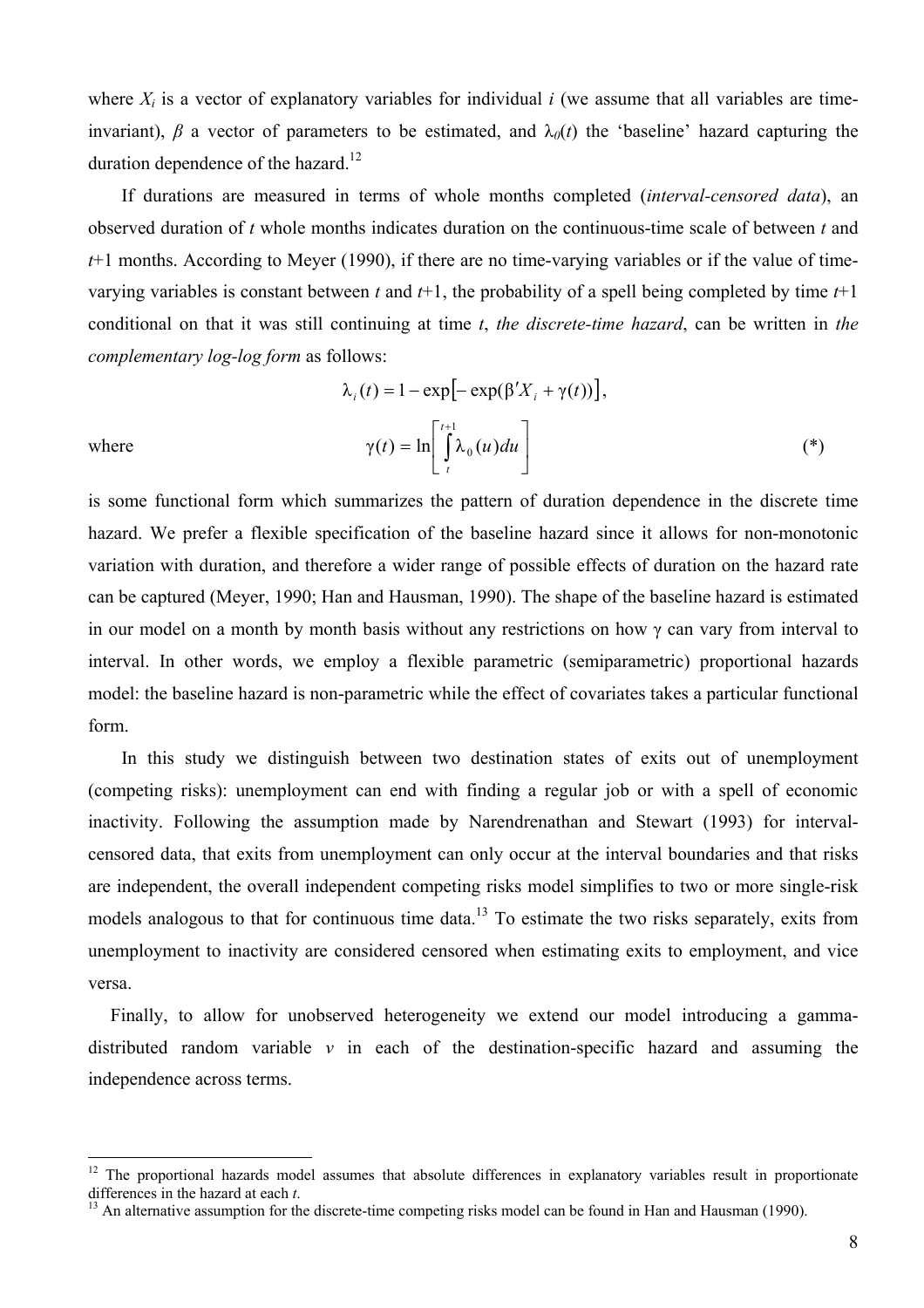### **4. DATA AND DEFINITION OF VARIABLES**

The data employed to analyze the probability of leaving unemployment in Ukraine are taken from the first wave of the Ukrainian Longitudinal Monitoring Survey (ULMS)-2003, a nationally representative random sample of households. It has information about 4,056 households and 8,641 individuals aged from 15 to 72. The ULMS data set is a unique one in Ukraine since it is the first data set available at the individual level and it allows making an analysis of the labor market flows and unemployment duration from December 1997 till the reference week in 2003 owing to its retrospective nature.

Our sub-sample consists of individuals with at least one unemployment spell between December 1997 and June 2003 who provided complete responses to the questions about the period of job search. As a result, we have 2122 unemployment spells experienced by 1799 individuals, with the average number of unemployment spells per person of 1.18 and its maximum number of  $5<sup>14</sup>$  We distinguish the following three types of unemployment spells by destination states:

- *exit to employment* if a respondent has found a job (or started his business) after a period of job search,
- *exit to inactivity* if a respondent has stopped job search, and

 $\overline{a}$ 

• *right-censored* if the period of job search has been continuing at the date of an interview.

Our 'dependent' variable is the length of an unemployment spell defined as the number of full months between the date of beginning of job search (month and year only) to the date of its end.<sup>15</sup> To each unemployment spell experienced by a sample member we have attached a vector of demographic and other individual characteristics (including gender, age, marital status and number of small children, education, sources of subsistence during unemployment, previous labor market status, previous unemployment experience), the values for which are determined at the starting date of the unemployment spell to ensure their exogeneity. In addition to individual characteristics, we use variables to account for differences in local labor demand conditions. Differences in the local labor markets are proxied in our study by regional unemployment rate (accounting for between-region

 $14$  In our study, a person is classified as unemployed if: 1) he/she answered that he/she didn't have a job (including entrepreneurship, business activities, individual work, work in a family enterprise or on a farm, and freelance work) at some time period in the past; 2) a person gave the reason of not having a job and answered that he/she was seeking and available for work for any time during that non-employment period; 3) there is no overlapping in time between the period of employment and the period of non-employment according to respondent's answers (if there was such overlapping we reclassify this person as employed).

<sup>&</sup>lt;sup>15</sup> The minimum length of the periods fixed in the ULMS is one month. If, for instance, there was a period of less than a month between leaving one job and starting a new one, this period is not reflected in the questionnaire as a separate period of unemployment.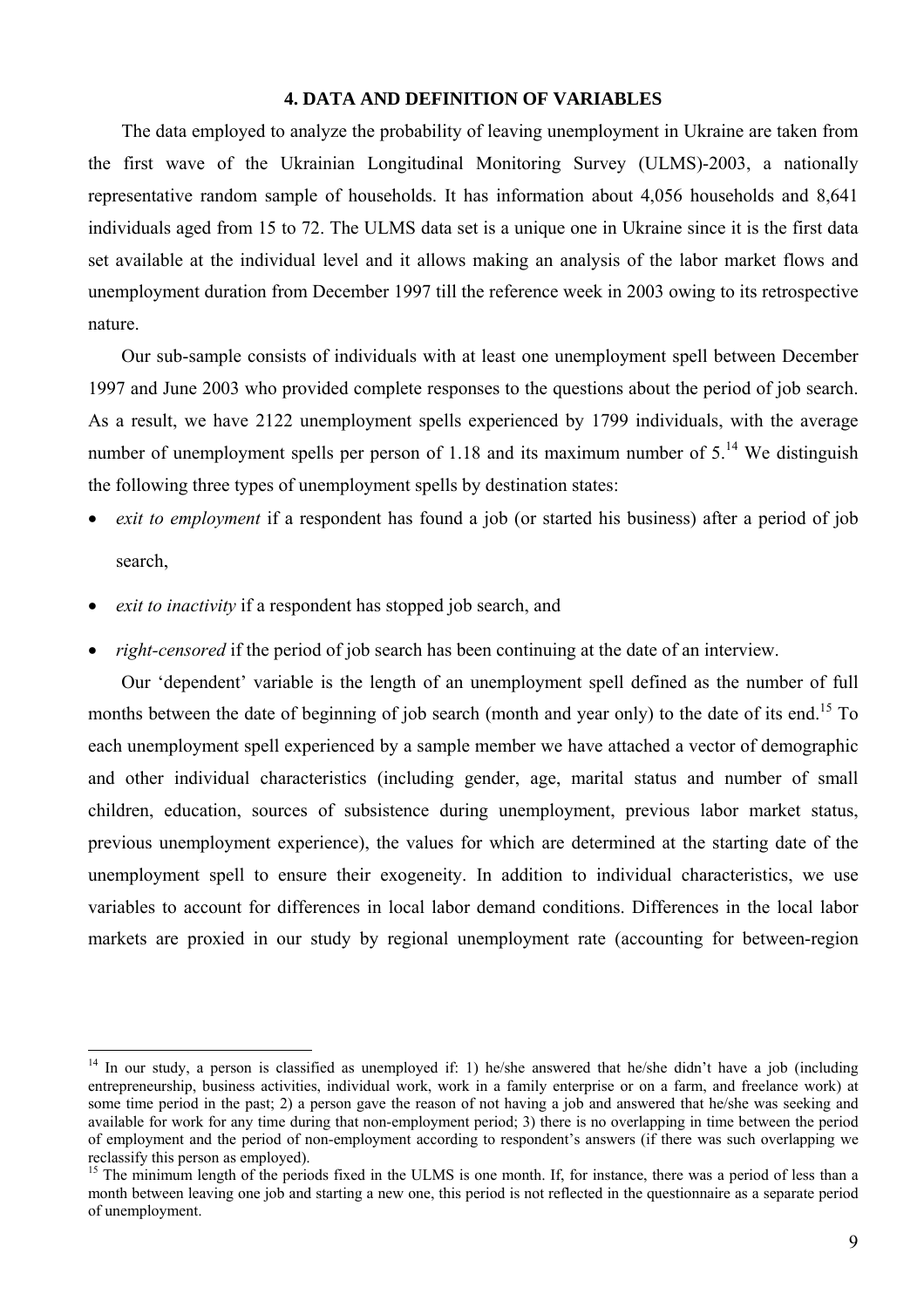differences) and the type of settlement (accounting for within-region differences).<sup>16</sup> Finally, we add the year and the quarter of entering into unemployment to control for changes in macroeconomic environment and possible seasonal effects. The definitions of all variables are provided in Appendix 2.

Table 5 provides some descriptive statistics for the variables used in the unemployment duration analysis. It shows that one half of unemployment spells ends with a transition to employment, and censored spells account for the next largest proportion of unemployment spells. The mean duration of both completed and uncompleted unemployment spells is about 17 months, with 46.5% of all spells lasting more than 12 months.<sup>17</sup> Distribution of unemployed persons with uncompleted spells by actual duration of their unemployment at the moment of interview shows that the share of long-term unemployed is 48% of all 'currently' unemployed according to the ULMS data.<sup>18</sup> This suggests that long-term unemployment remains an important issue in Ukraine even in stronger labor market conditions after economy's reversal and needs more careful investigation.

Before proceeding to discussion of the results, several important points should be noted. First, there can be some difficulties connected with definition, measurement of unemployment and further comparison of unemployment measures from various sources. Although we follow the ILO (1982) guidelines on defining the unemployed as persons without work, looking for work and available for it during a given period of time, the definition of unemployment accepted in our study differs from the standard ILO definition due to retrospective nature of the data with a long recall period:

- since labor market states are measured in relation to a long reference period such as several years rather than to a short period such as one week or one day, definition of the three labor market states employed in our study refers to the "usually" employed, unemployed or economically inactive rather than to the "currently" employed, unemployed or economically inactive individuals;
- according to the standard ILO unemployment criteria individuals who engage in casual work or casual business activities can not be classified as unemployed. In our study, however, we do not exclude individuals on the basis of their engagement in irregular businesses from the sample of unemployed if: 1) a person answered that he/she didn't have a job (including entrepreneurship, business activities, individual work, work in a family enterprise or on a farm, and freelance work) at some time period in the past; 2) a person gave the reason of not having a job and answered that he/she was seeking and available for work for any time during that period; 3) there is no

<sup>&</sup>lt;sup>16</sup> We prefer information on registered unemployment rather than unemployment from the LFSs because of consistency in methodology and completeness of information at the quarterly basis by regions for the former indicator in contrast to the latter.

 $17$  Due to limitation of the minimum length of the periods fixed in the ULMS to one month and retrospective nature of the ULMS, its sample tends to be biased towards long unemployment spells and this fact should be taken into account when analyzing duration of unemployment.

<sup>&</sup>lt;sup>18</sup> For comparison, according the LFS data (2003:II) the share of unemployed with duration of non-employment of more than 12 months is 61% of all unemployed previously employed, and the share of unemployed with duration of job search of more than 12 months is 54% of all unemployed who were looking for work during the preceding four weeks.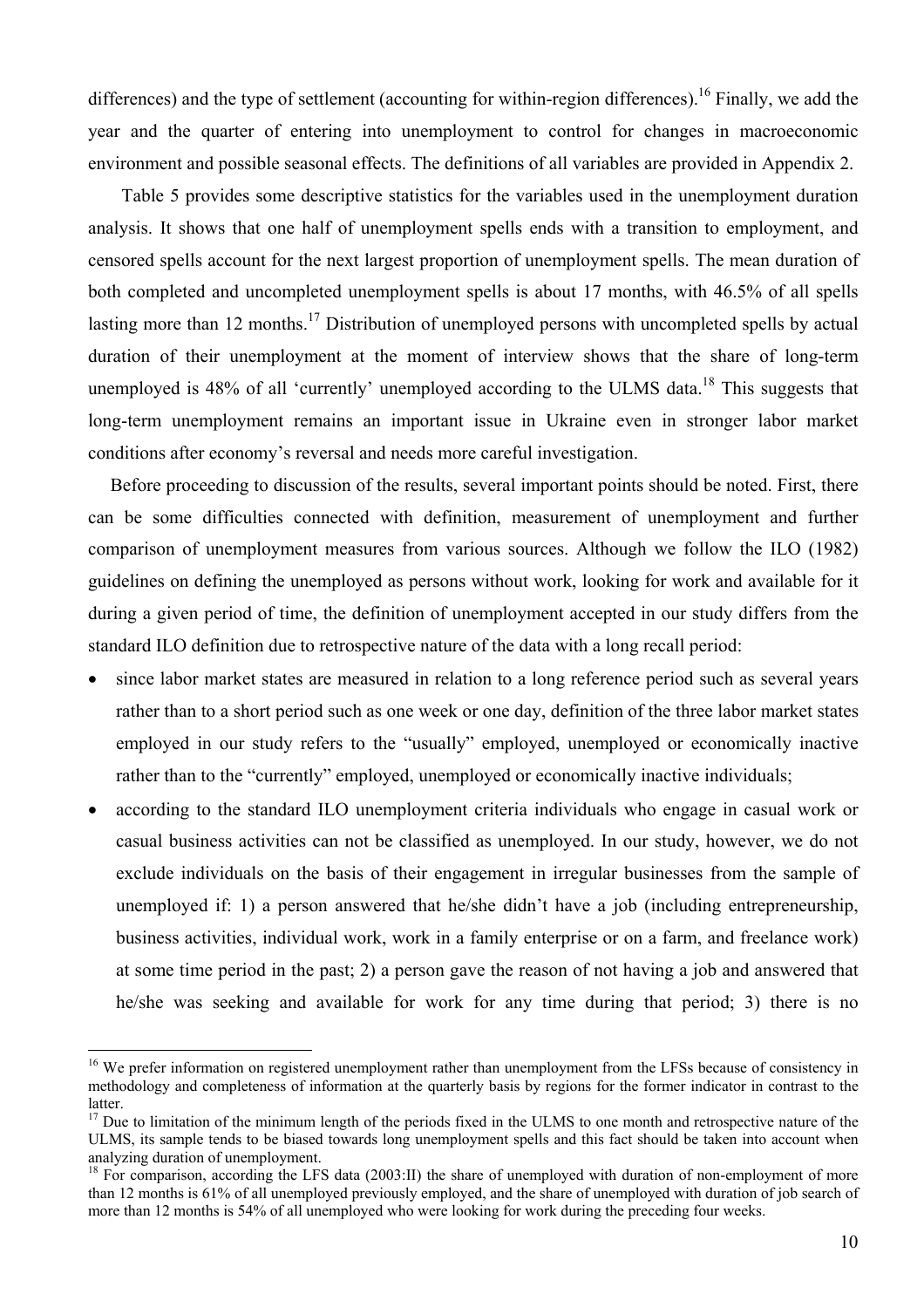overlapping in time between the period of employment and the period of non-employment according to respondent's answers (if there was such overlapping we reclassified a person as employed); and 4) a person pointed to income from casual work or business activities, production and sale of products from own land plot, or subsidiary farming for own needs as one of the sources of subsistence at that time of non-employment. Unfortunately, the ULMS doesn't let to capture accurately the extent and the nature of such irregular, usually short-term, activities within a long period of non-employment. It is impossible to know for sure whether casual work or business activities in this case are really short-term and sporadic or they have systematic character; whether persons without formal job attachment have chosen these informal activities in view of formal sector opportunities, or they have been forced to engage in casual work activities or subsidiary farming just to survive  $^{19}$ ;

we didn't put any restrictions on age of individuals in the sample as it is usually done using the retirement age as a threshold (e.g. Foley, 1997a; Grogan and van den Berg, 1999, among others) since we think that due to low retirement age accompanied with very low pension (less than 30% of average wage) in Ukraine persons aged above retirement age have the same work incentives as those in pre-retirement age group. Moreover, according to the ILO guidelines, pensioners, students and others mainly engaged in non-economic activities during the reference period, who at the same time were in paid employment or self-employment above should be considered as employed on the same basis as other categories of employed persons, and persons who satisfy the basic criteria of unemployment should be classified as unemployed. We control for those who receive any kind of pension (not only for years of service or retirement age but also for disability and loss of provider) during a period of unemployment by including a separate dummy for such persons in one of our specifications.

According to Poterba and Summers (1995), although some categories of individuals classified as "out of the labor force" are conceptually distinct from "unemployed" (e.g. disable or retired in the US), substantial portion of those reporting themselves as economically inactive may be reclassified as unemployed, and vice versa. Therefore, some allowance for spurious events that result from classification error should be made when analyzing unemployment duration and dynamics.

Second, we might expect that the problem of classification error may aggravate as we go further back in time asking about unemployment periods.<sup>20</sup> Our analysis based on the retrospective data over more than five years is certainly subject to reliability problems and recall bias (see Sudman and Bradburn, 1973; Morgenstern and Burrett, 1974; Akerlof and Yellen, 1985; Dex and McCulloch,

 $19$  Sabirianova (1998) has estimated that in the case of Russia unemployment rate according to the standard ILO definition should be corrected (increased) for 1-2% if the unemployment sample is augmented with the number of non-employed individuals having casual income during a period of job search.

<sup>&</sup>lt;sup>20</sup> Paull (2002) argues that time in unemployment is less likely to be recalled correctly than periods of employment and inactivity, and so the spell of unemployment may be reclassified as the spell of inactivity rather than forgotten at all.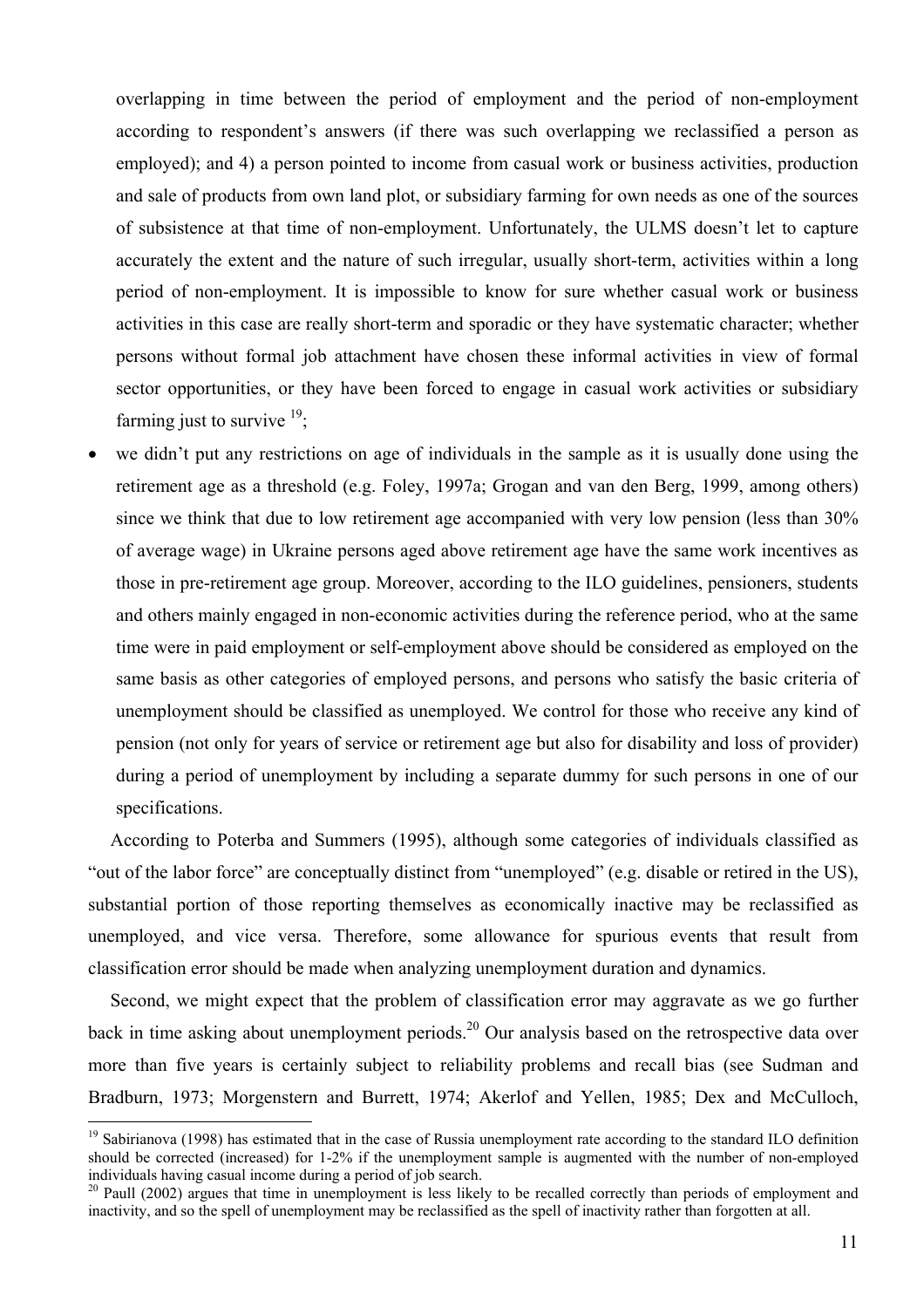1998; Paull, 2002, among many others). But we believe that relatively low labor market mobility of the majority of Ukrainian population, salience and social undesirability of unemployment spell for most of individuals, and the careful design of the questionnaire minimize this problem.

### **5. ESTIMATION RESULTS<sup>21</sup>**

To assess the joint effect of various individual and labor market characteristics affecting the probability of exit from unemployment we employ three specifications in a competing-risk framework distinguishing between exits to employment and exits to economic inactivity: two discrete-time complementary log-log models, one with fully flexible non-parametric baseline hazard like in Meyer (1990) and the other with a polynomial baseline hazard, and a continuous-time Cox proportional hazard model (Tables 6a and 6b).<sup>22</sup> We also estimated the models allowing for unobserved heterogeneity (gamma distributed) but the variance of the heterogeneity is not significantly different from zero as for exits to employment as for exits to inactivity implying that no unobserved heterogeneity is found in our case.<sup>23</sup>

To account for the possible correlation between spells experienced by one person (serial correlation) for the individuals with multiple spells of unemployment we include variable on the number of previous unemployment spell to the estimation model and also fit all our models with the robust standard errors adjusted for clustering on the individual identification. Furthermore, we estimated also the models using subsample consisting of individuals who experienced only one unemployment spell during the observation period but the results have not changed significantly. Thus, we can suggest that serial correlation might not be a problem in our case and the behavioral model for the persons with several unemployment spells doesn't differ significantly from those without previous unemployment experience.

Table 6a presents estimation results for the determinants of unemployment duration before reemployment. The first three models use the same explanatory variables, but different specifications for the baseline hazard. The significance, signs and magnitudes of the estimated coefficients in models (1)-(3) are almost identical, so we base our interpretations on the estimates of the model with

<sup>&</sup>lt;sup>21</sup> Here presented only results of the multivariate semiparametric duration analysis. Results of the univariate non-parametric analysis (using Kaplan-Meier product limit estimators) are available at request. Graphs of the empirical survival and hazard functions are provided in Appendix 3, Figures 1-4.

<sup>&</sup>lt;sup>22</sup> We have examined also the effect of religion, nationality, health status, the number of dependants younger than 15 or older than 75 in the household, previous employment status, sector of previous employment (according to the NACE classification), last occupation before unemployment spell (according to the ISCO classification), and national unemployment rate (controlling for macroeconomic climate) but these factors appear to be not significant, and our main results are robust to the inclusion of these additional variables.<br><sup>23</sup> No significant frailty effect has been also found in Stetsenko (2003) for Ukraine and Grogan and van den Berg (1999)

and Foley (1997a, for exits to employment) for Russia. Furthermore, Narendranathan and Stewart (1993), argue that "there is no reason for any resulting distortions connected with possible misspecifications through unobserved heterogeneity to be less serious than those caused by ignoring unobserved heterogeneity". Given these findings, we present final estimation results without accounting for unobserved heterogeneity.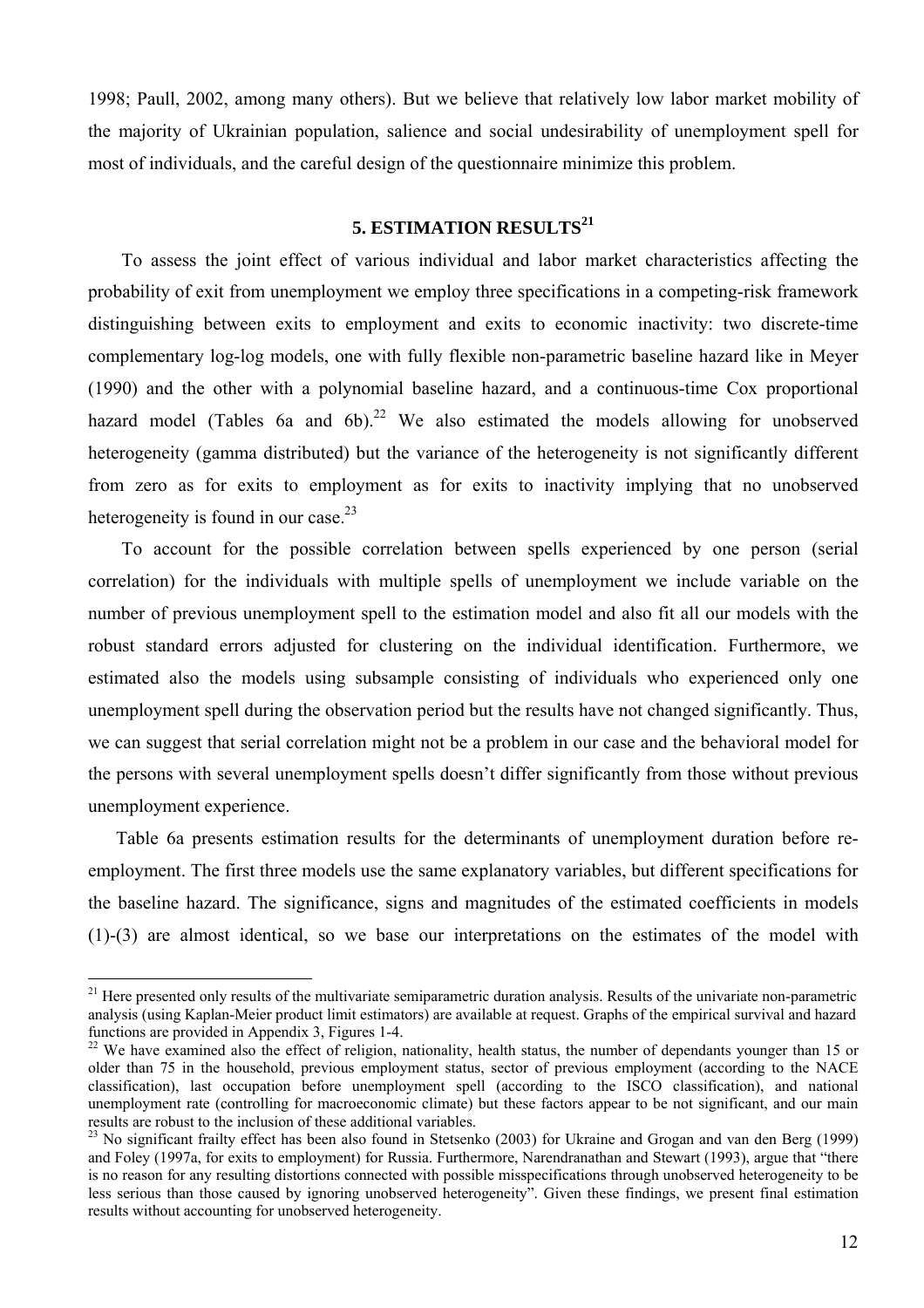nonparametric baseline hazard (3). Model (4) is the same as model (3) with the only difference that it uses yearly regional unemployment rates according to the ILO methodology instead of regional registered unemployment rate incorporated in the other models. In model (5) we include the log of previous earnings with the same specification of the baseline hazard as in models (3) or (4). Finally, model (6) differs from the basic model (3) in that those who receive pension are separated from those who receive other kinds of state transfers. All models include yearly and quarterly dummies in order to control for macroeconomic environment and seasonal effects.

The results suggest that differences in hazards of exit to employment between men and women do not appear to be significant. Married women tend to have lower hazard rates from unemployment to employment although married individuals as a whole are more likely to leave unemployment to employment. This suggests that historically established pattern of family responsibilities in Ukraine is an important factor in the labor supply decisions. At the same time, the number of small children has no effect on the duration of unemployment. This finding may be partly attributed to the well functioning system of pre-school and out-of-school education developed under the Soviet Union with the aim of promoting women's labor force participation.

The age coefficients suggest that the probability of exit from unemployment to employment decreases with age and that older worker are at a disadvantage in a rapidly changing economic environment. The estimates in model (3) imply that at each survival time the hazard rate is approximately halved for persons aged between 40 and 54, and the hazard rate for those who are 55 or older is about one third of the hazard rate for those who are 24 or younger. These results are consistent with job search theory and empirical evidence for many transition countries (e.g. Foley, 1997a; Nivorozhkina, 2002; Stetsenko, 2003) but they contrast to the findings of many studies for the early period of transition about longer duration of unemployment among young persons (e.g. Earle and Pauna, 1996).

As in the non-parametric analysis, the exit rate to employment increases with education, although only the coefficient on higher education is statistically significant: persons with completed higher education have the hazard rate of exit to employment which is 45% higher than the hazard rate for the individuals with primary or unfinished secondary education, *ceteris paribus*. This finding is in the conflict with the effect of education on exits from registered unemployment in Ukraine found by Stetsenko (2003). We attribute this discrepancy to the difference in the composition of vacancies notified at the public employment service and those advertised in the newspapers and private employment agencies in Ukraine with the former heavily represented by vacations for less-educated and less skilled persons (see Kuzmin et al. (2003) for details).

Our results support our hypothesis of no significant effect of receiving unemployment benefits implying that the existing unemployment benefit system is not contributing to longer unemployment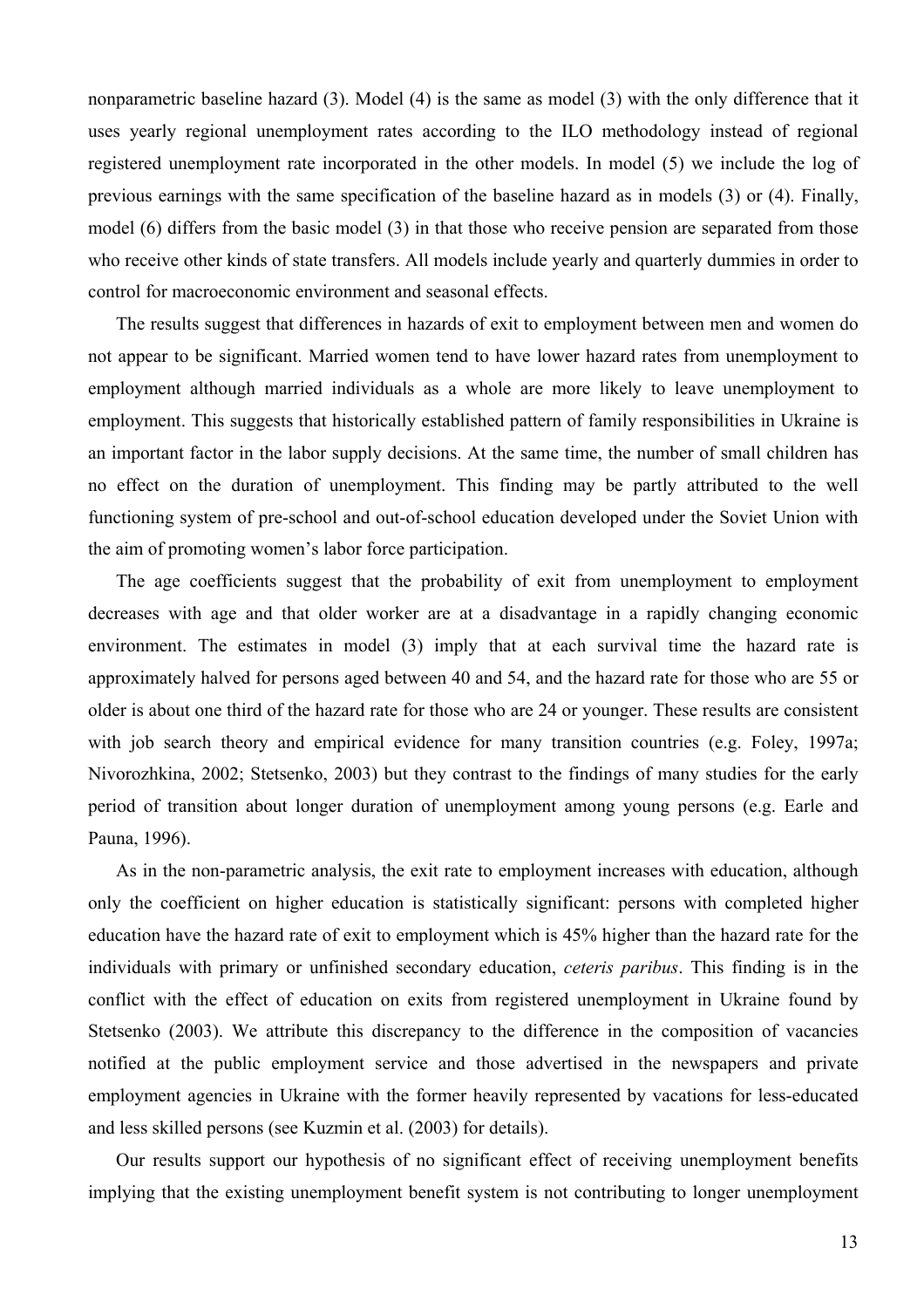spells. However, existence of other sources of subsistence during a period of unemployment such as income from casual work activities and subsidiary farming or household income or state transfers significantly lowers the probability of re-employment almost by the same amount. This result shows that such individuals are likely to search for regular jobs less intensively and that they have higher reservation wages and so are more selective in accepting job offers. However, a note of caution about state transfers is required here since its estimated effect on the exit rate from unemployment can inform about wrong policy decisions. The point is that in most presented models pension is combined with stipend and various kinds of social assistance in one category 'State transfers', but as has been discussed earlier it is preferable to control for behavior of unemployed pensioners separating them from the other recipients of state transfers. When we add two dummies 'Pension' and 'Other state transfers' instead of one dummy 'State transfers' to the model (Model 6), it appears that only the coefficient on 'Pension' is highly significant and larger by the magnitude while the coefficient on 'Other state transfers' is not significant. This finding shows that the behavior of unemployed pensioners on the labor market is really different from the behavior of their counterparts who do not receive pension. Returning to Boeri's hypothesis about the role of non-employment benefits for the outflows from unemployment (Boeri, 2001), we may conclude that unemployment benefits as well as social assistance measures are not significant determinants of unemployment duration in Ukraine.

Surprisingly, people relying on income from dividends, rents, interests, savings, etc. tend to have significantly shorter unemployment spells. The observed positive effect may be in part due to observed or unobserved characteristics which can explain stronger attachment of such individuals to the labor market (e.g. age, marital status, education, importance of employment status and fear of being unemployed and without money, etc.).

Previous wage incorporated in model (5) (Table 6a) seems to have no effect on unemployment duration, but we would not rely on these results that much since we have information on wages only for half of our sample. Moreover, it comes from the retrospective part and so is subject to significant reliability problem (Sudman and Bradburn, 1973).

Other surprising result from our study is that previous labor market state before unemployment (as well as a sector of previous employment and employment status) and previous unemployment experience do not alter the probability of leaving unemployment to jobs with the only exception of the experience of three or more prior unemployment spells the coefficient on which is positive and marginally significant at the 10% level. Our interpretation for this from the individuals' side is that individuals with many unemployment spells are more mobile on the labor market and can find the next job relatively easy, and that previously inactive persons have lower reservation wage that those previously employed. It is difficult to interpret these results from the employers' side, but we guess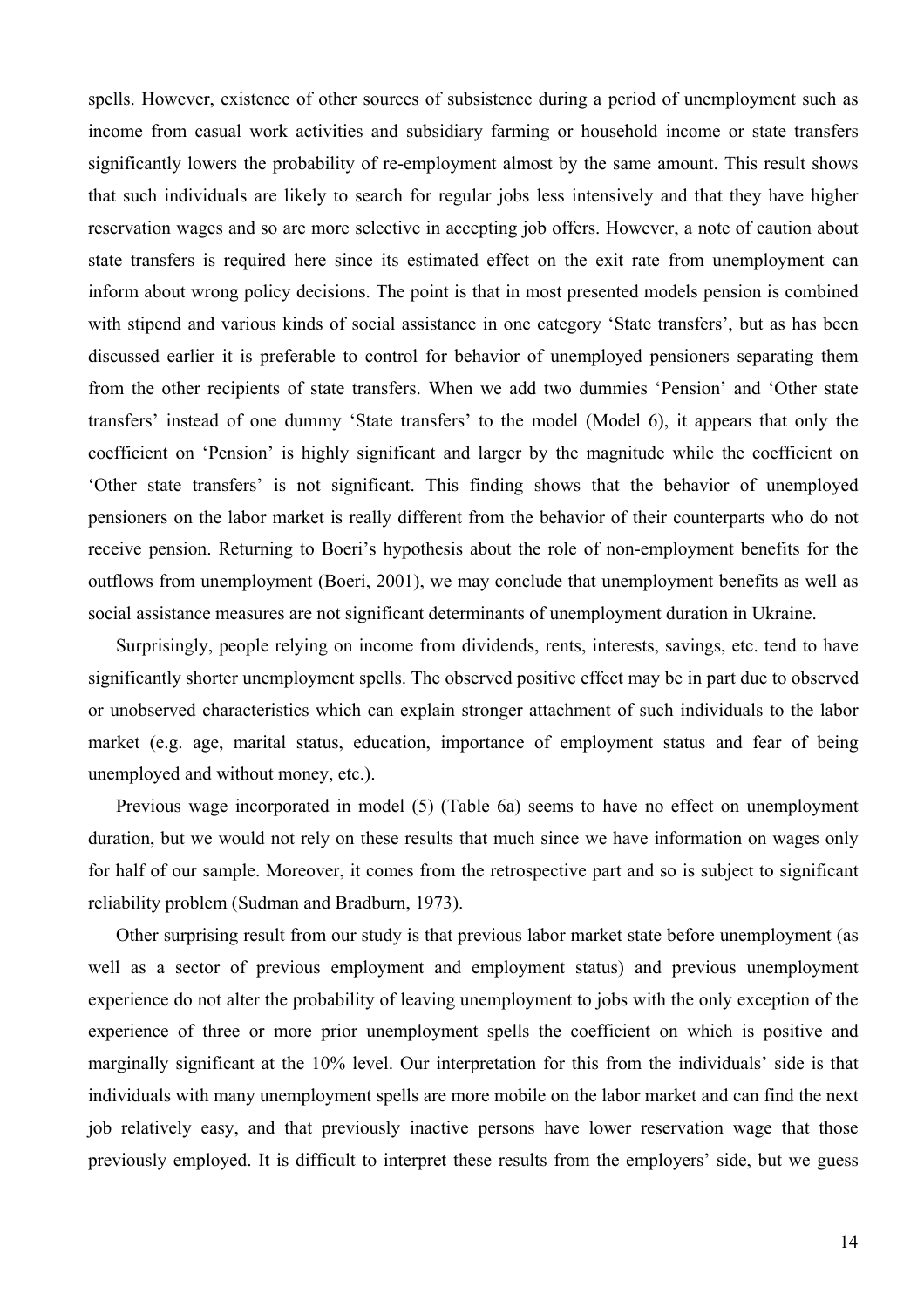that employers use other information as a signal of worker's productivity and reliability but not his labor market history.

The local labor demand variables proxied in our model by the regional unemployment rate (oblastlevel quarterly registered unemployment rate in all models except Model (4) with yearly ILO-type unemployment rate) and the type of settlement have the expected signs. In model (3), the implied effect of a one percentage point increase in the registered unemployment rate is a 7.3 percent reduction in the hazard to job (response of the hazard to a one percentage increase in the ILO-type unemployment rate is about 3.6 percent decline). The residents of large cities (more than 500 thousands of inhabitants) have higher probabilities to leave unemployment for employment than those living in the rural area or very small towns. This suggests that local labor market conditions are important determinants of exit to jobs and that unemployment duration in a country might be lower if fewer barriers such as registration (just new name for the old system of *propiska*), high transportation and housing expenses existed for people to move to regions where labor market conditions were more favorable.

Finally, all specifications for the exits from unemployment to employment reveal that macroeconomic environment (proxied by the year of entering unemployment) and the starting season of unemployment seem to be not important for the determining unemployment duration before reemployment. Only those who became unemployed in 2002 have significantly higher hazards of exit to jobs compared to the reference group (those who entered unemployment in 1997). One potential explanation for non-response of the unemployment duration to economic growth in Ukraine is that there are serious barriers between unemployed and job opportunities (as has been discussed in the Introduction and Section 3) and that unemployment in Ukraine has at most structural character during the last years. Another potential explanation is that like in the CEE countries during the 90-s, employment growth in the old sector absorbs first of all 'hidden' unemployed who remain formally attached to a work place, while for the jobs created in the new sector unemployed have to compete with those still employed in the old sector (Blanchard, 1997).

When we turn to the multivariate analysis of the factors affecting exits from unemployment to economic inactivity (Table 6b), several primary results emerge. First, there is no significant difference by education, gender, marital and family status, regional unemployment rate, and previous unemployment experience.

Second, as we expected, younger workers have a significantly smaller hazard rate to inactivity than both prime-age or older individuals. This may be attributed to the fact that older persons are more inclined to retire and stop job search process, or that they can have some health problems or some other attributes that can lead to the smaller job search intensity or the loss of hope of finding a job (discouragement).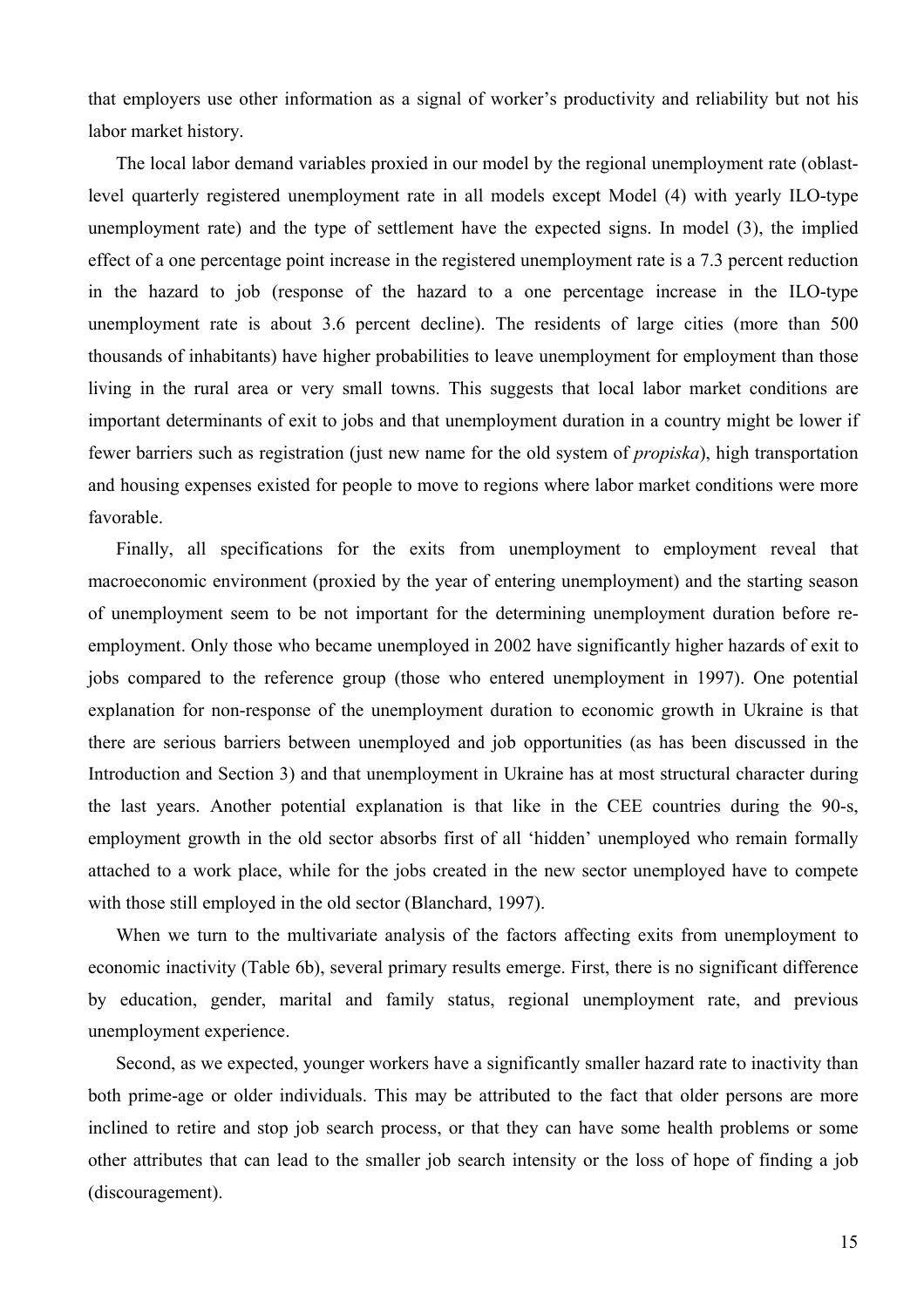Third, individuals entering unemployment after employment appear to search longer before withdrawing from the labor force than individuals being economically inactive before unemployment. The reason for this is perhaps higher importance of work and more negative reasons associated with not having a work and being idle for previously employed. Also they may anticipate their relative advantage in finding a job and so don't want to leave the labor market.

Fourth, we observe longer unemployment durations before withdrawing from the labor force for residents of small to medium towns compared to residents of rural area or very small towns, and no significant difference in unemployment durations between residents of cities and the latter. One of the possible explanations is that residents of rural area can at least move to self-employment (subsidiary agriculture) or leave the labor market in the case of unsuccessful search of 'paid' employment, while residents of small to medium towns stay unemployed longer hoping to find a regular job subject to the limited number of alternative activities.

Fifth, persons relying on household income and pension during unemployment are more likely to leave the labor force than persons without alternative income support since the former have less financial incentives to actively search for job and work at all. Significant effect of presence of income from casual work activities with respect to the exit to employment accompanied with its insignificant impact with respect to the exit to inactivity indicates that various casual work activities mainly in the informal sector and subsidiary farming can be considered as simply survival measures taken by those who would prefer the stability of a formal regular job but with a reasonable remuneration.

Finally, year and quarter coefficients imply that the hazard of exit from unemployment to inactivity increases with moving to the later year of starting unemployment and that those who enter unemployment in the second quarter tend to withdraw from the labor market faster than those who start unemployment in the first quarter, but we think that this result is more related to the disadvantages of retrospective data and classification errors rather than to some changes in macro environment inducing increased outflows to inactivity during the recent years.

Table 6c presents the value of the baseline hazard parameters defined in equation (\*). Hazard to inactivity is rather smooth and very close to zero, while hazard to employment has several spikes and is relatively high after 4 years but few spells last sufficiently long to be affected by this sudden increase in the hazard. Furthermore, as Meyer (1990) concludes, "whatever the source of the spikes in the hazard, the baseline hazard parameters have identified an important feature of the data that would have been missed if a simple parametric baseline has been estimated. Anomalies in the hazard that remain after including covariates suggest variables to add or data problems to examine". And this will be the area for our further research.

### **6. CONCLUSIONS**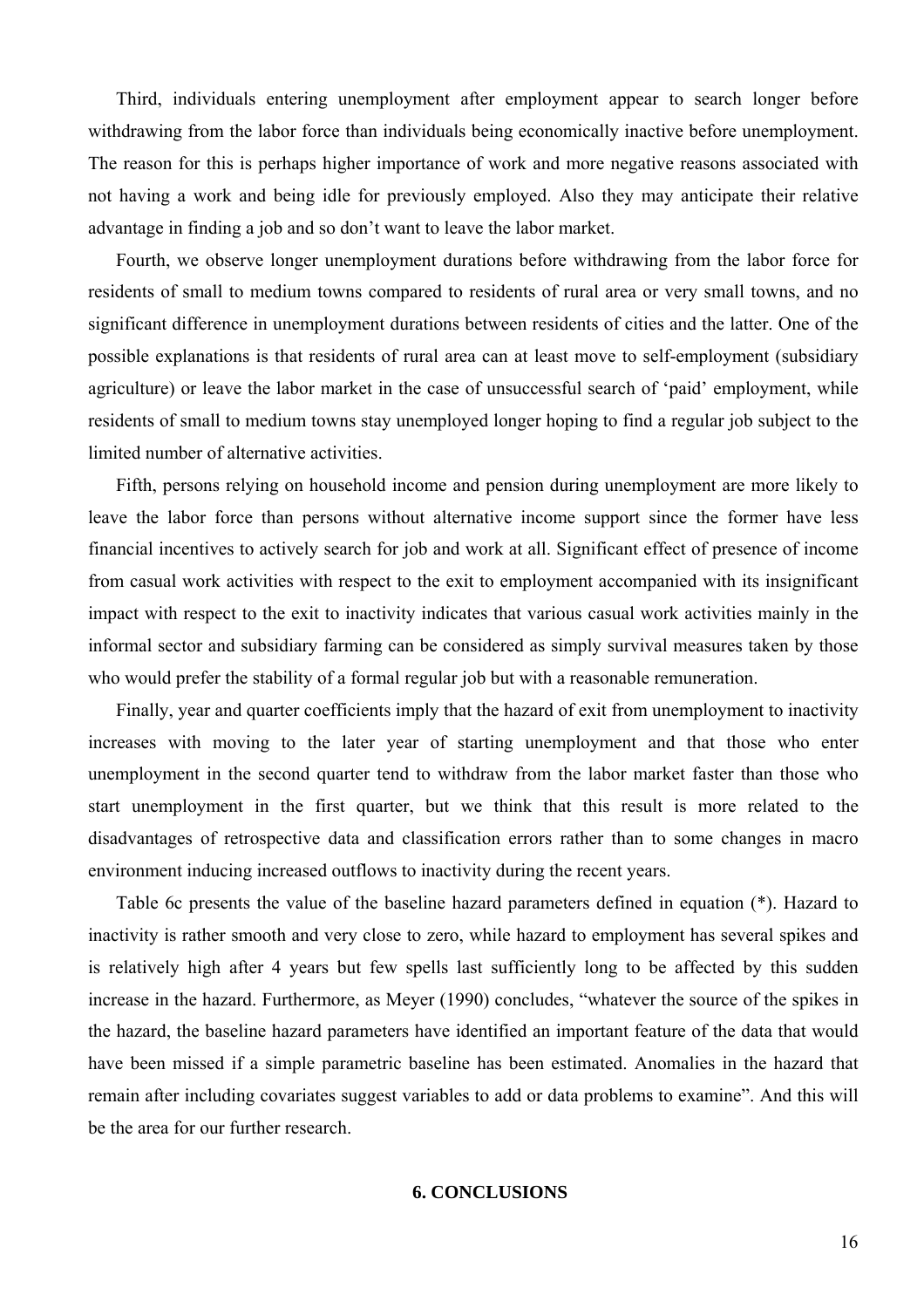This paper provides an empirical analysis of unemployment duration in Ukraine between 1997 and 2003 using a new rich nationally representative data set from the Ukrainian Longitudinal Monitoring Survey. Given the absence of an effective system of public employment services and unemployment insurance in Ukraine, this study tries to identify other potential determinants of unemployment duration.

We used semiparametric estimation techniques and compared it to alternative approaches. Our analysis has shown that there is huge heterogeneity among unemployed in the sample. Estimates from all specifications show that men do not appear to have significantly higher re-employment probabilities than women; married are more likely to leave unemployment to employment than not married persons while married women remain unemployed considerably longer than other groups; the older an individual the lower its probability of re-employment but the higher probability of exit to inactivity; unemployed with higher education tend to find jobs more quickly than individuals with unfinished secondary education; residents of large cities have higher exit rates to jobs than residents of rural area or small towns while residents of small to medium towns have lower exit rates to inactivity; the higher regional unemployment the lower the probability of re-employment; previous labor market history does not influence significantly the probability of re-employment, but previous labor market state seems to have significant effect on the probability of exit to inactivity. Additionally, individuals receiving unemployment benefits do not have significantly different durations with respect to exit to both destinations. Individuals who receive alternative income from casual work activities and subsidiary farming or rely on household income or pension remain unemployed considerably longer before finding a regular job. At the same time, pension and household income as the sources of subsistence encourage people to leave the labor force faster. Our results suggest that on average low non-employment benefits in Ukraine cannot be considered as the significant determinants of unemployment duration in contrast to the Boeri's hypothesis (Boeri, 2001). We unfortunately lack empirical evidence in order to judge for sure what factors are of the primary importance for explanation of stagnancy of unemployment in Ukraine but it seems that local demand constraints, measured by the regional unemployment rate and type of settlement, have the same or even lower importance now than the supply-side effects. Furthermore, according to our estimation results economic upturn in Ukraine during the last years appears to not influence the unemployment duration implying that a temporary shock in the early 90-s has brought long-lasting effects in terms of high and persistent unemployment and that unemployment in Ukraine during the last years can be characterized as mainly structural.

Unfortunately, we do not have necessary information to make a rigorous analysis of the effect of various features of the unemployment benefit system in Ukraine on the re-employment probabilities that can provide important policy implications. Also in spite of controlling for observed individual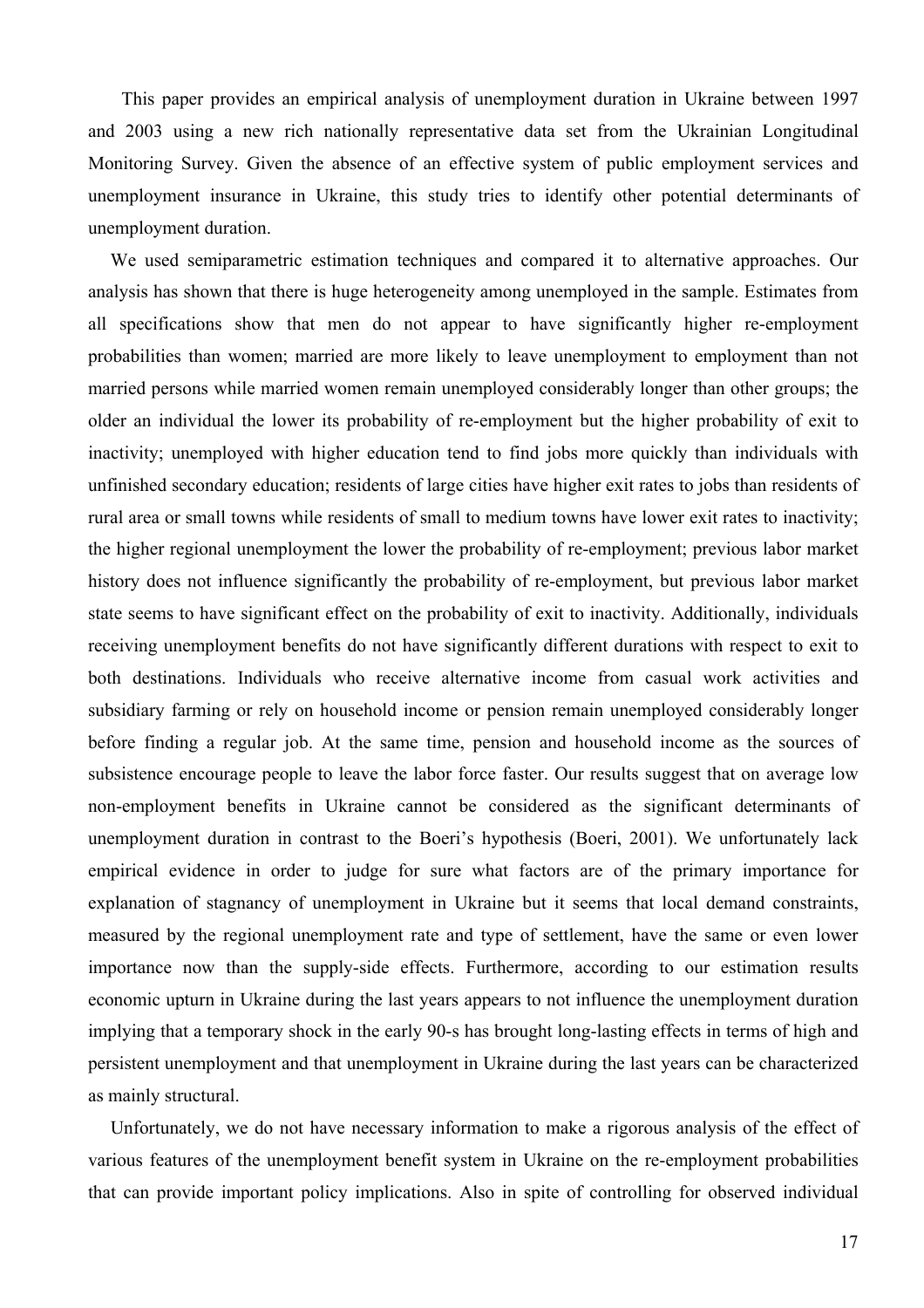heterogeneity, we cannot be sure of the extent to which the pattern of duration dependence we have found (with an increase in the hazard during the first year, its slight decrease during the next three years followed by its gradual increase) reflects true duration dependence. For the moment, we would suggest that more attention should be paid to the exit rates corresponding to the several first months, since they are based on a more representative sample, but this issue certainly requires additional empirical assessment.

Based on our findings, we have the following policy recommendations:

• On the one hand, focus on employability of older individuals, and on the one hand, encourage withdrawal from the labor force among those entitled to any kind of pension. The second goal can be achieved by increasing the pension level to the subsistence minimum and by restricting the possibility of simultaneous receipt of pension benefits and full salary. The first group of measures may include: programs to retrain or upgrade skill levels for the unemployed with obsolete skills; measures to encourage employers to invest in on-the-job training of their employees; more intensive assistance with job search and measures to increase employer recruitment of older workers (e.g. recruitment subsidies, tax benefits, partial compensation for paid sick leave benefits, etc.); transition from the current practice of keeping records of years of service in a labor book towards a system of attaching information to an individual social insurance number.

• Give more attention to the quality of education and training programs rather than to the quantity of students. Educational policy should stress the significance of a broader-based curriculum and develop high-quality and widely marketable skills in order to improve the chance of smooth transition from studies to jobs. The risk of gross wastage of resources could be minimized by reaching agreements with employers who promise to hire students or trainees.

• Concentrate efforts on removing barriers to voluntary mobility, spreading more information about vacancies and living costs throughout the country, and developing the infrastructure, transport system and housing market (including development of mortgage loaning system). The Government should also encourage the creation of new jobs and the establishment of new firms in depressed areas through preferential credits and tax concessions, management training and business counseling, subsidies for research and development, access to new technologies, subsidies for human capital upgrading or retraining of permanent workers who are at risk of losing their jobs, assistance in marketing and sales, etc. A special focus should be also given to the programs to tackle rural long-term unemployment. Using modern communication technologies may help to minimize losses of time, associated with correspondence between local employment offices and the unemployed living in distant rural settlements.

• Pursue an economic and social policy which would encourage people to move from inefficient to efficient jobs, from informal activities towards the formal sector, and from unemployment to regular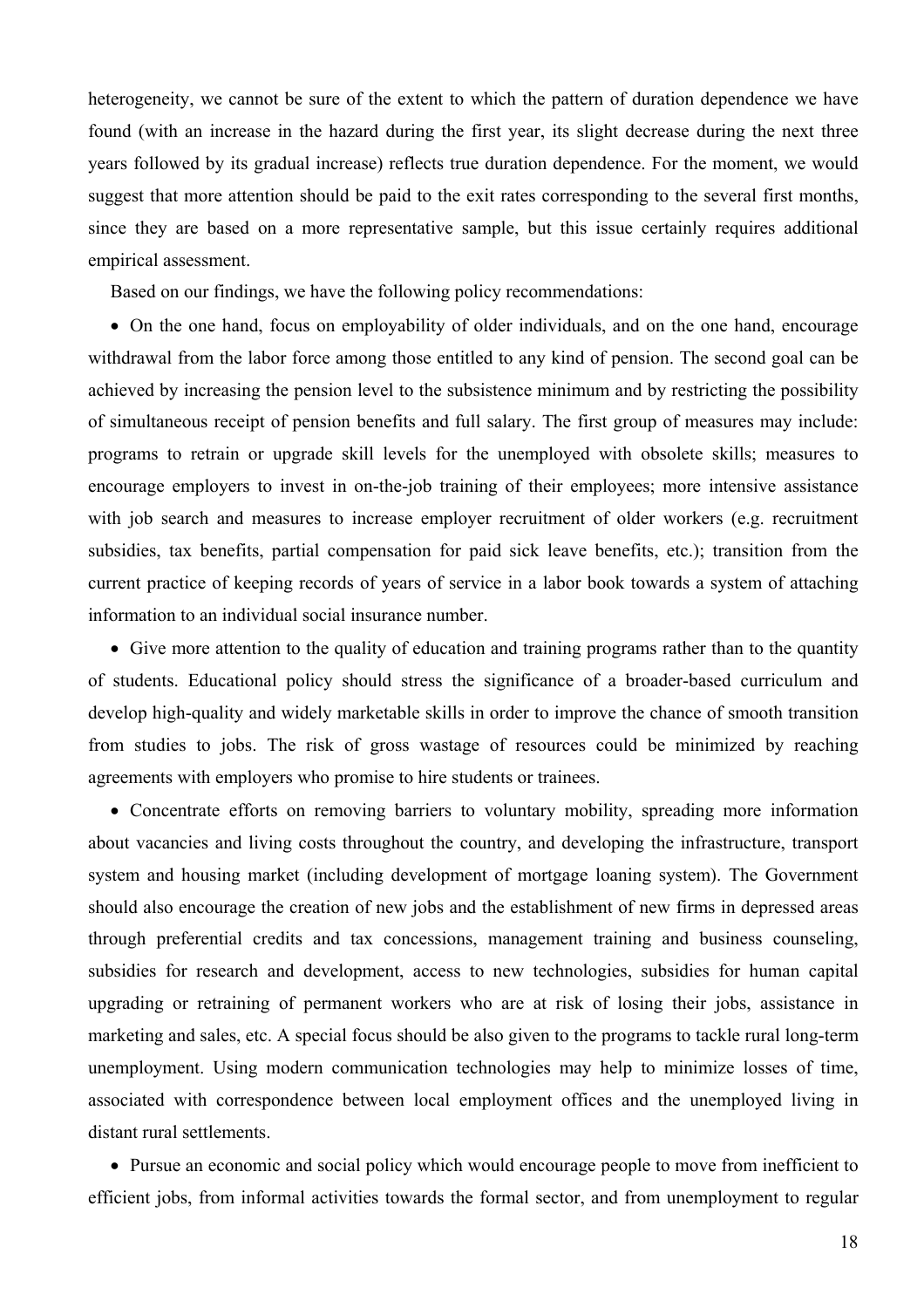jobs. There is a need also for stricter monitoring of job searches among the registered unemployed and applying punitive measures to those who receive income from irregular work. These punitive measures could take the form of disqualification from unemployment benefits and any state-provided labor market program or complete removal from the unemployment register.

• Finally, simplify registration procedure, reduce transaction costs of staying at the registry, increase unemployment benefits to a reasonable level, and make measures provided by the employment centers more attractive in order to stimulate jobless individuals to register with the employment center. Another good motive for unemployed to register is to base the health care system on an insurance principle: compulsory health insurance contributions would be covered by the state only when people of working age are full-time students, disabled or registered jobseekers.

Although many of the suggested policies are subject to mere criticism because of their high costs, it is widely believed that they help to maintain the morale and social position of many long-term unemployed people what is very important for socially oriented states.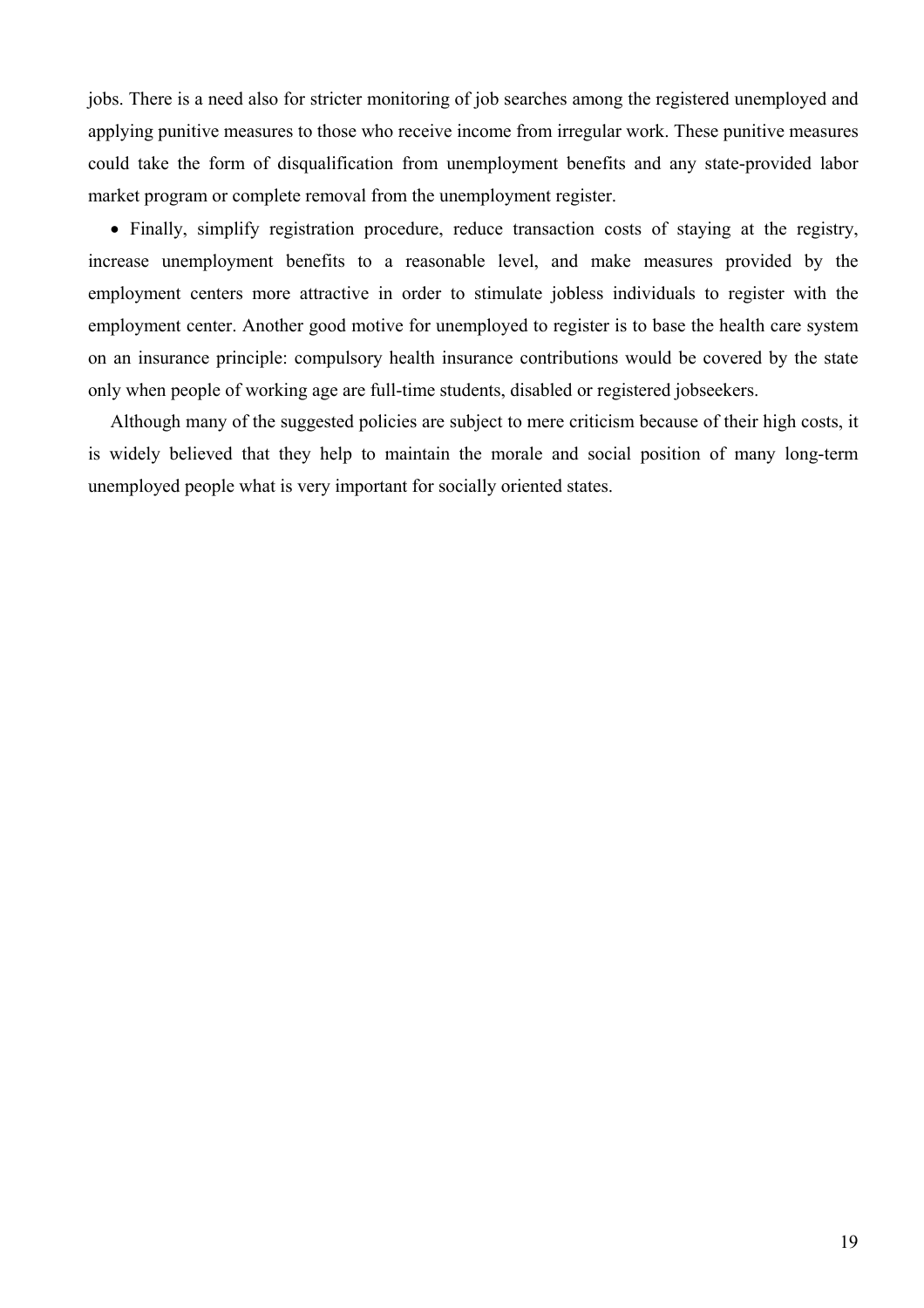# **Table 1.** Duration of unemployment in Ukraine

|                                                                                   | 2000   | 2001   | 2002   | 2003   |
|-----------------------------------------------------------------------------------|--------|--------|--------|--------|
| Number of unemployed, who were searching for a job or were planning to start      |        |        |        |        |
| business, thds.                                                                   | 2628.7 | 2431.3 | 2204.3 | 1965.3 |
| Percentage of those searching for a job or planning to start business by duration |        |        |        |        |
| of their job search                                                               |        |        |        |        |
| less than 1 month                                                                 | 3.1    | 3.0    | 2.7    | 3.1    |
| $1-3$ months                                                                      | 10.1   | 11.0   | 12.4   | 13.8   |
| 4–6 months                                                                        | 11.0   | 11.0   | 11.6   | 12.8   |
| $7-9$ months                                                                      | 12.2   | 10.1   | 10.0   | 10.5   |
| $10-12$ months                                                                    | 13.1   | 10.1   | 9.8    | 9.5    |
| more than 12 months                                                               | 50.5   | 54.8   | 53.5   | 50.3   |
| Average duration of job search, months                                            | 10     | 10     | 10     | 9      |
| Average duration of non-employment, months                                        | 23     | 23     | 22     | 22     |
| Average duration of registered unemployment, months                               | 11     | 9      | 8      | 7      |

*Source*: Derzhkomstat, LFS (except for information on duration of registered unemployment)

| <b>Table 2.</b> Main Labor Market Indicators in Ukraine: 1995-2003*                       |         |         |         |         |         |         |         |         |         |  |
|-------------------------------------------------------------------------------------------|---------|---------|---------|---------|---------|---------|---------|---------|---------|--|
|                                                                                           | 1995    | 1996    | 1997    | 1998    | 1999    | 2000    | 2001    | 2002    | 2003    |  |
| <b>Registered</b><br>unemployment<br>Number of registered                                 |         |         |         |         |         |         |         |         |         |  |
| unemployed, thds.                                                                         | 126.9   | 351.1   | 637.1   | 1003.2  | 1174.5  | 1155.2  | 1008.1  | 1034.2  | 988.9   |  |
| Registered unemployment<br>rate, % of working-age<br>able-bodied population               | 0.46    | 1.27    | 2.33    | 3.69    | 4.3     | 4.22    | 3.68    | 3.80    | 3.6     |  |
| Fraction of registered<br>unemployed receiving<br>unemployment benefits,<br>$\frac{0}{0}$ | 57.4    | 61.1    | 56.8    | 53.1    | 52.8    | 54.3    | 62      | 66.7    | 69.1    |  |
| <b>ILO-defined</b>                                                                        |         |         |         |         |         |         |         |         |         |  |
| unemployment<br>Number of unemployed<br>according to LFS, thds.                           | 1437.0  | 1997.5  | 2330.1  | 2937.1  | 2698.8  | 2707.6  | 2516.9  | 2301.0  | 2059.5  |  |
| Unemployment rate<br>according to LFS,<br>% of labor force aged<br>from 15 to 70          | 5.6     | 7.6     | 8.9     | 11.3    | 11.9    | 11.7    | 11.1    | 10.1    | 9.1     |  |
| <b>Employment</b><br>Number of employed<br>according to LFS, thds.                        | 24125.1 | 24114.0 | 23755.5 | 22998.4 | 20048.2 | 20419.8 | 20238.1 | 20400.7 | 20554.7 |  |
| Employment rate<br>according to LFS,<br>% of population aged<br>from $15$ to $70$         | 64      | 64      | 64.5    | 62.8    | 54.9    | 56.1    | 55.8    | 56.2    | 56.6    |  |
| <b>Labor Force and</b>                                                                    |         |         |         |         |         |         |         |         |         |  |
| Population<br>Labor Force, thds.                                                          | 25562.1 | 26111.5 | 26085.6 | 25935.5 | 22747.0 | 23127.4 | 22755.0 | 22701.7 | 22614.2 |  |
| Labor Force Participation<br>Rate, % of population<br>aged from 15 to 70                  | 67.85   | 69.31   | 70.81   | 70.77   | 62.27   | 63.53   | 62.71   | 62.57   | 62.33   |  |
| Population, thds.                                                                         | 51297.1 | 50818.4 | 50370.8 | 49918.1 | 49429.8 | 48923.2 | 48457.1 | 48003.5 | 47580   |  |
| <b>Wages and UB</b><br>Average nominal wage,<br><b>UHA</b>                                | 73      | 126     | 143     | 153     | 178     | 230     | 311     | 376     | 462     |  |
| Average unemployment<br>benefits, UHA                                                     | NA      | NA      | NA      | 38.5    | 49.8    | 59.39   | 85.23   | 105.98  | 118.32  |  |
| Ratio of average<br>unemployment benefits to<br>minimum wage, %                           | NA      | NA      | NA      | 70      | 67.3    | 50.3    | 72.2    | 64.2    | 57.7    |  |

# **Table 2**. Main Labor Market Indicators in Ukraine: 1995-2003\*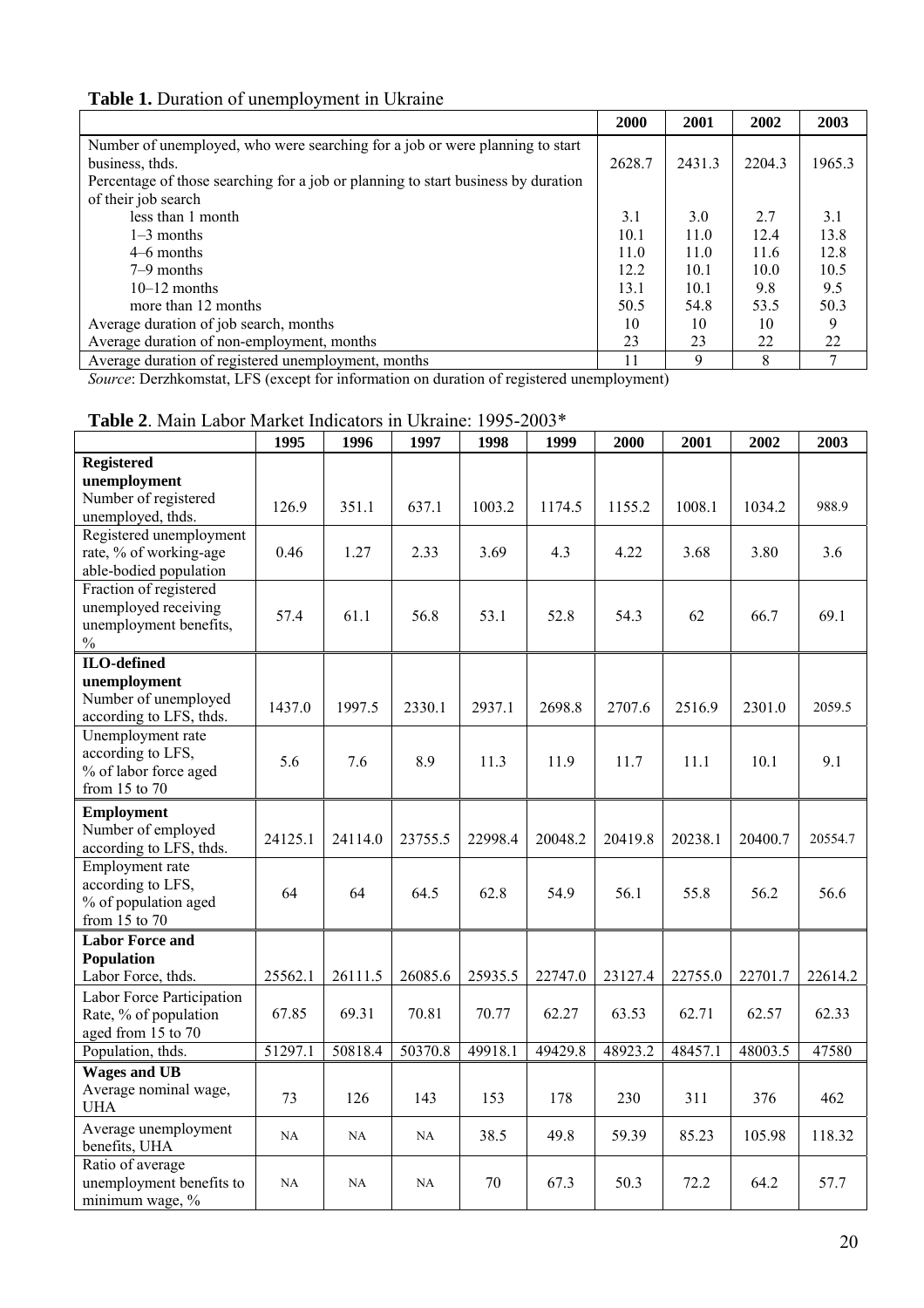| Ratio of average               |    |    |                    |       |    |                      |        |                    |      |
|--------------------------------|----|----|--------------------|-------|----|----------------------|--------|--------------------|------|
| unemployment benefits to       | NA | NA | $\mathbf{r}$<br>ΝA | ∠J. 1 | 28 | $\sim$ $\sim$ $\sim$ | $\sim$ | no<br>$\angle 0.1$ | 20.U |
| $\frac{0}{0}$<br>average wage, |    |    |                    |       |    |                      |        |                    |      |

*Note*: \*Registered unemployment characteristics correspond to the end of years, while characteristics according to the LFSs are presented for the fourth quarters in 1995-1998 (yearly surveys) and on average for 1999-2003 (quarterly surveys). *Source*: Derzhkomstat (Ukraine's State Committee of Statistics)

**Table 3.** Job search strategies of the unemployed in 1997-2003 (% to all responses)

| Asked relatives or friends                                            | 29.55 |
|-----------------------------------------------------------------------|-------|
| Responded to job advertisements                                       | 18.09 |
| Placed job advertisements                                             | 1.93  |
| Watched job advertisements                                            | 17.93 |
| Contacted employers directly                                          | 16.06 |
| Went to a job interview, took an exam or a test                       | 1.83  |
| Sought job through the State Employment Service                       | 10.53 |
| Sought job through private employment agency                          | 1.59  |
| Applied to register own enterprise/farm, for activity license or loan | 0.32  |
| Sought for land, rooms, equipment, employees, etc. to start an        |       |
| enterprise/farm                                                       | 0.09  |
| Waited for an answer to a job application                             | 0.59  |
| Waited for an answer from the State Employment Service                | 1.41  |
| Waited for an earlier contracted job to start                         | 0.07  |
| Number of observations (unemployment spells)                          | 2122  |
| Number of responses                                                   | 5584  |

*Source*: ULMS-2003, our sample, author's calculations

| Source of Subsistence                           | Frequency      | $\frac{0}{0}$ |
|-------------------------------------------------|----------------|---------------|
| Unemployment benefits                           | 96             | 4.52          |
| Income from casual work                         | 147            | 6.93          |
| Income from sale of products from own land plot | 64             | 3.02          |
| Income from casual business activities          | 28             | 1.32          |
| Subsidiary farming for own needs                | 51             | 2.4           |
| <b>Total for Casual Work</b>                    | 290            | 13.67         |
| Income of spouse                                | 608            | 28.65         |
| Income of parents                               | 659            | 31.06         |
| Support from relatives                          | 190            | 8.95          |
| Total for Household Income                      | 1457           | 68.66         |
| Pension                                         | 137            | 6.46          |
| Child allowance                                 | 12             | 0.57          |
| Alimony                                         | 6              | 0.28          |
| Social benefits, subsistence allowance          | 12             | 0.57          |
| Supported by state or municipal institution     | 15             | 0.71          |
| <b>Total for State Transfers</b>                | 182            | 8.59          |
| Sale of property                                | $\overline{4}$ | 0.19          |
| Income from rent, interests, dividends          | 3              | 0.14          |
| Loans                                           | $\overline{2}$ | 0.09          |
| Savings                                         | 62             | 2.92          |
| Total for Other Sources of Subsistence          | 71             | 3.34          |
| Number of observations                          | 2122           | 100           |

| Table 4. Main sources of subsistence during a period of unemployment in Ukraine: 1997-2003 |  |  |  |  |  |
|--------------------------------------------------------------------------------------------|--|--|--|--|--|
|--------------------------------------------------------------------------------------------|--|--|--|--|--|

*Source*: ULMS-2003, our sample, author's calculations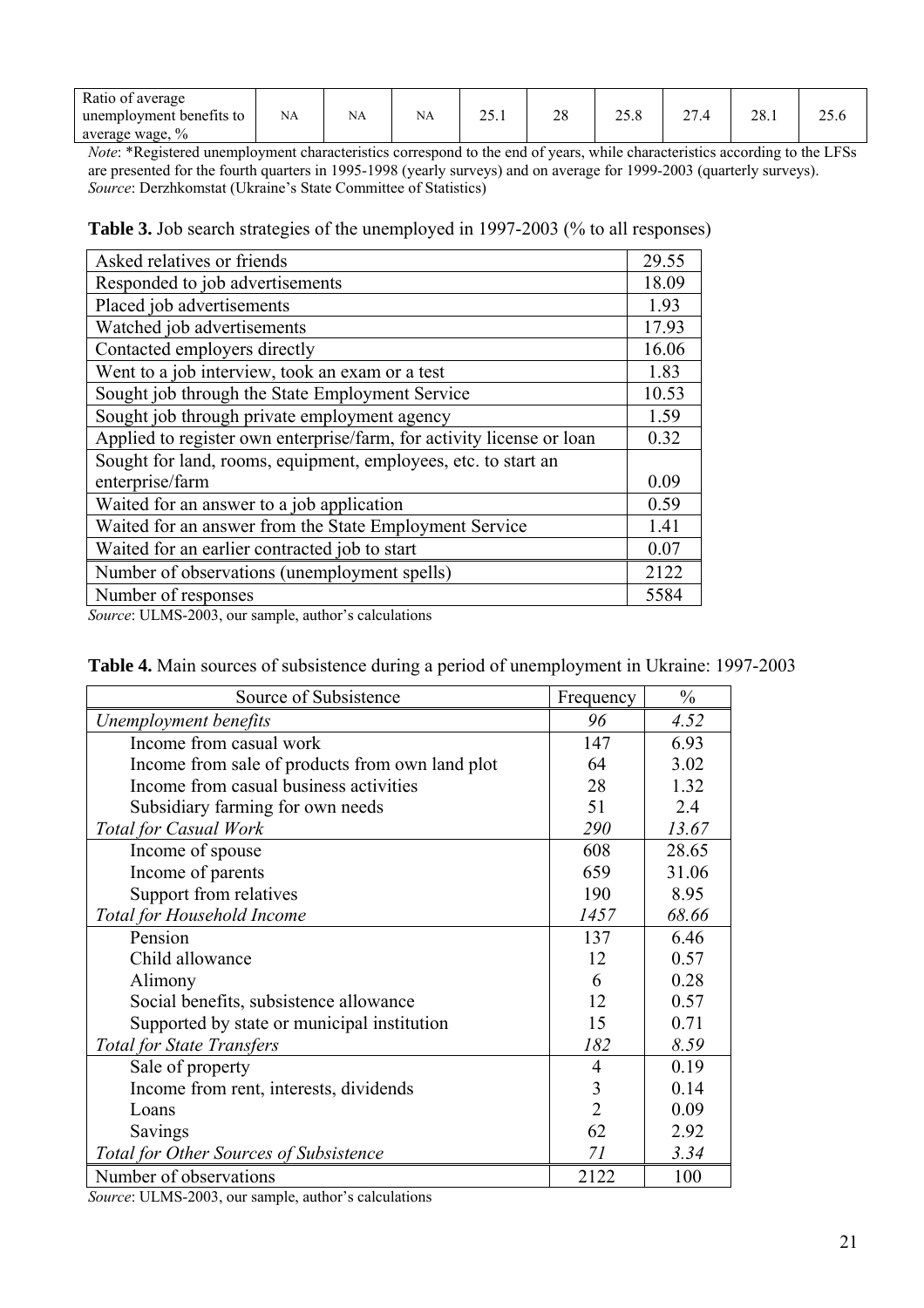| Variable                                         | Mean   | Std. Dev. | Min              | Max          |
|--------------------------------------------------|--------|-----------|------------------|--------------|
| Exit to Employment                               | 0.517  | 0.500     | $\boldsymbol{0}$ | 1            |
| Exit to Inactivity                               | 0.173  | 0.379     | $\boldsymbol{0}$ | $\mathbf{1}$ |
| Censored                                         | 0.308  | 0.462     | $\boldsymbol{0}$ | 1            |
| Discrete duration                                | 17.17  | 15.89     | $\mathbf{1}$     | 66           |
| Duration group (total sample, N=2122)            |        |           |                  |              |
| $<$ 1 month                                      | 0.024  | 0.153     | $\boldsymbol{0}$ | 1            |
| 1-3 months                                       | 0.159  | 0.366     | $\boldsymbol{0}$ | 1            |
| 4-6 months                                       | 0.159  | 0.365     | 0                | 1            |
| 7-9 months                                       | 0.101  | 0.299     | 0                | 1            |
| 10-12 months                                     | 0.914  | 0.293     | $\boldsymbol{0}$ | 1            |
| $>12$ months                                     | 0.465  | 0.499     | $\boldsymbol{0}$ | 1            |
| Duration group (censored spells, N=654)          |        |           |                  |              |
| $<$ 1 month                                      | 0.041  | 0.199     | $\boldsymbol{0}$ | 1            |
| 1-3 months                                       | 0.136  | 0.343     | $\theta$         | 1            |
| 4-6 months                                       | 0.156  | 0.363     | $\boldsymbol{0}$ | 1            |
| 7-9 months                                       | 0.098  | 0.293     | 0                | 1            |
| 10-12 months                                     | 0.087  | 0.287     | $\boldsymbol{0}$ | 1            |
| $>12$ months                                     | 0.482  | 0.500     | $\boldsymbol{0}$ | 1            |
| Female                                           | 0.508  | 0.500     | $\boldsymbol{0}$ | 1            |
| Married                                          | 0.555  | 0.497     | $\boldsymbol{0}$ | 1            |
| Female*Married                                   | 0.292  | 0.455     | $\boldsymbol{0}$ | 1            |
| Presence of children up to 15 years old          | 0.487  | 0.500     | $\boldsymbol{0}$ | 1            |
| Number of Children up to 15 years old            | 0.686  | 0.833     | $\boldsymbol{0}$ | 4            |
| Female*Number of Children up to 15 years old     | 0.384  | 0.711     | $\boldsymbol{0}$ | 4            |
| Age group                                        |        |           |                  |              |
| $\leq$ 24                                        | 0.334  | 0.472     | $\boldsymbol{0}$ | $\mathbf{1}$ |
| 25-39                                            | 0.341  | 0.474     | $\boldsymbol{0}$ | 1            |
| 40-54                                            | 0.284  | 0.451     | $\boldsymbol{0}$ | $\mathbf{1}$ |
| $\geq 55$                                        | 0.041  | 0.199     | $\boldsymbol{0}$ | $\mathbf{1}$ |
|                                                  | 32.971 | 12.206    | 15               | 67           |
| Age<br>Education                                 |        |           |                  |              |
| Primary or unfinished secondary                  | 0.140  | 0.347     | $\boldsymbol{0}$ | 1            |
| General secondary or vocational                  | 0.511  | 0.500     | $\boldsymbol{0}$ | $\mathbf{1}$ |
| Professional secondary or unfinished higher      |        |           |                  |              |
| Higher                                           | 0.225  | 0.418     | $\boldsymbol{0}$ | 1            |
|                                                  | 0.123  | 0.329     | $\theta$         | 1            |
| Sources of subsistence                           |        |           |                  |              |
| Unemployment Benefits or Stipend during Training | 0.180  | 0.384     | $\boldsymbol{0}$ | 1            |
| Casual Work                                      | 0.281  | 0.450     | 0                | 1            |
| Income from casual work                          | 0.165  | 0.371     | 0                | 1            |
| Income from sale of products from own land plot  | 0.069  | 0.253     | 0                | 1            |
| Income from casual business activities           | 0.028  | 0.166     | 0                | 1            |
| Subsidiary farming for own needs                 | 0.048  | 0.213     | 0                | 1            |
| Household Income                                 | 0.808  | 0.394     | 0                | 1            |
| Income of spouse                                 | 0.371  | 0.483     | 0                | 1            |
| Income of parents                                | 0.401  | 0.490     | 0                | 1            |
| Support from relatives                           | 0.200  | 0.400     | 0                | 1            |
| <b>State Transfers</b>                           | 0.201  | 0.401     | $\boldsymbol{0}$ | 1            |
| Pension                                          | 0.092  | 0.289     | 0                | 1            |
| Stipend or study loan                            | 0.026  | 0.160     | 0                | 1            |
| Other SS                                         | 0.061  | 0.239     | 0                | 1            |
| Savings                                          | 0.050  | 0.219     | $\boldsymbol{0}$ | 1            |
| Loans                                            | 0.009  | 0.942     | $\boldsymbol{0}$ | 1            |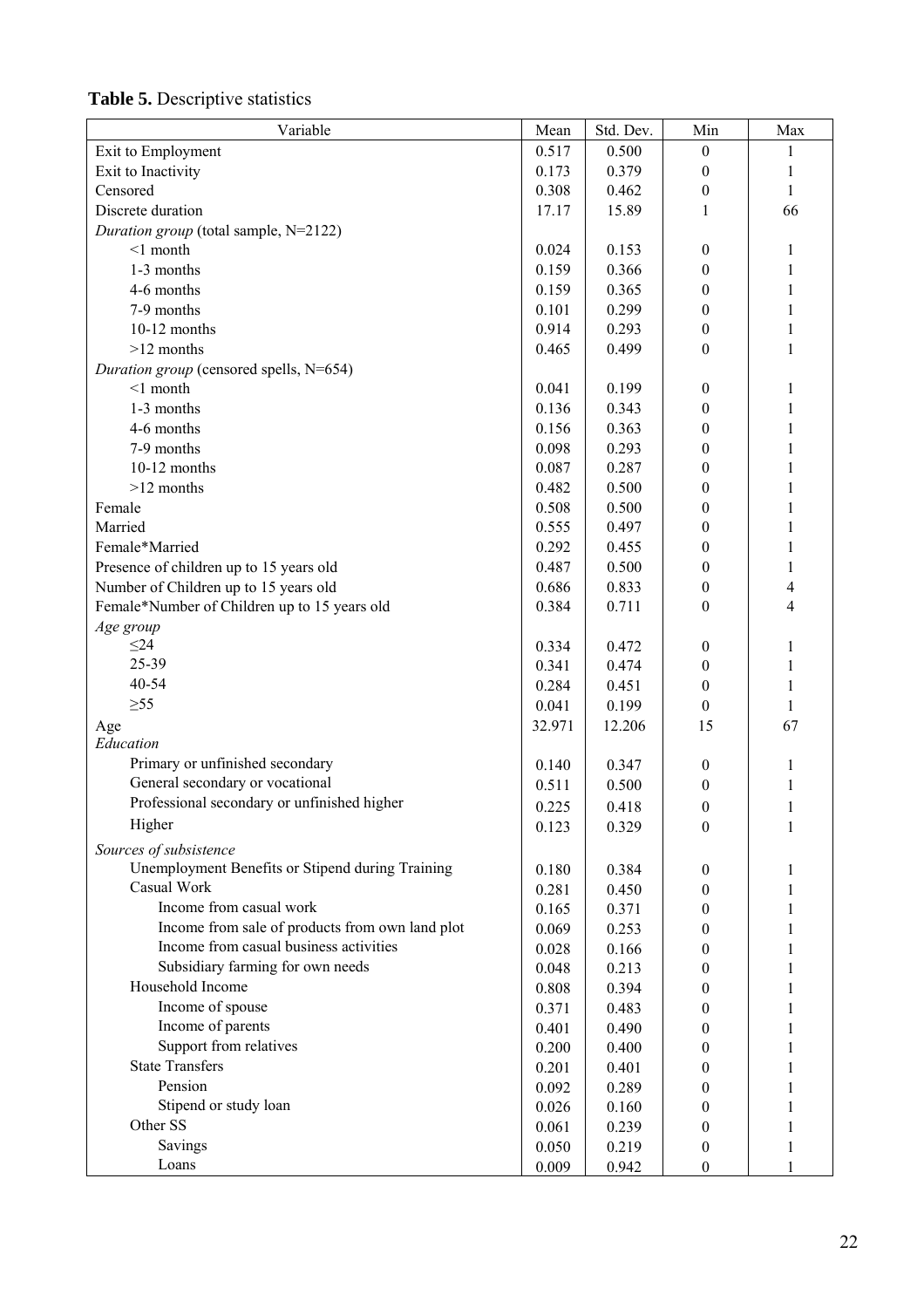| Variable                                                | Mean   | Std. Dev. | Min              | Max          |
|---------------------------------------------------------|--------|-----------|------------------|--------------|
| Previous state                                          |        |           |                  |              |
| Inactive                                                | 0.424  | 0.494     | $\boldsymbol{0}$ | 1            |
| Employee                                                | 0.544  | 0.498     | $\boldsymbol{0}$ | $\mathbf{1}$ |
| Self-employed, employer, or entrepreneur                | 0.023  | 0.149     | $\boldsymbol{0}$ | $\mathbf{1}$ |
| Member of cooperative                                   | 0.010  | 0.099     | $\boldsymbol{0}$ | $\mathbf{1}$ |
| Sector of previous employment (N=1210)                  |        |           |                  |              |
| Agriculture                                             | 0.133  | 0.340     | $\mathbf{0}$     | $\mathbf{1}$ |
| Manufacturing & Mining                                  | 0.281  | 0.450     | $\boldsymbol{0}$ | 1            |
| Electricity, gas and water supply                       | 0.013  | 0.114     | $\boldsymbol{0}$ | 1            |
| Construction                                            | 0.088  | 0.284     | $\boldsymbol{0}$ | 1            |
| Trade, hotels and restaurants                           | 0.183  | 0.387     | $\boldsymbol{0}$ | 1            |
| Transport, storage and communication                    | 0.065  | 0.247     | $\theta$         | $\mathbf{1}$ |
| Financial, real estate, renting and business activities | 0.026  | 0.161     | $\boldsymbol{0}$ | $\mathbf{1}$ |
| Public administration and defense                       | 0.031  | 0.174     | $\boldsymbol{0}$ | 1            |
| Education, health and social work                       | 0.084  | 0.278     | $\boldsymbol{0}$ | $\mathbf{1}$ |
| Other community, social and personal service activities | 0.088  | 0.284     | $\boldsymbol{0}$ | $\mathbf{1}$ |
| Other activities                                        | 0.006  | 0.076     | $\boldsymbol{0}$ | $\mathbf{1}$ |
| Year of entering unemployment                           |        |           |                  |              |
| 1997                                                    | 0.161  | 0.368     | $\boldsymbol{0}$ | 1            |
| 1998                                                    | 0.136  | 0.343     | $\Omega$         | $\mathbf{1}$ |
| 1999                                                    | 0.130  | 0.336     | $\mathbf{0}$     | $\mathbf{1}$ |
| 2000                                                    | 0.139  | 0.347     | 0                | $\mathbf{1}$ |
| 2001                                                    | 0.131  | 0.338     | $\theta$         | $\mathbf{1}$ |
| 2002                                                    | 0.187  | 0.390     | $\boldsymbol{0}$ | $\mathbf{1}$ |
| 2003                                                    | 0.115  | 0.319     | $\boldsymbol{0}$ | $\mathbf{1}$ |
| Quarter of entering unemployment                        |        |           |                  |              |
|                                                         | 0.242  | 0.429     | $\mathbf{0}$     | 1            |
| $\mathbf{I}$                                            | 0.238  | 0.426     | $\Omega$         | $\mathbf{1}$ |
| $\rm III$                                               | 0.191  | 0.393     | $\boldsymbol{0}$ | $\,1$        |
| IV                                                      | 0.329  | 0.470     | $\boldsymbol{0}$ | $\mathbf{1}$ |
| Type of settlement                                      |        |           |                  |              |
| Village or small town (less than 20 thds. inhabitants)  | 0.456  | 0.498     | $\theta$         | 1            |
| Town (from 20 to 500 thds.)                             | 0.320  | 0.467     | $\boldsymbol{0}$ | $\mathbf{1}$ |
| Large city (more than 500 thds.)                        | 0.223  | 0.417     | $\boldsymbol{0}$ |              |
| Local labor market characteristics <sup>c</sup>         |        |           |                  |              |
| Regional Registered Unemployment Rate                   | 3.639  | 1.658     | 0.47             | 8.09         |
| Number of Registered Unemployed per Vacancy             | 20.825 | 24.859    | 0.53             | 324.55       |
| Previous unemployment                                   |        |           |                  |              |
| No previous unemployment                                | 0.848  | 0.359     | 0                | 1            |
| One prior unemployment spell                            | 0.130  | 0.336     | $\mathbf{0}$     |              |
| Two prior unemployment spells                           | 0.018  | 0.133     | $\boldsymbol{0}$ |              |
| Three and more prior unemployment spells                | 0.005  | 0.069     | $\boldsymbol{0}$ |              |

**Table 5.** Descriptive statistics (cont.)

*Note*: N=2122. Variables are measured at the beginning of the unemployment spell except for the local labor market characteristics which are measured at the end of the quarter corresponding to the starting date of the unemployment spell.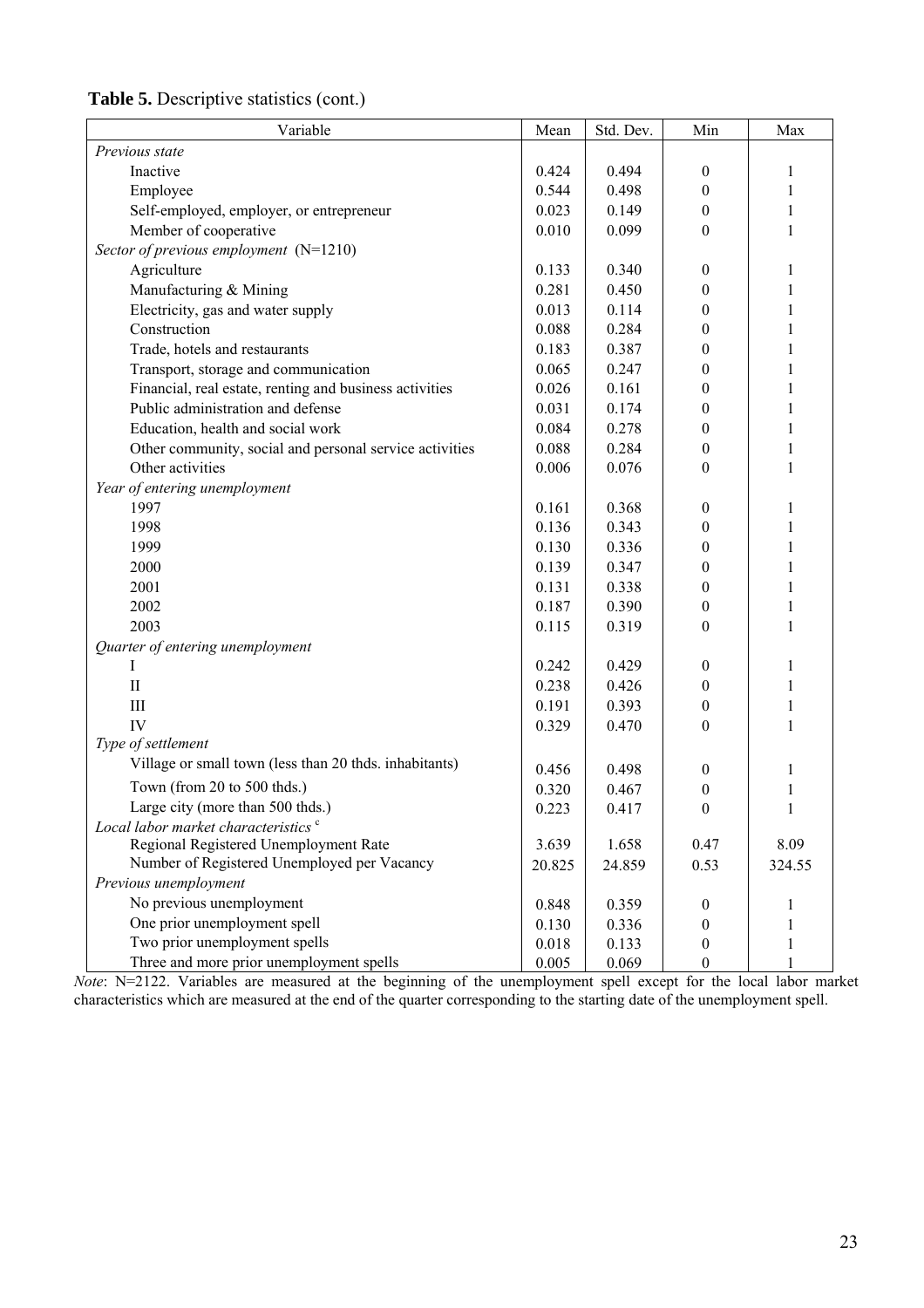| Variable                                       | Cox PH      |         | Cloglog with cubic<br>polynomial baseline |         | Cloglog with<br>nonparametric baseline |         |  |
|------------------------------------------------|-------------|---------|-------------------------------------------|---------|----------------------------------------|---------|--|
|                                                | (1)         |         | (2)                                       |         | $(3)^{\frac{1}{4}}$                    |         |  |
| Female                                         | $-0.084$    | (0.095) | $-0.080$                                  | (0.096) | $-0.087$                               | (0.096) |  |
| Married                                        | $0.295**$   | (0.104) | $0.304**$                                 | (0.104) | $0.297**$                              | (0.104) |  |
| Female* Married                                | $-0.294*$   | (0.134) | $-0.301*$                                 | (0.134) | $-0.292*$                              | (0.134) |  |
| Number of children                             | $-0.079$    | (0.066) | $-0.079$                                  | (0.066) | $-0.078$                               | (0.066) |  |
| Female* children                               | 0.109       | (0.084) | 0.107                                     | (0.084) | 0.107                                  | (0.084) |  |
| Age                                            |             |         |                                           |         |                                        |         |  |
| 25-39                                          | $-0.413**$  | (0.089) | $-0.417**$                                | (0.089) | $-0.419**$                             | (0.089) |  |
| 40-54                                          | $-0.617**$  | (0.097) | $-0.626**$                                | (0.097) | $-0.627**$                             | (0.097) |  |
| $\geq 55$                                      | $-1.116**$  | (0.213) | $-1.126**$                                | (0.215) | $-1.123**$                             | (0.215) |  |
| Education                                      |             |         |                                           |         |                                        |         |  |
| General secondary or                           | 0.057       |         | 0.047                                     |         | 0.047                                  |         |  |
| vocational                                     |             | (0.094) |                                           | (0.093) |                                        | (0.094) |  |
| Professional secondary or<br>unfinished higher | 0.142       | (0.107) | 0.136                                     | (0.107) | 0.139                                  | (0.107) |  |
| Higher                                         | $0.379**$   | (0.123) | $0.372**$                                 | (0.123) | $0.375**$                              | (0.124) |  |
| Sources of Subsistence                         |             |         |                                           |         |                                        |         |  |
| <b>Unemployment Benefits</b>                   | 0.030       | (0.079) | 0.031                                     | (0.080) | 0.029                                  | (0.080) |  |
| Casual Work                                    | $-0.276**$  | (0.075) | $-0.265**$                                | (0.075) | $-0.269**$                             | (0.075) |  |
| Household Income                               | $-0.250**$  | (0.090) | $-0.244**$                                | (0.090) | $-0.249**$                             | (0.091) |  |
| <b>State Transfers</b>                         | $-0.280**$  | (0.087) | $-0.279**$                                | (0.088) | $-0.276**$                             | (0.088) |  |
| Other SS                                       | $0.336**$   | (0.144) | $0.317*$                                  | (0.145) | $0.329*$                               | (0.145) |  |
| Regional UR##                                  | $-0.073**$  | (0.023) | $-0.072**$                                | (0.023) | $-0.073**$                             | (0.023) |  |
| Type of settlement                             |             |         |                                           |         |                                        |         |  |
| Town                                           | 0.083       | (0.072) | 0.087                                     | (0.073) | 0.086                                  | (0.073) |  |
| Large city                                     | $0.262**$   | (0.091) | $0.269**$                                 | (0.091) | $0.267**$                              | (0.091) |  |
| Previous unemployment                          |             |         |                                           |         |                                        |         |  |
| 1 prior spell                                  | 0.105       | (0.106) | 0.114                                     | (0.107) | 0.110                                  | (0.107) |  |
| 2 prior spells                                 | $-0.099$    | (0.341) | $-0.124$                                  | (0.344) | $-0.127$                               | (0.343) |  |
| 3 or more prior spells                         | 0.614       | (0.346) | 0.615                                     | (0.350) | 0.618                                  | (0.367) |  |
| Previously employed                            | $-0.096$    | (0.082) | $-0.108$                                  | (0.082) | $-0.103$                               | (0.082) |  |
| Year                                           |             |         |                                           |         |                                        |         |  |
| 1998                                           | $-0.066$    | (0.129) | $-0.090$                                  | (0.129) | $-0.100$                               | (0.129) |  |
| 1999                                           | 0.124       | (0.133) | 0.123                                     | (0.134) | 0.102                                  | (0.134) |  |
| 2000                                           | 0.195       | (0.133) | 0.169                                     | (0.133) | 0.165                                  | (0.133) |  |
| 2001                                           | 0.241       | (0.142) | 0.203                                     | (0.143) | 0.198                                  | (0.143) |  |
| 2002                                           | 0.388**     | (0.148) | $0.328*$                                  | (0.150) | $0.298*$                               | (0.149) |  |
| 2003                                           | 0.454       | (0.259) | 0.034                                     | (0.251) | 0.038                                  | (0.255) |  |
| Quarter                                        |             |         |                                           |         |                                        |         |  |
| $\rm II$                                       | $-0.105$    | (0.107) | $-0.132$                                  | (0.107) | $-0.114$                               | (0.107) |  |
| $\rm III$                                      | $-0.057$    | (0.100) | $-0.069$                                  | (0.100) | $-0.058$                               | (0.100) |  |
| IV                                             | 0.090       | (0.106) | 0.080                                     | (0.106) | 0.079                                  | (0.107) |  |
| duration                                       |             |         | $-0.004$                                  | (0.014) |                                        |         |  |
| duration <sup>2</sup>                          |             |         | $-0.001$                                  | (0.001) |                                        |         |  |
| duration <sup>3</sup>                          |             |         | $0.000**$                                 | (0.000) |                                        |         |  |
| constant                                       |             |         | $-2.698**$                                | (0.220) |                                        |         |  |
| N                                              | 2122 spells |         | 36429 spell-months                        |         | 36397 spell-months                     |         |  |
| Log-likelihood                                 | $-7347.208$ |         | -4809.117                                 |         | -4736.961                              |         |  |
|                                                |             |         |                                           |         |                                        |         |  |

**Table 6a.** Duration Analysis of Exits from Unemployment in Ukraine - Exits to Employment, all unemployment spells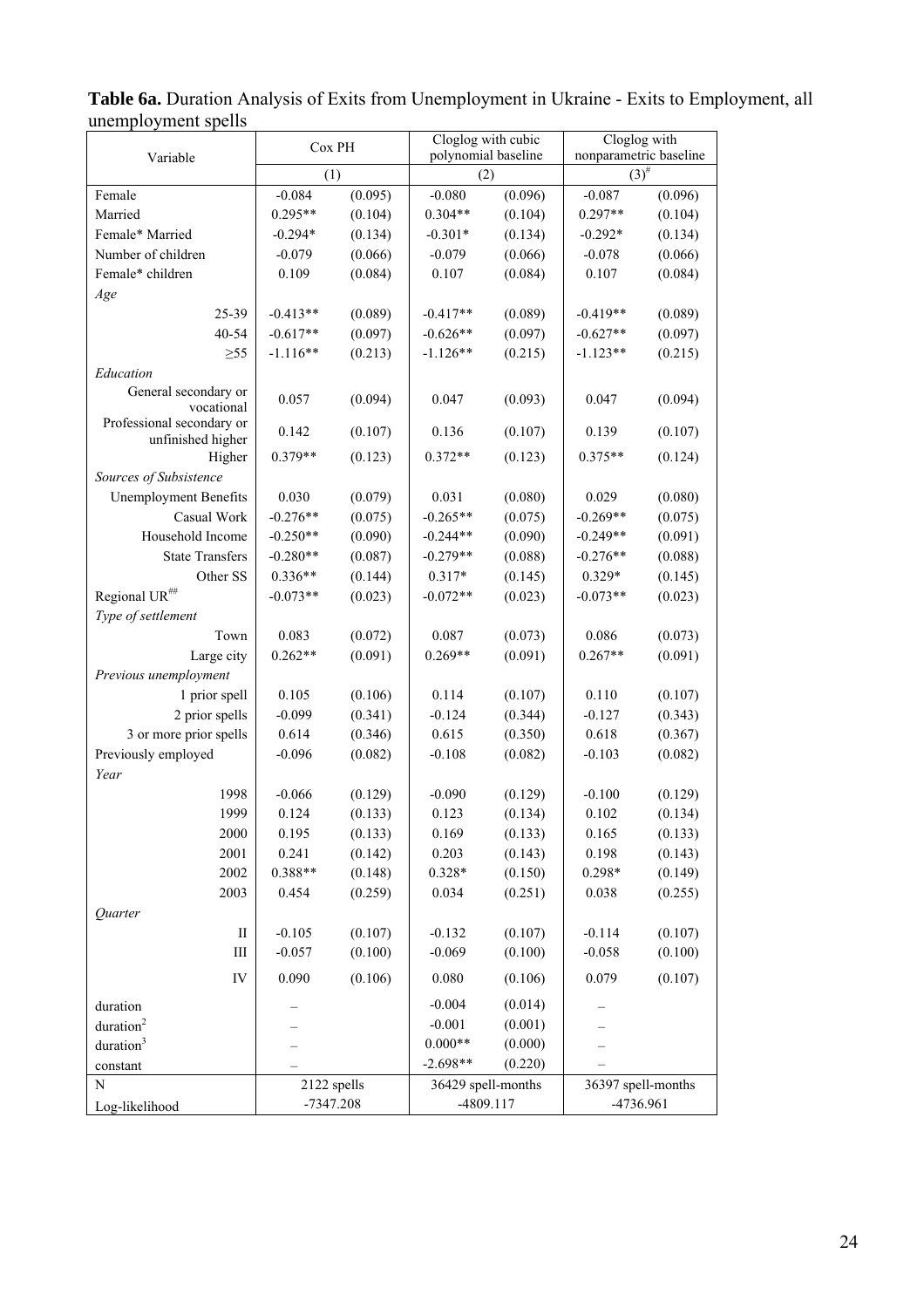| Variable                                       |                    | Cloglog with nonparametric baseline |                    |         |                    |         |
|------------------------------------------------|--------------------|-------------------------------------|--------------------|---------|--------------------|---------|
|                                                | (4)                |                                     | (5)                |         | (6)                |         |
| Female                                         | $-0.100$           | (0.097)                             | 0.063              | (0.167) | $-0.081$           | (0.096) |
| Married                                        | $0.290**$          | (0.105)                             | 0.215              | (0.162) | $0.304**$          | (0.104) |
| Female* Married                                | $-0.295*$          | (0.135)                             | $-0.469*$          | (0.212) | $-0.300*$          | (0.134) |
| Number of children                             | $-0.096$           | (0.067)                             | $-0.032$           | (0.109) | $-0.081$           | (0.066) |
| Female* children                               | 0.130              | (0.085)                             | 0.116              | (0.134) | 0.091              | (0.085) |
| Age                                            |                    |                                     |                    |         |                    |         |
| 25-39                                          | $-0.399**$         | (0.089)                             | $-0.445**$         | (0.141) | $-0.400**$         | (0.090) |
| 40-54                                          | $-0.610**$         | (0.098)                             | $-0.682**$         | (0.145) | $-0.586**$         | (0.099) |
| $\geq 55$                                      | $-1.094**$         | (0.213)                             | $-0.982**$         | (0.313) | $-0.952**$         | (0.225) |
| Education                                      |                    |                                     |                    |         |                    |         |
| General secondary or<br>vocational             | 0.030              | (0.094)                             | $-0.080$           | (0.154) | 0.060              | (0.093) |
| Professional secondary or<br>unfinished higher | 0.131              | (0.107)                             | 0.127              | (0.165) | 0.153              | (0.107) |
| Higher                                         | $0.373**$          | (0.124)                             | $0.421**$          | (0.181) | $0.376**$          | (0.123) |
| Sources of Subsistence                         |                    |                                     |                    |         |                    |         |
| Unemployment benefits                          | 0.013              | (0.080)                             | $-0.091$           | (0.115) | 0.017              | (0.080) |
| Casual Work                                    | $-0.266**$         | (0.075)                             | $-0.196$           | (0.112) | $-0.292**$         | (0.076) |
| Household Income                               | $-0.247**$         | (0.091)                             | $-0.320*$          | (0.128) | $-0.294**$         | (0.091) |
| <b>State Transfers</b>                         | $-0.287**$         | (0.087)                             | $-0.454**$         | (0.141) |                    |         |
| Pension                                        |                    |                                     |                    |         | $-0.553**$         | (0.140) |
| Other state transfers                          |                    |                                     |                    |         | $-0.105$           | (0.104) |
| Other SS                                       | $0.337*$           | (0.144)                             | 0.288              | (0.196) | $0.315*$           | (0.145) |
| Regional UR <sup>##</sup>                      | $-0.036**$         | (0.014)                             | $-0.083*$          | (0.037) | $-0.077**$         | (0.023) |
| Type of settlement                             |                    |                                     |                    |         |                    |         |
| Town                                           | 0.083              | (0.074)                             | 0.163              | (0.117) | 0.094              | (0.073) |
| Large city                                     | $0.360**$          | (0.084)                             | $0.400**$          | (0.144) | $0.269**$          | (0.091) |
| Previous unemployment                          |                    |                                     |                    |         |                    |         |
| 1 prior spell                                  | 0.122              | (0.107)                             | $-0.026$           | (0.136) | 0.123              | (0.108) |
| 2 prior spells                                 | $-0.105$           | (0.339)                             | $-0.543$           | (0.482) | $-0.102$           | (0.346) |
| 3 or more prior spells                         | 0.582              | (0.367)                             | $0.612**$          | (0.193) | 0.610              | (0.345) |
| Previously employed                            | $-0.098$           | (0.082)                             | $-0.099$           | (0.207) | $-0.108$           | (0.083) |
| Log (Real Last Wage) $g$                       |                    |                                     | $-0.027$           | (0.070) |                    |         |
| N                                              | 36397 spell-months |                                     | 17611 spell-months |         | 36397 spell-months |         |
| Log-likelihood                                 | -4738.794          |                                     | $-2138.306$        |         | -4733.626          |         |

**Table 6a.** Duration Analysis of Exits from Unemployment in Ukraine - Exits to Employment, all unemployment spells (cont.)

*Note*: Number of failures is 1099. Figures reported are the estimated coefficients. Robust standard errors adjusted for clustering on individual identifier in parentheses. \*\* and \* denote significance at the 1% and 5% levels, respectively. # Baseline hazard parameters are reported in Table 6c. All models include year and quarter dummies. ## Registered unemployment rate for 24 oblasts, Crimean Republic and Kiev City in specifications (1)-(3), (5)-(6) and ILO-type unemployment rate in specification (4). Exits to inactivity are considered censored when estimating exits to employment, and vice versa.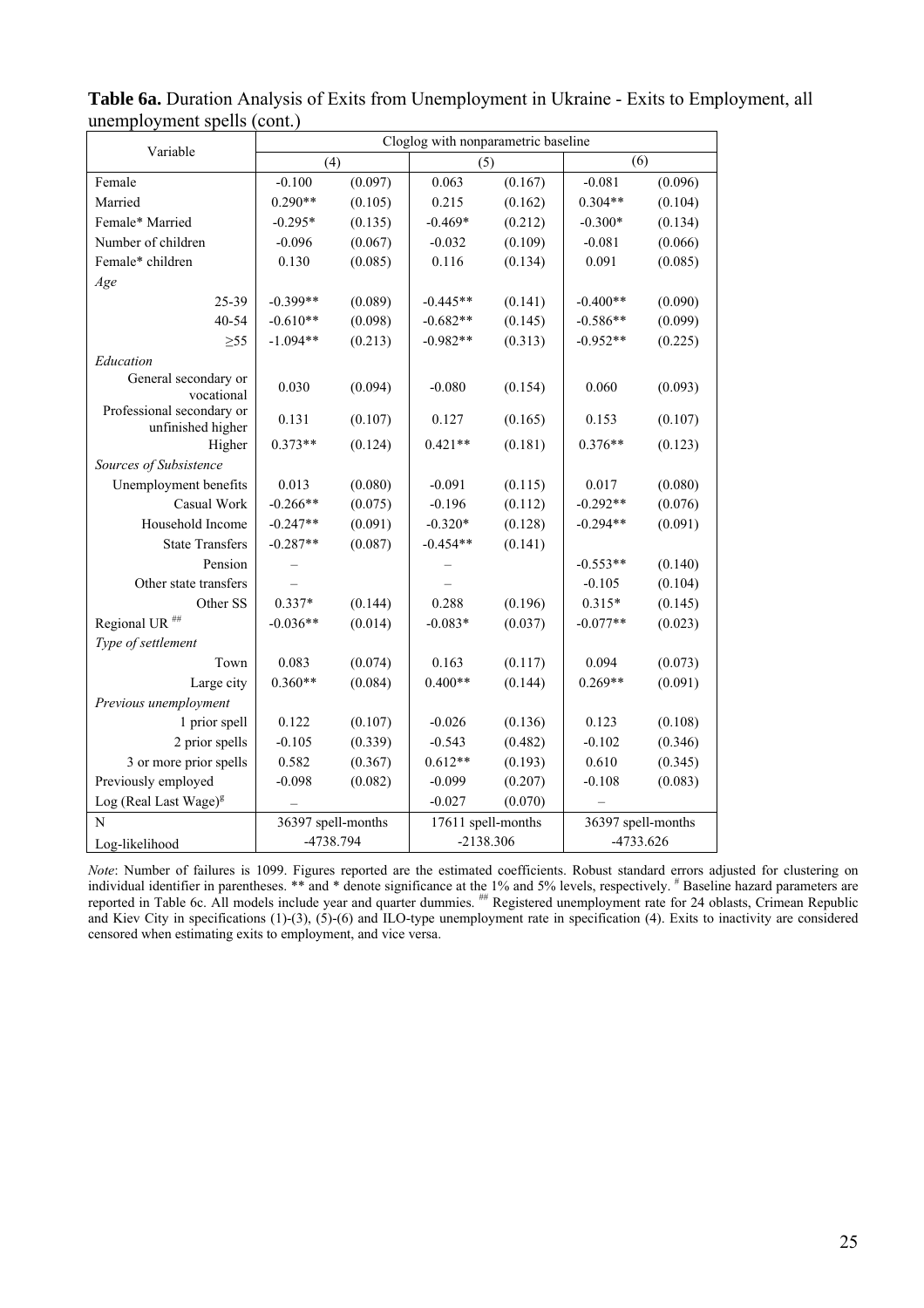| unchiprovinche spens                           | Cox PH       |                    | Cloglog with cubic  |         | Cloglog with                         |         |  |
|------------------------------------------------|--------------|--------------------|---------------------|---------|--------------------------------------|---------|--|
| Variable                                       |              |                    | polynomial baseline |         | nonparametric baseline<br>$(3)^{\#}$ |         |  |
| Female                                         | (1)<br>0.138 | (0.179)            | (2)<br>0.158        | (0.181) | 0.151                                | (0.182) |  |
| Married                                        | $-0.023$     | (0.194)            | 0.008               | (0.197) | 0.001                                | (0.196) |  |
| Female* Married                                | 0.037        | (0.238)            | 0.016               | (0.241) | 0.024                                | (0.241) |  |
| Number of children                             | $-0.275$     | (0.145)            | $-0.274$            | (0.146) | $-0.274$                             | (0.146) |  |
| Female* children                               | 0.213        | (0.167)            | 0.217               | (0.169) | 0.217                                | (0.168) |  |
|                                                |              |                    |                     |         |                                      |         |  |
| Age<br>25-39                                   | $-0.057$     |                    | $-0.068$            | (0.173) |                                      | (0.173) |  |
| 40-54                                          | $0.505**$    | (0.173)<br>(0.165) | $0.486**$           | (0.166) | $-0.071$<br>$0.491**$                | (0.167) |  |
|                                                |              | (0.236)            | $1.141**$           | (0.237) | $1.137**$                            | (0.237) |  |
| $\geq 55$<br>Education                         | $1.137**$    |                    |                     |         |                                      |         |  |
| General secondary or                           |              |                    |                     |         |                                      |         |  |
| vocational                                     | 0.056        | (0.155)            | 0.040               | (0.157) | 0.046                                | (0.157) |  |
| Professional secondary or<br>unfinished higher | 0.154        | (0.166)            | 0.128               | (0.168) | 0.146                                | (0.168) |  |
| Higher                                         | 0.023        | (0.211)            | $-0.003$            | (0.212) | 0.009                                | (0.212) |  |
| Sources of Subsistence                         |              |                    |                     |         |                                      |         |  |
| Unemployment benefits                          | 0.124        | (0.142)            | 0.147               | (0.144) | 0.131                                | (0.144) |  |
| Casual Work                                    | 0.149        | (0.122)            | 0.159               | (0.122) | 0.156                                | (0.123) |  |
| Household Income                               | 0.359*       | (0.149)            | $0.365*$            | (0.151) | $0.360*$                             | (0.152) |  |
| <b>StateTransfers</b>                          | 0.194        | (0.135)            | 0.215               | (0.136) | 0.209                                | (0.137) |  |
| Other SS                                       | $-0.174$     | (0.292)            | $-0.184$            | (0.294) | $-0.182$                             | (0.292) |  |
| Regional UR <sup>##</sup>                      | $-0.055$     | (0.037)            | $-0.051$            | (0.037) | $-0.054$                             | (0.037) |  |
| Type of settlement                             |              |                    |                     |         |                                      |         |  |
| Town                                           | $-0.347**$   | (0.131)            | $-0.352**$          | (0.132) | $-0.345**$                           | (0.132) |  |
| Large city                                     | $-0.255$     | (0.172)            | $-0.254$            | (0.172) | $-0.256$                             | (0.173) |  |
| Previous unemployment                          |              |                    |                     |         |                                      |         |  |
| 1 prior spell                                  | 0.067        | (0.197)            | 0.086               | (0.199) | 0.081                                | (0.200) |  |
| 2 prior spells                                 | 0.383        | (0.515)            | 0.329               | (0.510) | 0.312                                | (0.521) |  |
| 3 or more prior spells                         | 1.018        | (0.799)            | 0.917               | (0.839) | 0.996                                | (0.844) |  |
| Previously employed                            | $-0.589**$   | (0.134)            | $-0.597**$          | (0.136) | $-0.597**$                           | (0.137) |  |
| Year                                           |              |                    |                     |         |                                      |         |  |
| 1998                                           | $0.530*$     | (0.234)            | $0.515*$            | (0.236) | $0.501*$                             | (0.236) |  |
| 1999                                           | $0.848**$    | (0.260)            | $0.831**$           | (0.262) | $0.812**$                            | (0.262) |  |
| 2000                                           | $1.087**$    | (0.257)            | $1.026**$           | (0.257) | 1.029**                              | (0.257) |  |
| 2001                                           | 1.315**      | (0.293)            | $1.216**$           | (0.293) | 1.240**                              | (0.291) |  |
| 2002                                           | 2.076**      | (0.320)            | 2.017**             | (0.313) | 1.920**                              | (0.313) |  |
| 2003                                           | $3.674**$    | (0.417)            | $2.970**$           | (0.392) | $3.120**$                            | (0.399) |  |
| Quarter                                        |              |                    |                     |         |                                      |         |  |
| $\rm II$                                       | $0.421*$     | (0.169)            | 0.295               | (0.160) | $0.348*$                             | (0.165) |  |
| $\rm III$                                      | 0.277        | (0.181)            | 0.165               | (0.175) | 0.236                                | (0.178) |  |
| ${\rm IV}$                                     | 0.398*       | (0.193)            | 0.309               | (0.187) | 0.343                                | (0.190) |  |
| duration                                       |              |                    | $0.104**$           | (0.028) |                                      |         |  |
| duration <sup>2</sup>                          |              |                    | $-0.003**$          | (0.001) |                                      |         |  |
| duration <sup>3</sup>                          |              |                    | $0.000**$           | (0.000) |                                      |         |  |
| constant                                       |              |                    | $-6.675**$          | (0.444) |                                      |         |  |
| N                                              | 2122 spells  |                    | 36429 spell-months  |         | 35838 spell-months                   |         |  |
| Log-likelihood                                 | -2289.269    |                    | $-1940.454$         |         | $-1869.557$                          |         |  |
|                                                |              |                    |                     |         |                                      |         |  |

Table 6b. Duration Analysis of Exits from Unemployment in Ukraine - Exits to Inactivity, all unemployment spells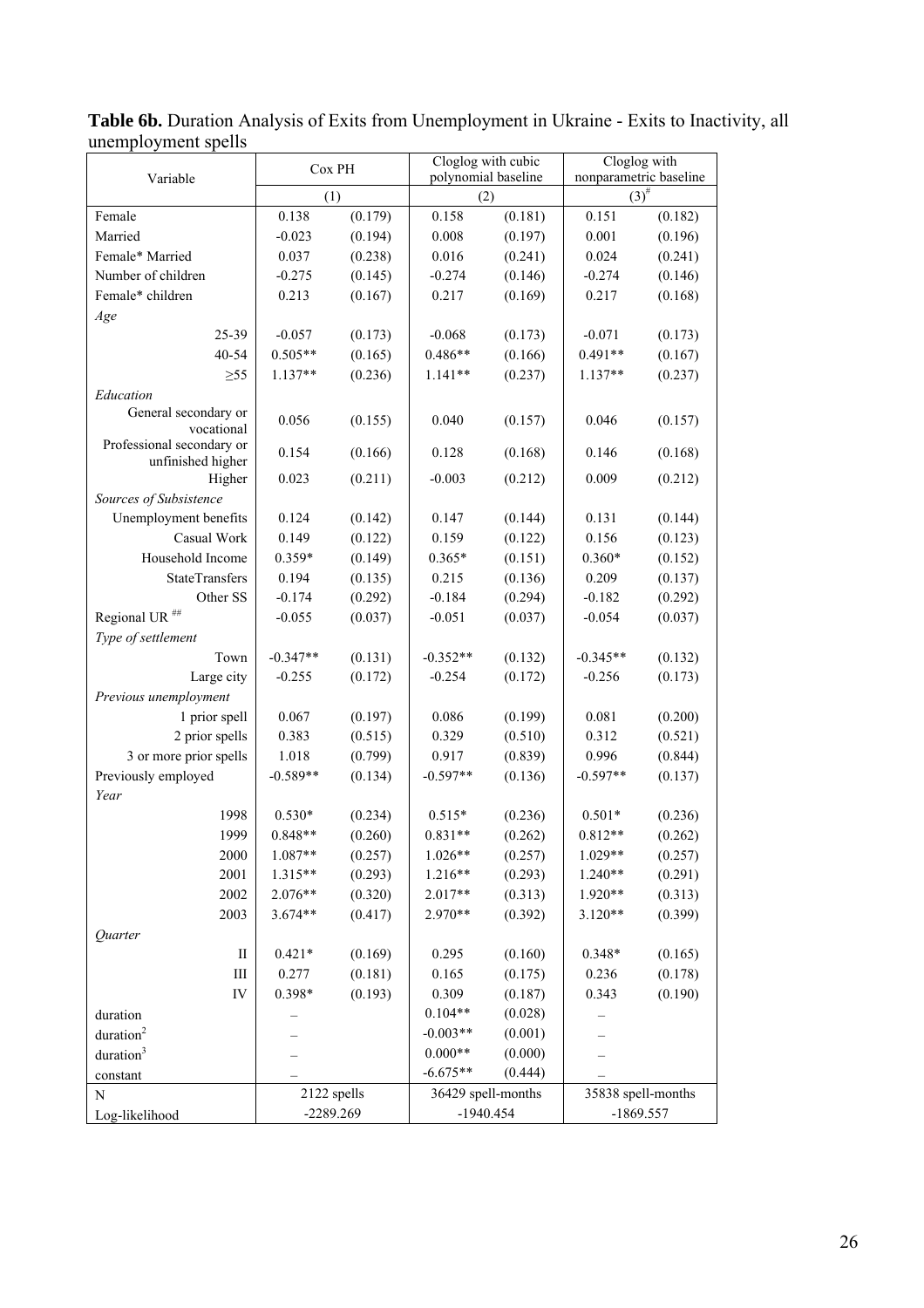| Variable                                       | Cloglog with nonparametric baseline |         |                    |         |  |
|------------------------------------------------|-------------------------------------|---------|--------------------|---------|--|
|                                                | (4)                                 |         | (5)                |         |  |
| Female                                         | 0.146                               | (0.182) | 0.141              | (0.181) |  |
| Married                                        | 0.004                               | (0.196) | $-0.005$           | 0.196)  |  |
| Female* Married                                | 0.016                               | (0.241) | 0.029              | (0.241) |  |
| Number of children                             | $-0.287$                            | (0.145) | $-0.275$           | (0.146) |  |
| Female* children                               | 0.236                               | (0.167) | 0.237              | (0.169) |  |
| Age                                            |                                     |         |                    |         |  |
| 25-39                                          | $-0.063$                            | (0.173) | $-0.086$           | (0.174) |  |
| 40-54                                          | $0.503**$                           | (0.167) | $0.459**$          | (0.169) |  |
| $\geq 55$                                      | $1.160**$                           | (0.237) | $1.040**$          | (0.254) |  |
| Education                                      |                                     |         |                    |         |  |
| General secondary or<br>vocational             | 0.034                               | (0.156) | 0.043              | (0.158) |  |
| Professional secondary or<br>unfinished higher | 0.141                               | (0.167) | 0.135              | (0.170) |  |
| Higher                                         | 0.017                               | (0.212) | 0.012              | (0.213) |  |
| Sources of Subsistence                         |                                     |         |                    |         |  |
| Unemployment benefits                          | 0.111                               | (0.143) | 0.137              | (0.144) |  |
| Casual Work                                    | 0.156                               | (0.124) | 0.166              | (0.123) |  |
| Household Income                               | $0.366*$                            | (0.151) | $0.395*$           | (0.155) |  |
| <b>State Transfers</b>                         | 0.198                               | (0.135) |                    |         |  |
| Pension                                        |                                     |         | $0.342*$           | (0.173) |  |
| Other state transfers                          |                                     |         | 0.060              | (0.171) |  |
| Other SS                                       | $-0.181$                            | (0.290) | $-0.172$           | (0.292) |  |
| Regional UR <sup>##</sup>                      | $-0.018$                            | (0.023) | $-0.050$           | (0.037) |  |
| Type of settlement                             |                                     |         |                    |         |  |
| Town                                           | $-0.339*$                           | (0.134) | $-0.351**$         | (0.133) |  |
| Large city                                     | $-0.179$                            | (0.158) | $-0.256$           | (0.174) |  |
| Previous unemployment                          |                                     |         |                    |         |  |
| 1 prior spell                                  | 0.092                               | (0.200) | 0.070              | (0.201) |  |
| 2 prior spells                                 | 0.323                               | (0.518) | 0.284              | (0.521) |  |
| 3 or more prior spells                         | 0.964                               | (0.846) | 0.989              | (0.845) |  |
| Previously employed                            | $-0.592**$                          | (0.136) | $-0.587**$         | (0.137) |  |
| N                                              | 35838 spell-months                  |         | 35838 spell-months |         |  |
| Log-likelihood                                 | $-1870.263$                         |         | $-1868.983$        |         |  |

**Table 6b.** Duration Analysis of Exits from Unemployment in Ukraine - Exits to Inactivity, all unemployment spells (cont.)

*Note*: Number of failures is 369. Figures reported are the estimated coefficients. Robust standard errors adjusted for clustering on individual identifier in parentheses. \*\* and \* denote significance at the 1% and 5% levels, respectively. # Baseline hazard parameters are reported in Table 6c. All models include year and quarter dummies. <sup>##</sup>Registered unemployment rate for 24 oblasts, Crimean Republic and Kiev City in specifications (1)-(3), (5)-(6) and ILO-type unemployment rate in specification (4). Exits to inactivity are considered censored when estimating exits to employment, and vice versa.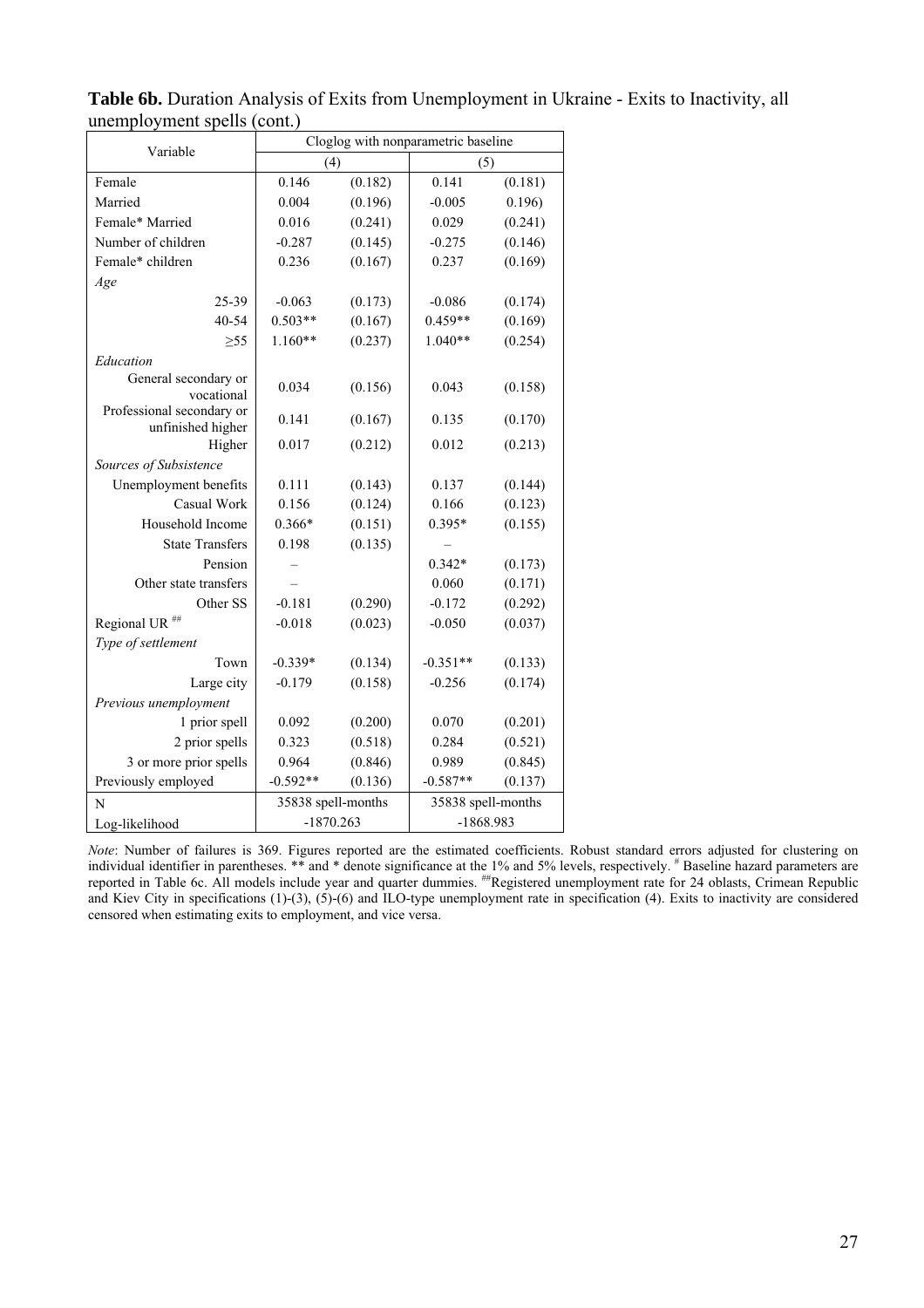| Month                            |                | Exits to jobs,<br>multiple spells<br>(Table 6a) |                | Exits to inactivity,<br>multiple spells<br>Month<br>(Table 6b) |          |        | Exits to jobs,<br>multiple spells<br>(Table 6a) |                          | Exits to inactivity,<br>multiple spells<br>(Table 6b) |
|----------------------------------|----------------|-------------------------------------------------|----------------|----------------------------------------------------------------|----------|--------|-------------------------------------------------|--------------------------|-------------------------------------------------------|
|                                  | Hazard         | Std.Error                                       | Hazard         | Std.Error                                                      |          | Hazard | Std.Error                                       | Hazard                   | Std.Error                                             |
| 1                                | 0.016          | (0.005)                                         | 0.000          | (0.000)                                                        | 53       | 0.103  | (0.056)                                         | 0.016                    | (0.011)                                               |
| $\overline{c}$                   | 0.100          | (0.023)                                         | 0.001          | (0.001)                                                        | 54       | 0.085  | (0.052)                                         | 0.024                    | (0.015)                                               |
| $\overline{\mathbf{3}}$          | 0.094          | (0.022)                                         | 0.002          | (0.001)                                                        | 55       | 0.158  | (0.077)                                         | 0.014                    | (0.011)                                               |
| $\overline{4}$                   | 0.080          | (0.019)                                         | 0.003          | (0.001)                                                        | 56       | 0.111  | (0.068)                                         |                          |                                                       |
| 5                                | 0.066          | (0.016)                                         | 0.002          | (0.001)                                                        | 57       | 0.040  | (0.040)                                         | 0.009                    | (0.009)                                               |
| 6                                | 0.074          | (0.018)                                         | 0.002          | (0.001)                                                        | 58       | 0.087  | (0.063)                                         | 0.019                    | (0.015)                                               |
| $\sqrt{ }$                       | 0.070          | (0.017)                                         | 0.003          | (0.001)                                                        | 59       | 0.250  | (0.120)                                         |                          |                                                       |
| $\overline{8}$<br>$\overline{9}$ | 0.050          | (0.013)                                         | 0.001          | (0.001)                                                        | 60       | 0.185  | (0.114)                                         | 0.029                    | (0.023)                                               |
| 10                               | 0.052          | (0.014)                                         | 0.002<br>0.002 | (0.001)                                                        | 61<br>62 | 0.307  |                                                 | 0.063                    | (0.042)                                               |
| 11                               | 0.052<br>0.051 | (0.014)<br>(0.014)                              | 0.004          | (0.001)<br>(0.002)                                             | 63       | 0.271  | (0.186)<br>(0.200)                              | $\overline{\phantom{0}}$ |                                                       |
| 12                               | 0.076          | (0.020)                                         | 0.003          | (0.001)                                                        | 64       | 0.662  | (0.356)                                         | 0.085                    | (0.067)                                               |
| 13                               | 0.068          | (0.018)                                         | 0.010          | (0.004)                                                        | 65       | 0.800  | (0.583)                                         | 0.223                    | (0.188)                                               |
| 14                               | 0.049          | (0.014)                                         | 0.002          | (0.001)                                                        |          |        |                                                 |                          |                                                       |
| 15                               | 0.051          | (0.015)                                         | 0.002          | (0.001)                                                        |          |        |                                                 |                          |                                                       |
| 16                               | 0.034          | (0.012)                                         | 0.002          | (0.001)                                                        |          |        |                                                 |                          |                                                       |
| 17                               | 0.053          | (0.016)                                         | 0.003          | (0.001)                                                        |          |        |                                                 |                          |                                                       |
| 18                               | 0.048          | (0.015)                                         | 0.001          | (0.001)                                                        |          |        |                                                 |                          |                                                       |
| 19                               | 0.042          | (0.014)                                         | 0.001          | (0.001)                                                        |          |        |                                                 |                          |                                                       |
| 20                               | 0.046          | (0.015)                                         | 0.001          | (0.001)                                                        |          |        |                                                 |                          |                                                       |
| 21                               | 0.052          | (0.016)                                         | 0.002          | (0.001)                                                        |          |        |                                                 |                          |                                                       |
| 22                               | 0.063          | (0.019)                                         | 0.002          | (0.001)                                                        |          |        |                                                 |                          |                                                       |
| 23                               | 0.081          | (0.023)                                         | 0.002          | (0.001)                                                        |          |        |                                                 |                          |                                                       |
| 24                               | 0.043          | (0.015)                                         | 0.004          | (0.002)                                                        |          |        |                                                 |                          |                                                       |
| 25                               | 0.042          | (0.015)                                         | 0.006          | (0.003)                                                        |          |        |                                                 |                          |                                                       |
| 26                               | 0.040          | (0.015)                                         | 0.004          | (0.002)                                                        |          |        |                                                 |                          |                                                       |
| 27                               | 0.042          | (0.016)                                         | 0.003          | (0.002)                                                        |          |        |                                                 |                          |                                                       |
| 28                               | 0.048          | (0.017)                                         | 0.002          | (0.002)                                                        |          |        |                                                 |                          |                                                       |
| 29                               | 0.051          | (0.019)                                         | 0.003          | (0.002)                                                        |          |        |                                                 |                          |                                                       |
| 30                               | 0.055          | (0.020)                                         | 0.002          | (0.001)                                                        |          |        |                                                 |                          |                                                       |
| 31                               | 0.031          | (0.014)                                         | 0.005          | (0.003)                                                        |          |        |                                                 |                          |                                                       |
| 32                               | 0.033          | (0.015)                                         | 0.005          | (0.003)                                                        |          |        |                                                 |                          |                                                       |
| 33                               | 0.065          | (0.023)                                         | 0.005          | (0.003)                                                        |          |        |                                                 |                          |                                                       |
| 34<br>35                         | 0.044<br>0.059 | (0.019)<br>(0.023)                              | 0.003<br>0.011 | (0.002)<br>(0.005)                                             |          |        |                                                 |                          |                                                       |
| 36                               | 0.043          | (0.019)                                         | 0.011          | (0.005)                                                        |          |        |                                                 |                          |                                                       |
| 37                               | 0.046          | (0.021)                                         | 0.009          | (0.005)                                                        |          |        |                                                 |                          |                                                       |
| 38                               | 0.066          | (0.027)                                         | 0.006          | (0.004)                                                        |          |        |                                                 |                          |                                                       |
| 39                               | 0.088          | (0.033)                                         |                |                                                                |          |        |                                                 |                          |                                                       |
| 40                               | 0.084          | (0.032)                                         | 0.004          | (0.003)                                                        |          |        |                                                 |                          |                                                       |
| 41                               | 0.069          | (0.030)                                         | 0.004          | (0.003)                                                        |          |        |                                                 |                          |                                                       |
| 42                               | 0.073          | (0.031)                                         | 0.002          | (0.002)                                                        |          |        |                                                 |                          |                                                       |
| 43                               | 0.090          | (0.037)                                         | 0.006          | (0.004)                                                        |          |        |                                                 |                          |                                                       |
| 44                               | 0.037          | (0.022)                                         | 0.009          | (0.005)                                                        |          |        |                                                 |                          |                                                       |
| 45                               | 0.026          | (0.019)                                         | 0.005          | (0.004)                                                        |          |        |                                                 |                          |                                                       |
| 46                               | 0.056          | (0.030)                                         | 0.005          | (0.004)                                                        |          |        |                                                 |                          |                                                       |
| 47                               | 0.075          | (0.037)                                         |                |                                                                |          |        |                                                 |                          |                                                       |
| 48                               | 0.064          | (0.035)                                         | 0.009          | (0.006)                                                        |          |        |                                                 |                          |                                                       |
| 49                               | 0.069          | (0.037)                                         | 0.013          | (0.008)                                                        |          |        |                                                 |                          |                                                       |
| 50                               | 0.095          | (0.046)                                         | 0.014          | (0.009)                                                        |          |        |                                                 |                          |                                                       |
| $\overline{51}$                  | 0.089          | (0.047)                                         | 0.013          | (0.009)                                                        |          |        |                                                 |                          |                                                       |
| 52                               | 0.049          | (0.036)                                         | 0.009          | (0.007)                                                        |          |        |                                                 |                          |                                                       |

# **Table 6c.** Baseline hazard estimates from specification (3) in Tables 6a-6b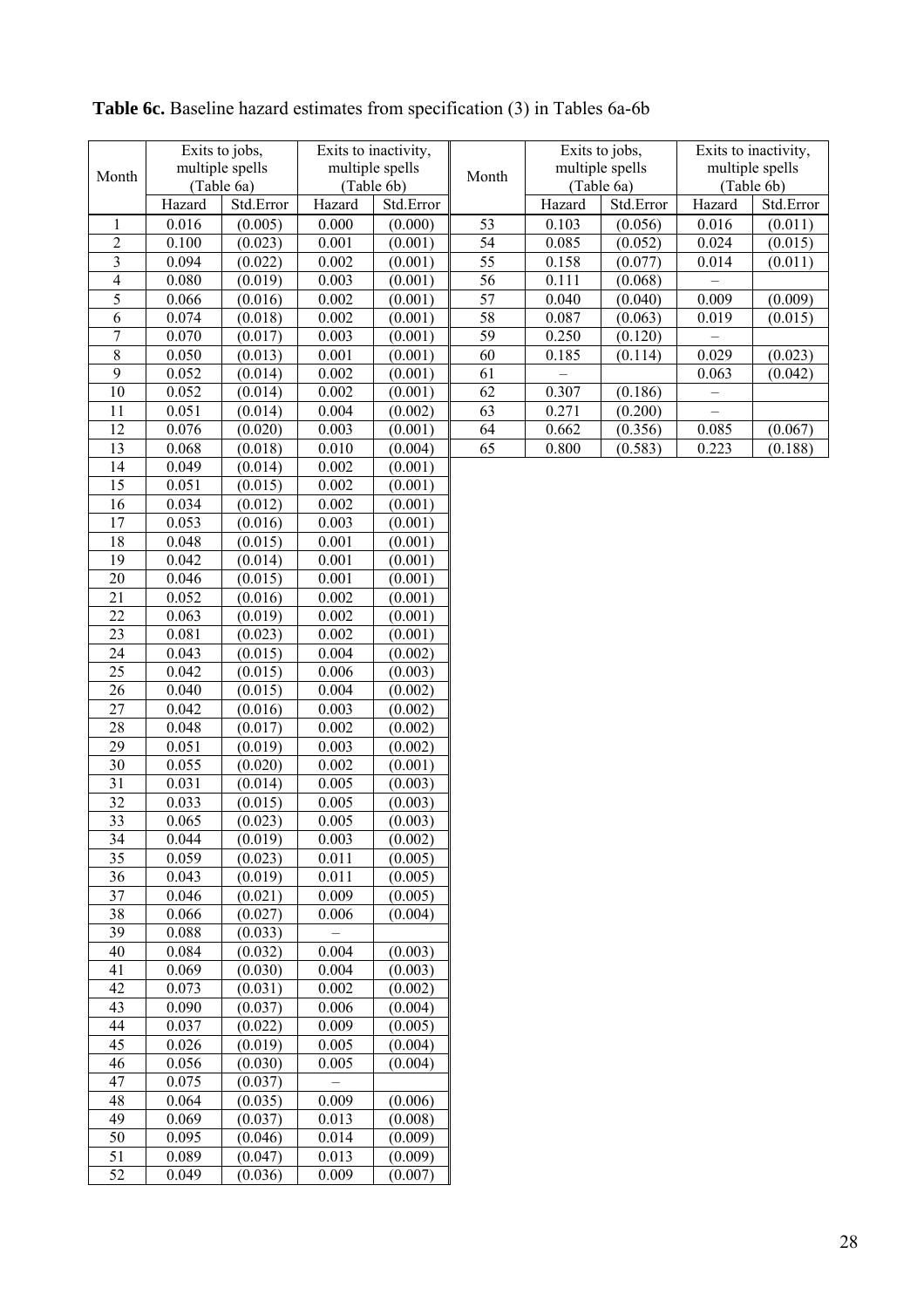### **REFERENCES**

Addison, J.T. and P. Portugal (2001) Unemployment Duration: Competing and Defective Risks, *IZA Discussion Paper* No. 350.

Akerlof, G. A. and J. L. Yellen (1985) Unemployment through the Filter of Memory, *Quarterly Journal of Economics* **100(3)**, 747-773.

Arulampalam, W. and M.S. Stewart (1995) The Determinants of Individual Unemployment Durations in an Era of High Unemployment, *The Economic Journal* **105**, 321-332.

Bean, C. (1994) European Unemployment: A Survey, *Journal of Economic Literature* **32(2)**, 573-619.

Blanchard, O. (1997) *The Economics of Post-Communist Transition* (Oxford: Clarendon Press).

Boeri, T. (2001) Transition with Labor Supply, *IZA Discussion Paper* No. 257.

Boeri, T. and K. Terrell (2002) Institutional Determinants of Labor Reallocation in Transition, *Journal of Economic Perspectives* **16(1)**, 51-76.

Commander, S. and F. Coricelli (1994) *Unemployment, Restructuring, and the Labor Market in Eastern Europe and Russia* (Washington, D.C: The World Bank).

Commander, S. and R. Yemtsov (1994) Russian Unemployment: Its Magnitude, Characteristics, and Regional Dimensions, *World Bank Policy Research Working Paper* No. 1426.

Cox D. R. (1972) Regression Models and Life-Tables, *Journal of the Royal Statistical Society* **B34**, 187-220.

Denisova, I. (2002) Staying Longer in Unemployment Registry in Russia: Lack of Education, Bad Luck or Something Else?, *Materials presented at the conference on State of Economics and of Transition Honoring 10years of the NES* (December 2002, Moscow).

Dex, S. and A. McCulloch (1998) The Reliability of Retrospective Unemployment History Data, *Work, Employment and Society* **12(3)**, 497-509.

Earle, J. and C. Pauna (1996) Incidence and Duration of Unemployment in Romania, *European Economic Review* **40**, 829-837.

Earle, J. and K. Sabirianova (2000) Equilibrium Wage Arrears: A theoretical and Empirical Analysis of Institutional Lock-in, *IZA Discussion Paper* No. 196.

Foley, M. C. (1997a) Determinants of Unemployment Duration in Russia, Yale University*, Economic Growth Center Discussion Paper* No. 779.

Foley, M. C. (1997b) Labor Market Dynamics in Russia, Yale University, *Economic Growth Center Discussion Paper* No. 780.

Grogan, L. and G.J. van den Berg (1999). The Duration of Unemployment in Russia, *Tinbergen Institute Discussion Paper* No. 99-011.

Ham, J., J. Svejnar and K. Terrell (1998) Unemployment and Social Safety Net During Transitions to a Market Economy: Evidence from the Czech and Slovak Republics, *American Economic Review* **88**, 1117-1142.

Han, A. and J. Hausman (1990) Flexible Parametric Estimation of Duration and Competing Risks Models, *Journal of Applied Econometrics* **5**, 1-28.

Hunt, J. (1995) The Effect of Unemployment Compensation on Unemployment Duration in Germany, *Journal of Labor Economics* **13(1)**, 88-120.

ILO (1982) Guidelines on Measuring Employment and Unemployment at http://www.hamburg.embjapan.go.jp/infojp/wussten/dilo.html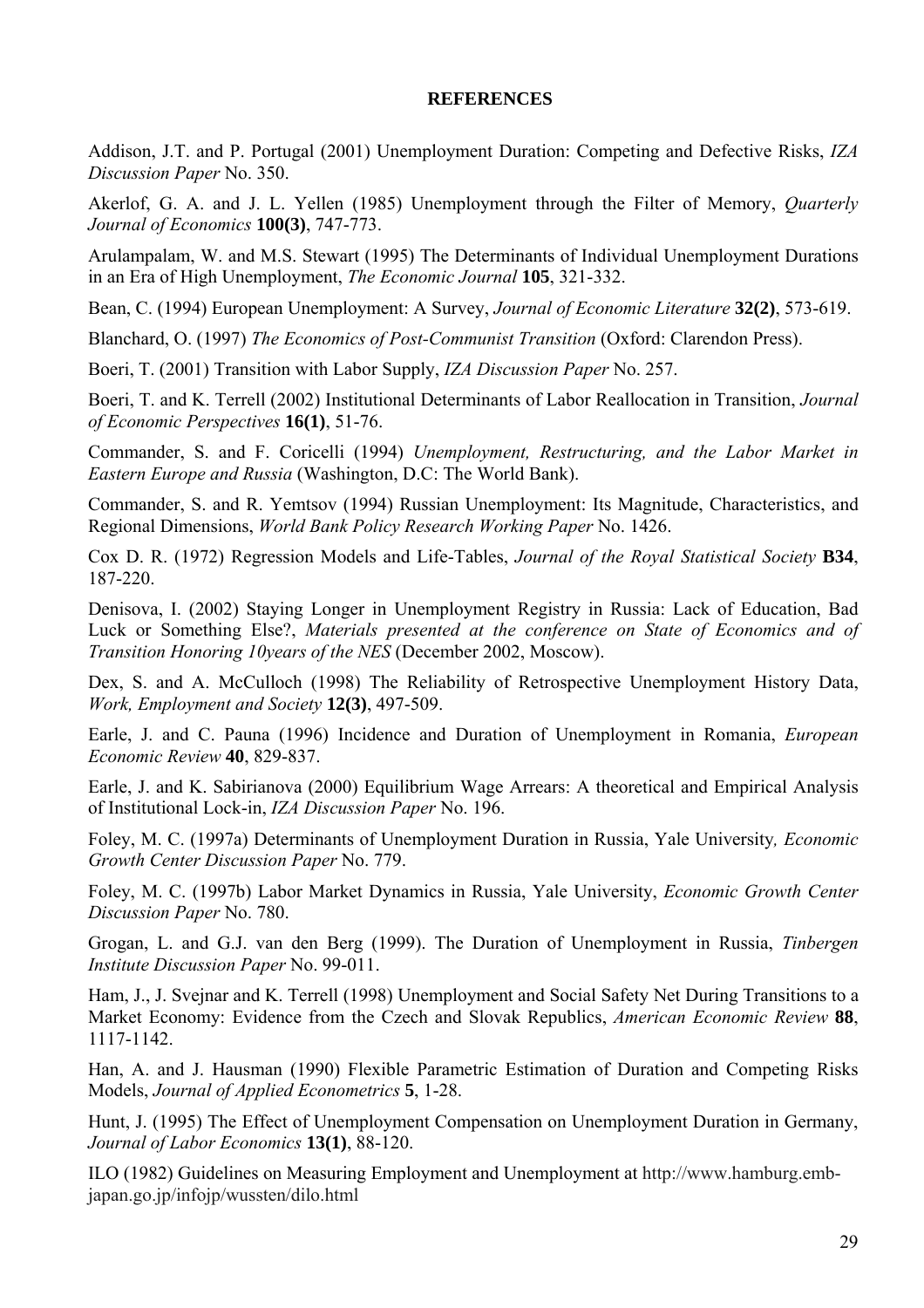Kapelyushnikov, R. and N. Vishnevskaya (2003) *Russian Unemployment: Dynamics, Composition, and Specificity* (Moscow: Moscow Public Science Foundation).

Kiefer, N. M. (1988) Economic Duration Data and Hazard Functions, *Journal of Economic Literature* **26(2)**, 646-679.

Kupets, O. (2000) The Impact of Active Labor Market Policies on the Outflows from Unemployment to Regular Jobs in Ukraine, Master of Arts Thesis (EERC, Kiev).

Kuzmin, M., Y. Kuzmin, and O. Kupets (2003) *Analiz Derzhavnoj Polityky Zajnyatosti v Ukrajni* (*Analysis of State Employment Policy in Ukraine*) (Kiev: Milennium).

Lancaster, T. (1990) *The Econometric Analysis of Transition Data* (Cambridge: Cambridge University Press).

Lehmann, H., J. Wadsworth and A. Acquisti (1999) Grime and Punishment: Insecurity and Wage Arrears in the Russian Federation, *Journal of Comparative Economics* **27**, 595-617.

Meyer, B. D. (1990) Unemployment Insurance and Unemployment Spells, *Econometrica* **58(4)**, 757- 782.

Mel'ota, I. and P. Gregory (2001) New Insights into Ukraine's Shadow Economy: Has it Already Been Counted?, *Institute for Economic Research and Policy Consulting Working Paper* No.11.

Mortensen, D. (1970) Job search, the Duration of Unemployment and the Phillips Curve, *American Economic Review* **30**, 847-862.

Morgenstern, R. D. and N. S. Barrett (1974) The Retrospective Bias in Unemployment Reporting by Sex, Race and Age, *Journal of the American Statistical Association* **69**, 355-357.

Narendranathan, W. and M.B. Stewart (1993) Modeling the Probability Models of Leaving Unemployment: Competing Risks Models with Flexible Baseline Hazards, *Journal of the Royal Statistical Society* **C42(1)**, 63-83.

Nivorozhkina, L., E. Nivorozhkin and A. Shukhmin (2002) Modeling Labor Market Behavior of the Population of a Large Industrial City: Duration of Registered Unemployment, *EERC Working Paper*  No. 01-08.

Paull, G. (2002) Biases in the Reporting of Labor Market Dynamics, *Institute for Fiscal Studies Working Paper* No.02/10.

Poterba, J. M. and L. H. Summers (1995) Unemployment Benefits and Labor Market Transitions: A Multinomial Logit Model with Errors in Classification, *Review of Economics and Statistics* **77(2)**, 207- 216.

Sabirianova K. P. (1998) Microeconomicheskij Analiz Dinamicheskih Izmenenij na Rossijskom Rynke Truda (Microeconomic Analysis of Dynamic Changes at the Russian Labor Market), *Voprosy Economiki* **1**, 42-58.

Stetsenko, S. (2003) On the Duration and the Determinants of Ukrainian Registered Unemployment. A Case Study of Kyiv, Master of Arts Thesis (EERC, Kiev).

Sudman, S. and N. M. Bradburn (1973) Effects of Time and Memory Factors on Response in Surveys, *Journal of the American Statistical Association* **68**, 805-815.

Vodopivec, M. (1995) Unemployment Insurance and Duration of Unemployment: Evidence form Slovenia's Transition, *World Bank Policy Research Working Paper* No. 1552.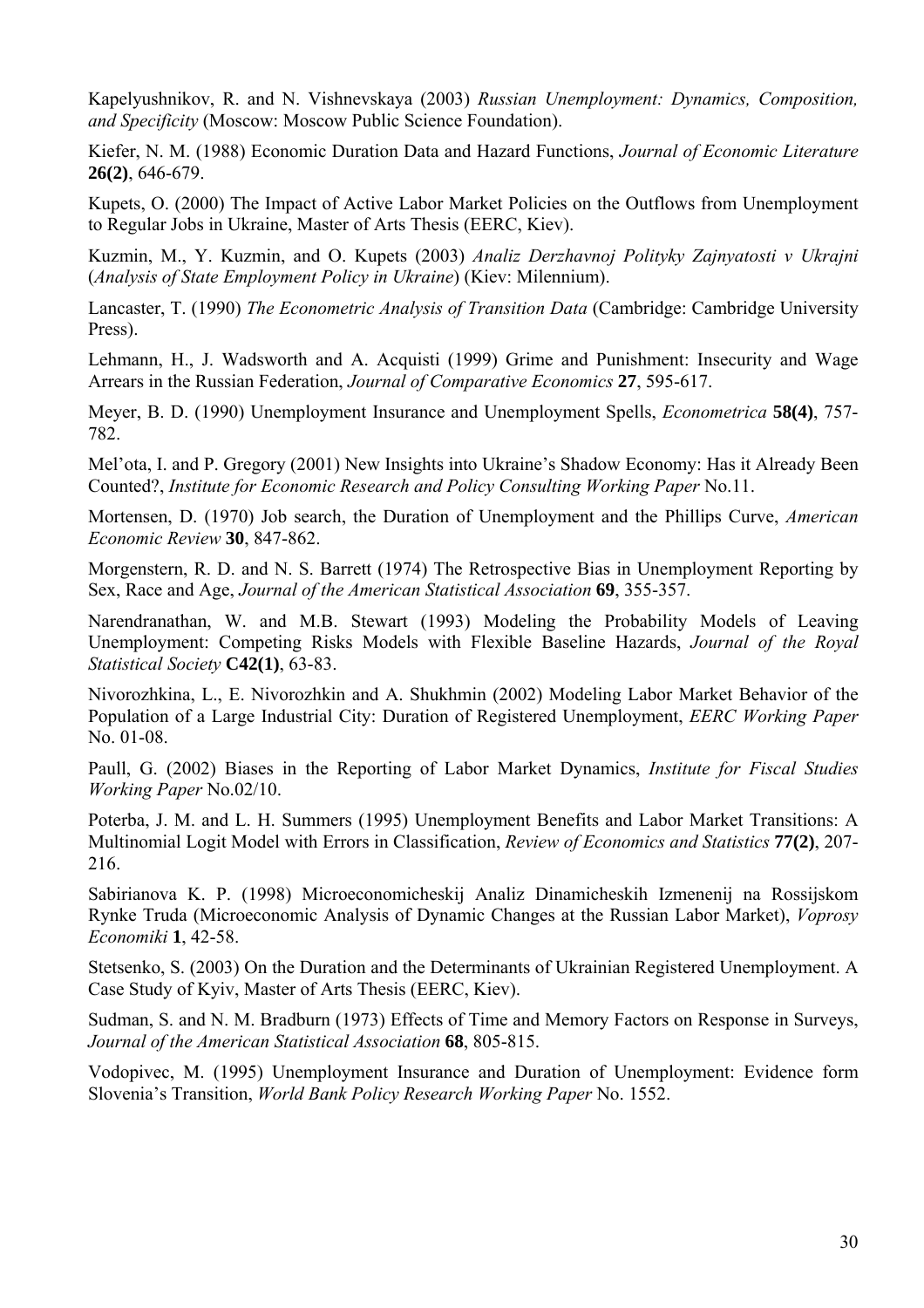### **APPENDIX 1. UNEMPLOYMENT INSURANCE SYSTEM IN UKRAINE: REGULATORY FRAMEWORK**

The main principles of unemployment benefit (insurance from 2001) system in Ukraine are set forth in the Law on Employment (came into effect in 1991), the Law on Compulsory State Social Unemployment Insurance (came into effect in 2001) and some auxiliary elements of the law which regulate relations connected with unemployment insurance. According to the Law on Compulsory State Social Unemployment Insurance only those individuals who are officially registered as unemployed with a local employment center can be eligible for unemployment benefits.

Under the Law of Ukraine on Employment the unemployed are working-age, able-bodied persons who are without work and earnings, are registered with state employment center as looking for a job, able and ready to start a suitable job (Article 2). The unemployment status is granted on the eighth day after applying to the local employment center. The unemployed status is denied to persons under sixteen (with exception of those who worked before and were laid off), to persons looking for their first job if they had no profession or skill and if they refused an offer of vocational training or of gainful employment, to persons eligible for pension according to the legislation, and to persons who within 7 days after registration with a local employment center as looking for a job rejected two offers of suitable job.

The unemployment benefit is paid from the eighth day after the date of registration in the PES till reemployment but duration of unemployment benefit payment is limited to 360 days during two years for the majority of the unemployed, to 720 days for people of pre-retirement age (men of 58 or older and women of 53 or older), and to 180 days for uninsured individuals with unemployment status looking for their first work and for some categories of dismissed military employees. If a person is registered as unemployed for a second time during two years, duration of unemployment benefit payment during the second unemployment spell is calculated as the residual from the maximum specified duration during two years and actual duration of unemployment benefit payment during the first unemployment spell.

To remain in the register and to receive unemployment benefits without suspension or reductions up to 90 days an unemployed must report to the local employment center once a month, follow recommendations of the employment center aimed at encouraging employment, not refuse two offers of a suitable job or an offer of training/retraining, not refuse a job offer with new qualifications after retraining, not leave training/retraining courses without valid reason, and not conceal information about temporary employment while receiving unemployment benefits. If a person voluntarily quitted a job without strong reasons or he/she was dismissed for disciplinary reasons, payment of unemployment benefits begins from the  $91<sup>st</sup>$  day after registration. Benefits are also postponed up to 3 months to individuals receiving severance payment and other payments after lay-offs. Unemployment benefits can be paid as a lump sum to unemployed individuals older than 18 who intend to start their own business after approving their business-plans by the special committee of the employment center and their registration as a subject of entrepreneurial activity (physical or juridical entity) in the State Tax Administration.

According to the Law on Compulsory State Social Unemployment Insurance size of unemployment benefit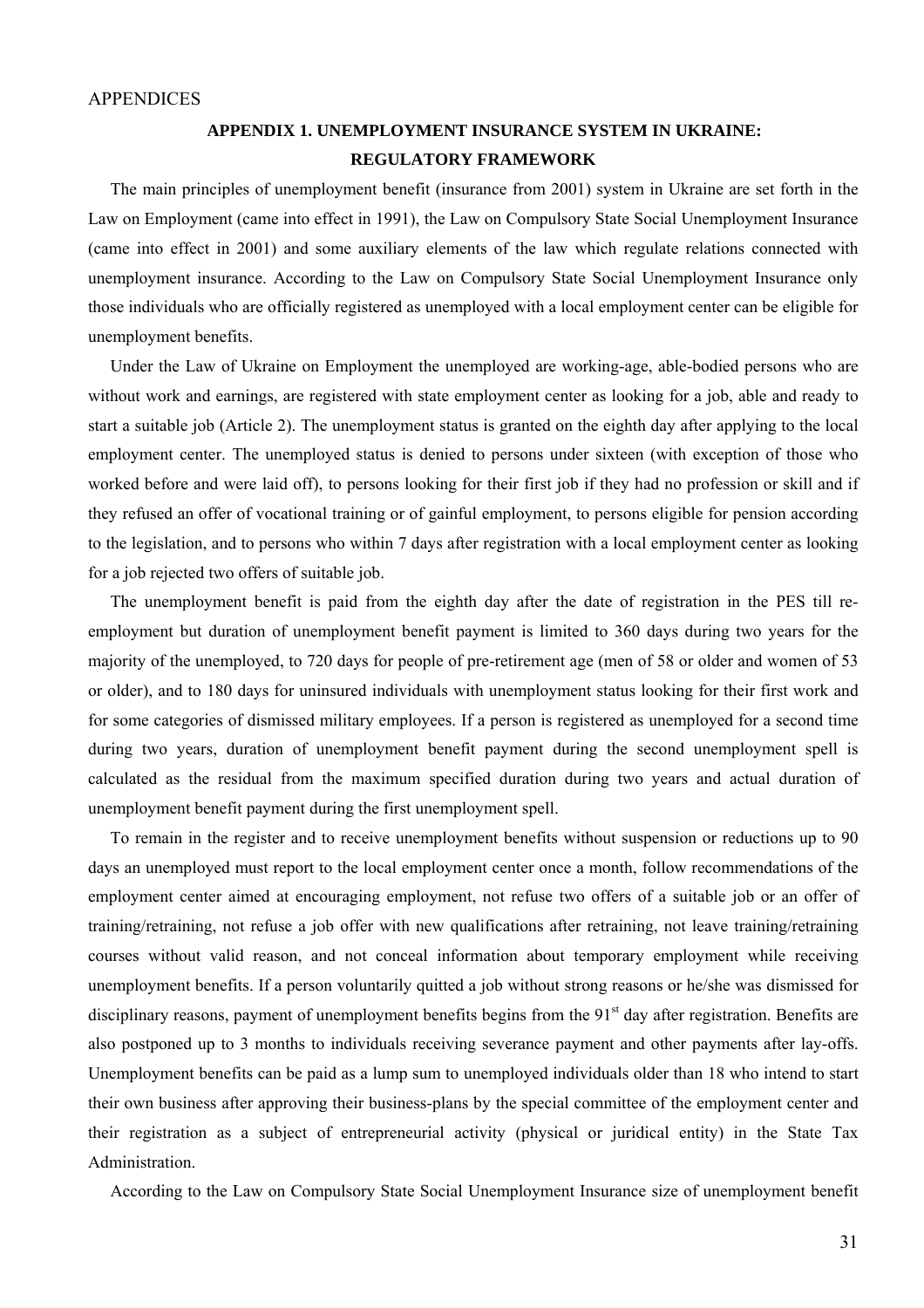depends on the reason of unemployment, length of unemployment insurance payment (equal to sum of work experience before 2001 and length of actual unemployment insurance payment from 2001), average wage at the previous work and duration of unemployment.<sup>24</sup>

1) If an insured person worked (including various forms of employment) and paid unemployment insurance contributions for at least 26 weeks during the last 12 months before the unemployment period, was laid off by independent of him reasons, is registered on general conditions and is entitled to unemployment benefits, the size of his unemployment benefit is calculated as a percentage of his average wage at the previous work depending on the length of unemployment insurance payment according to the following scheme:

| Length of unemployment | Intermediate size of unemployment benefits |
|------------------------|--------------------------------------------|
| insurance payment      | as a percentage of average wage (IUB)      |
| less than 2 years      | 50%                                        |
| from 2 to 6 years      | 55%                                        |
| from 6 to 10 years     | 60%                                        |
| more than 10 years     | 70%                                        |

Then, depending on duration of unemployment spell the final size of benefits is defined as a percentage of the specified amount IUB: 100% during first 90 days, 80% during the following 90 days, and 70% afterwards. As a result, pattern of defining the size of unemployment benefits as a percentage of the average wage at the previous work can be expressed as shown in the table below:

| Length of              | Duration of       | Size of unemployment     |  |
|------------------------|-------------------|--------------------------|--|
| unemployment insurance | unemployment      | benefits as a percentage |  |
| payment                |                   | of average wage          |  |
|                        | first 90 days     | 50%                      |  |
| less than 2 years      | following 90 days | 40%                      |  |
|                        | the rest          | 35%                      |  |
|                        | first 90 days     | 55%                      |  |
| from 2 to 6 years      | following 90 days | 44%                      |  |
|                        | the rest          | 38.5%                    |  |
|                        | first 90 days     | 60%                      |  |
| from 6 to 10 years     | following 90 days | 48%                      |  |
|                        | the rest          | 42%                      |  |
|                        | first 90 days     | 70%                      |  |
| more than 10 years     | following 90 days | 56%                      |  |
|                        | the rest          | 49%                      |  |

However, unemployment benefits cannot exceed the regional average wage in the previous month and cannot be lower than the subsistence minimum.

2) If an insured person worked (including various forms of employment) and paid unemployment insurance contributions for at least 26 weeks during the last 12 months before the unemployment period, has quitted a job without strong reasons, is registered on general conditions and is entitled to unemployment benefits, the size of

 $^{24}$  Before the Law on Compulsory State Social Unemployment Insurance came into effect in 2001, size of unemployment benefit depended on the reason of unemployment (the same categories as now), average wage at the previous work and duration of unemployment (only for laid-off persons for economic reasons), but not on the length of actual unemployment insurance payment (or, in other words, work experience). So if persons were laid-off by economic reasons and worked for at least 26 weeks during the last 12 months before the unemployment period, replacement rate was 100% during first 60 days, 75% during the following 90 days and 50% during 210 days; if persons worked less than 26 weeks they were eligible to unemployment benefits of no less than 50% of their previous wage; and all other persons were eligible for the established minimum level of unemployment benefits.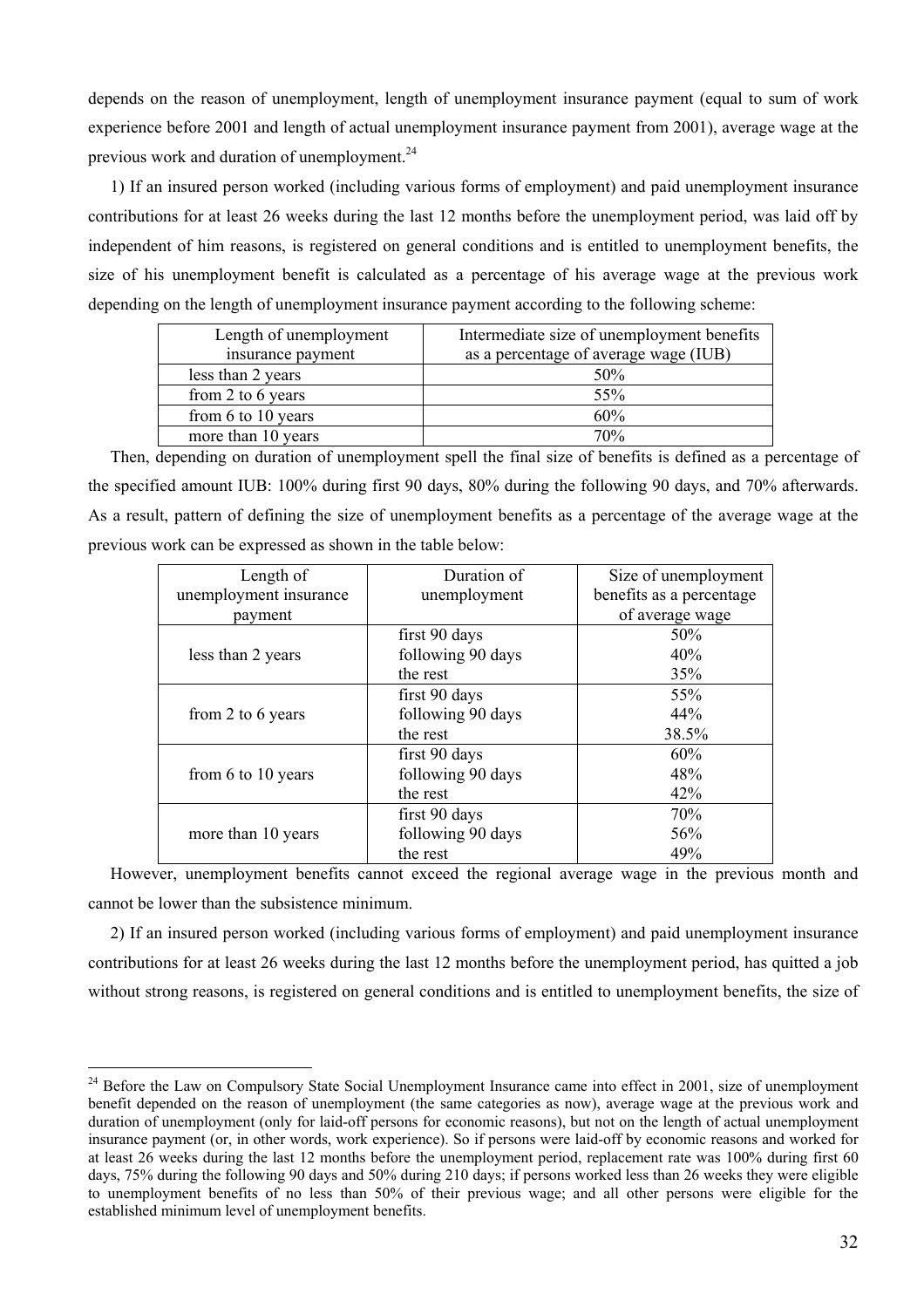his unemployment benefit is calculated by the same scheme as in p.1) but payment of unemployment benefits starts from the  $91<sup>st</sup>$  day at the amount of 80% of the specified amount IUB.

3) The size of benefits paid to all other categories (insured as well as uninsured, including those who were dismissed for disciplinary reasons; those who worked or paid unemployment insurance contributions for less than 26 weeks in the last 12 months before becoming unemployed; those who are willing to reenter employment after a long (more than six months) break; those who worked or were engaging in entrepreneurial activity at least 26 weeks in the last 12 months before becoming unemployed, didn't pay unemployment insurance contributions but have work experience (equated to insurance experience) or insurance experience acquired before; those who are seeking for a job for the first time and have no insurance experience; some categories of dismissed military employees, etc.) doesn't depend on the length of unemployment insurance payment and is set at the level of the subsistence minimum established by the law.

4) Persons who worked or were engaging in entrepreneurial activity at least 26 weeks in the last 12 months before becoming unemployed, didn't pay unemployment insurance contributions and don't have work experience (equated to insurance experience) or insurance experience acquired before are not eligible for unemployment benefits.

If unemployed persons attend training or retraining courses, they are eligible for a stipend at the level of unemployment benefit calculated according to the above rules but the size of their stipend can not be changed during training course depending on the duration of unemployment spell and is equal to the size defined at the beginning of training program. Duration of stipend payment is scored up to the general duration of unemployment benefits payment and cannot exceed it.

If unemployed workers have less than one and a half years until legal retirement age, they may be provided with a regular pension instead of unemployment benefits at the expense of the Unemployment Insurance Fund.

Persons registered as unemployed who have already exhausted their unemployment insurance benefits are entitled to unemployment assistance if the average per capita income in their families does not exceed the level of the subsistence minimum established by the law. Unemployment assistance to the unemployed is paid at the monthly level of 75% of the subsistence minimum during 180 days.

Persons who have already exhausted their unemployment benefits and unemployment assistance or their non working-able dependants can be eligible to one-off cash payment at the level of 50% of the subsistence minimum. In the case of death of an unemployed person or his/her dependant, the funeral assistance in the amount of one subsistence minimum is given to his/her relatives.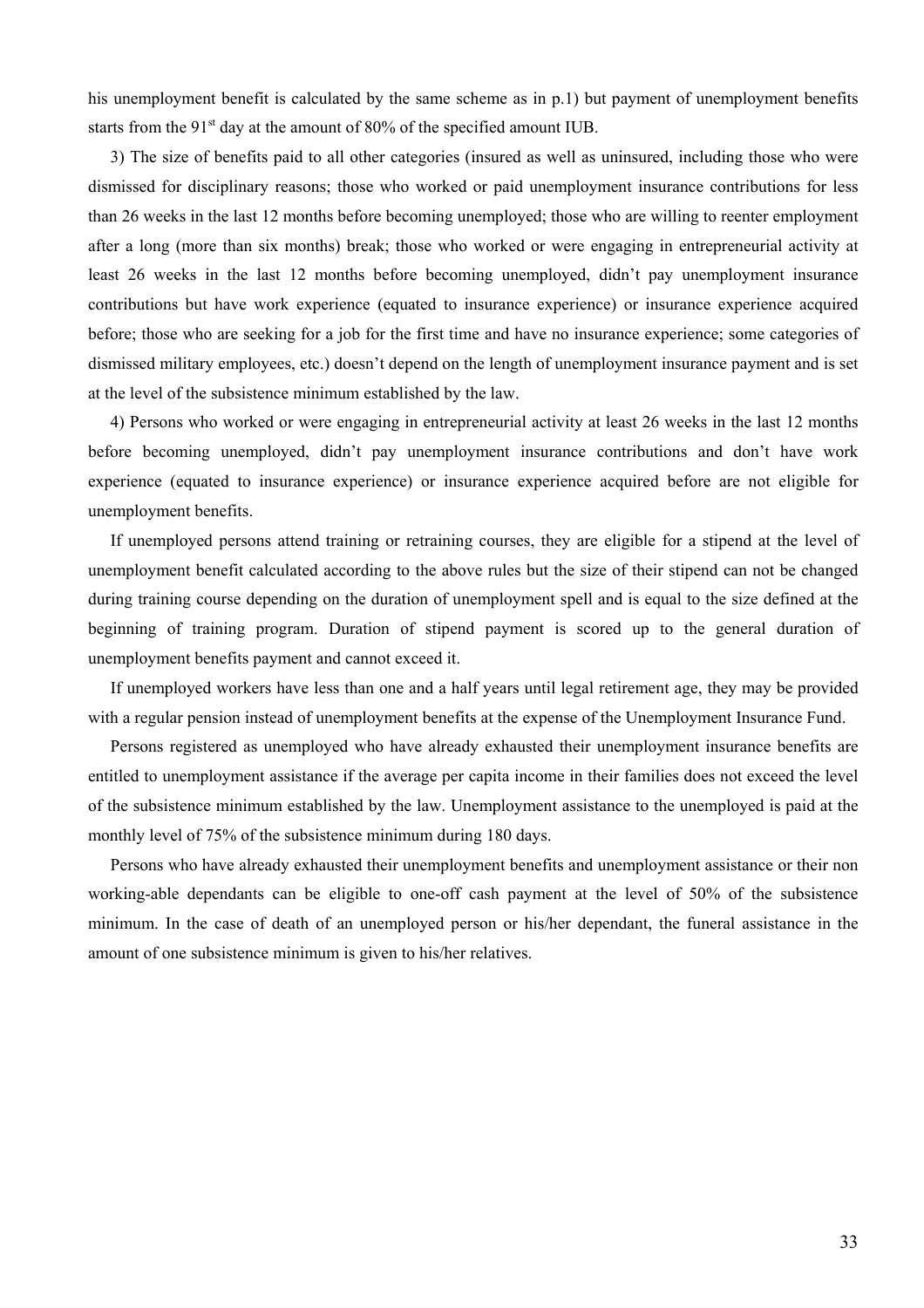## **APPENDIX 2. DEFINITION OF VARIABLES**

| <b>Variable</b>              | <b>Definition</b>                                                                         |
|------------------------------|-------------------------------------------------------------------------------------------|
| Duration of unemployment     | The number of full months between the date of beginning of job search (month              |
|                              | and year only) to the date of its end                                                     |
| Female                       | $=1$ if Female                                                                            |
| Married                      | $=$ 1 if legally married or cohabiting (i.e. in non-registered marriage), $=$ 0 otherwise |
|                              | (never married, divorced, widowed or separated)                                           |
| Number of children           | =Integer number from 0 to 4, number of small children aged 15 or less                     |
| Age                          | Three dummy variables for the corresponding age group: from 25 to 39, from 40             |
|                              | to 54, and 55 or older; reference age group is full 24 years and under                    |
| Education                    | Three dummy variables for the corresponding level of education: general                   |
|                              | secondary or vocational (diploma of high-school or PTU); professional secondary           |
|                              | or unfinished higher (diploma of college or at least 3 years of study at the              |
|                              | institute/university); higher (diploma of institute/university, any degree); reference    |
|                              | education group is primary or unfinished secondary)                                       |
| <b>Unemployment Benefits</b> | $= 1$ if received unemployment benefits or training allowance during an                   |
|                              | unemployment spell                                                                        |
| Casual Work                  | = 1 if received income from casual work, production and sale of products from             |
|                              | own land plot, from casual business activities or engaged in subsidiary farming for       |
|                              | own needs                                                                                 |
| Household Income             | $= 1$ if lived on income of spouse or parents or support from relatives during a          |
|                              | period of unemployment                                                                    |
| <b>State Transfers</b>       | = 1 if lived on pension, stipend or study loan, child allowance, alimony, social          |
|                              | benefits, subsistence allowance, or support by state or municipal institution during      |
|                              | a period of unemployment (also, Pension $= 1$ if pension)                                 |
| Other sources of             | $= 1$ if lived on income from sale of property or rent, dividends, loans or savings       |
| subsistence                  |                                                                                           |
| Regional UR                  | Quarterly registered oblast-level unemployment rate (24 oblasts, Kyiv City and            |
|                              | Crimean Republic) where a person lived at the beginning of an unemployment                |
|                              | spell in specifications $(1)-(3)$ , $(5)-(6)$ and average yearly ILO-defined oblast-level |
|                              | unemployment rate in specification (4).                                                   |
| Type of settlement           | Two dummy variables for the corresponding type of settlement where where an               |
|                              | individual lived at the beginning of an unemployment spell: town (from 20 to 500          |
|                              | thds. inhabitants), large city (more than 500 thds. inhabitants)                          |
|                              |                                                                                           |
| Previous labor market state  | $=$ 1 if employed prior to the start of unemployment, $=$ 0 if previously inactive for    |
|                              | more than 1 month                                                                         |
| Net wage in the last job     | The logarithm of last net contractual monthly wage deflated by the national               |
| before becoming              | monthly CPI (January 1997=100)                                                            |
| unemployed                   |                                                                                           |
| Log (Real Last Wage)         |                                                                                           |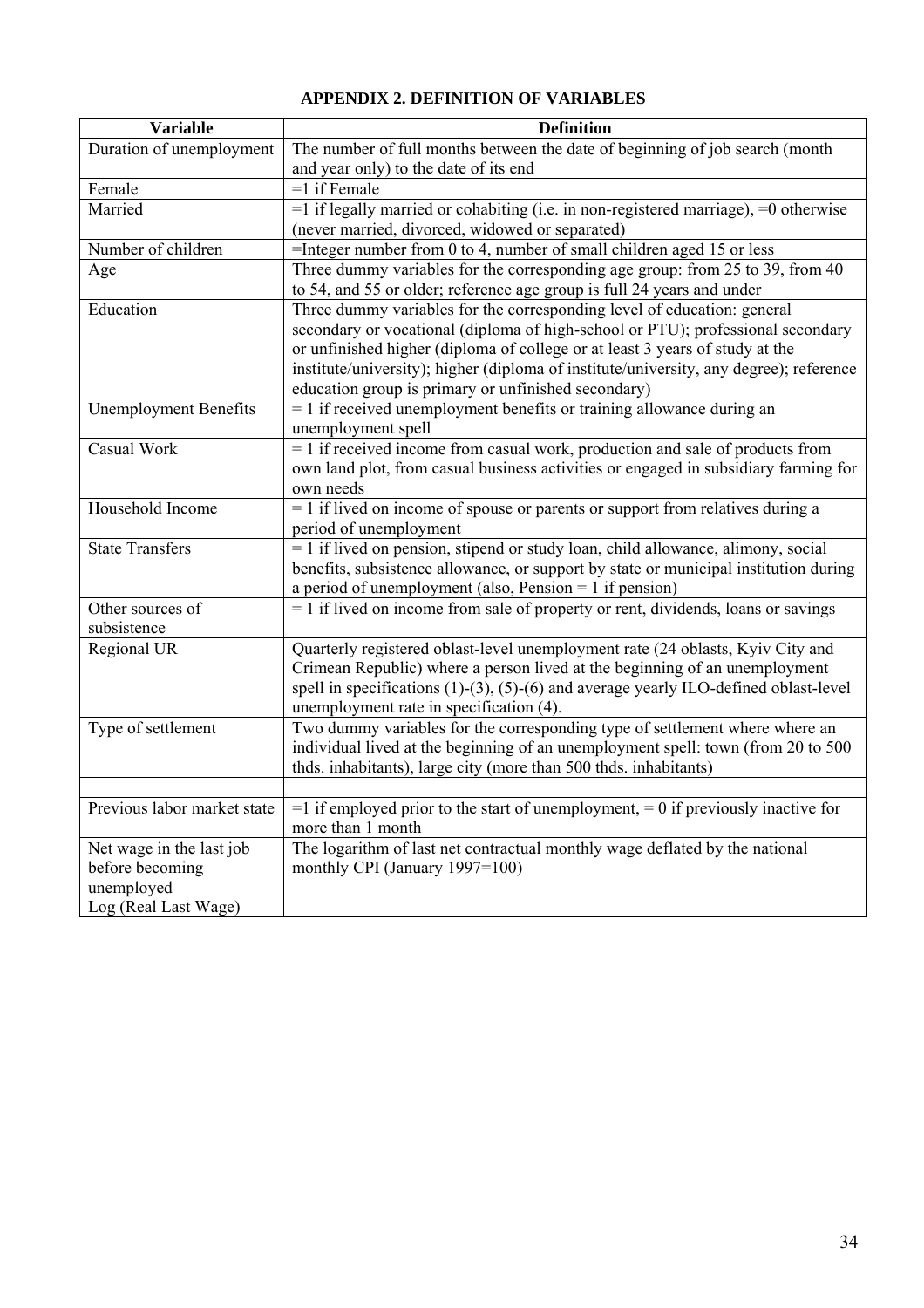### **APPENDIX 3. EMPIRICAL SURVIVAL AND HAZARD FUNCTIONS**

**Figure 1.** Empirical Survival Function – All Exits from Unemployment



**Figure 2.** Empirical Hazard Function – All Exits from Unemployment